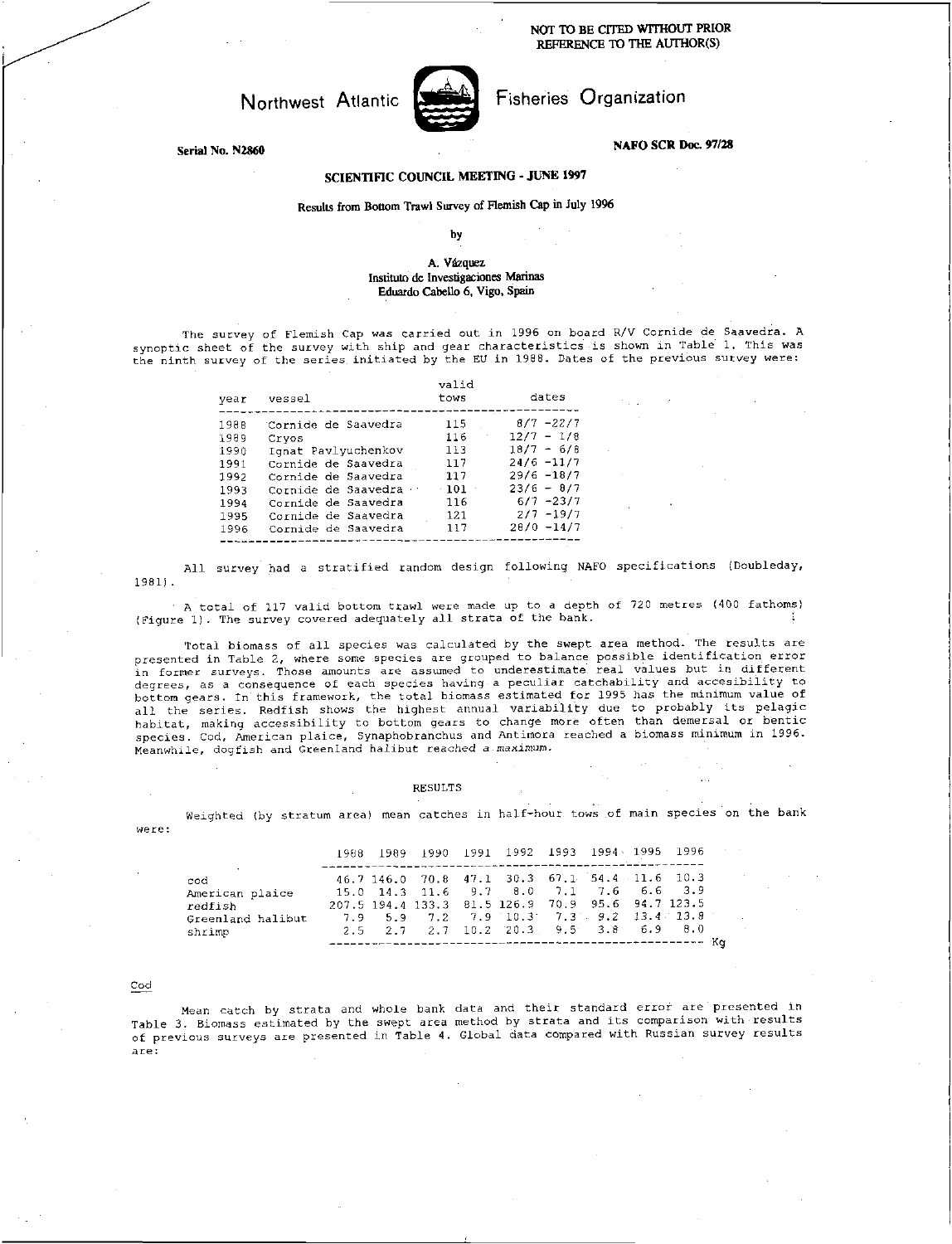$\sim$  1  $^{-}$ 

 $\overline{\gamma}$  as  $\gamma$ 

| year | EU(1)   | Russia: (2) | (3)    |
|------|---------|-------------|--------|
| 1983 |         | 23,070      |        |
| 1984 |         | 31,210      |        |
| 1985 |         | 28,070      |        |
| 1986 |         | 26,060      |        |
| 1987 |         | 10,150      | 21,600 |
| 1988 | 37,127  | 7.720       | 34,200 |
| 1989 | 103,644 | 36,520      | 78,300 |
| 1990 | 55,360  | 3,920       | 15,200 |
| 1991 | 36,597  | 6,740       | 8,200  |
| 1992 | 24,295  | 2,400       | 2,400  |
| 1993 | 55,642  | 8,900       | 9.700  |
| 1994 | 42,767  |             |        |
| 1995 | 8,815   | 8,260       |        |
| 1996 | 8,196   |             |        |
|      |         |             | tons   |

1) Biomass estimated from bottom trawl survey.

2) Biomass estimated from bottom trawl survey (Kiseleva and Vaskov 1994;

Kiseleva 1996).

3) Biomass estimated of bottom trawlable plus pelagic biomass (Borovkov et al. 1993; Kiseleva and Vaskov 1994).

The calculated abundance (x 10000) by age-groups is shown in the following table. Values for 1989, as presented in previous reports, were modified because a systematic error was detected in that year ageing criterion; so ages were reviewed.

| age               |                          | 1988  | 1989        | 1990  | 1991         | 1992         | 1993  | 1994  | 1995           | 1996      |  |
|-------------------|--------------------------|-------|-------------|-------|--------------|--------------|-------|-------|----------------|-----------|--|
|                   |                          | 458   | 2418        | 237   | 13780        | 7118         | 438   | 314   | 155            | 4         |  |
| 2                 | -                        | 7196  | 6062        | 1179  | 2560         | 3706         | 13274 | 385   | 1137           | 297       |  |
| 3                 | -                        | 4037  | 6964        | 467   | 1548         | 475          | 2852  | 4710  | 123            | 613       |  |
| 4                 | $\overline{ }$           | 1085  | 2819        | 1588  | 192          | 203          | 102   | 844   | 361            | 82        |  |
| 5                 |                          | 128   | 227         | 1453  | 622          | 33           | 127   | 18    | .90            | 225       |  |
| 6                 |                          | 22    | 33          | 394   | 173          | 127          | 17    | 9     | 1              | 19        |  |
| 7                 | $\overline{\phantom{a}}$ | 28    | 12          | 32    | 25           | 21           | 50    |       | $\overline{c}$ | 1         |  |
| 8                 |                          | 11    | $7^{\circ}$ | 13    |              | $\mathbf{1}$ | 10    | 18    |                |           |  |
| 9                 |                          | Ÿ     | 1           | 8     | 4            |              |       |       |                |           |  |
| 10                |                          |       |             | 3     |              |              |       |       |                |           |  |
| 11                |                          |       |             |       | $\mathbf{1}$ | 1            |       |       |                |           |  |
| 12                |                          |       |             |       |              |              |       |       |                |           |  |
|                   |                          | 12965 | 18543       | 5374  | 18906        |              |       |       |                |           |  |
| total             |                          |       | 103644      |       |              | 11685        | 16870 | 6270  | 1873           | 1240      |  |
| Biomass<br>$SOP+$ |                          | 37127 |             | 55360 | 36597        | 24295        | 55642 | 42767 | 8815           | 8296 tons |  |
|                   |                          | 33474 | 100217      | 51388 | 37231        | 22734        | 54945 | 42153 | 8841           | 8138 tons |  |

<sup>3</sup> ) SOP = Sum of products: back calculation of biomass as sum of products of frequencies and mean weight at age.

Recruitment is believed to be completed before age 2 with the 35 mm mesh size used in the cod-end. The 1990 year-class was the more abundant one observed at age 1, but its importance did not maintained in the following years, after recruitment; it seems indicate that its abundance was overestimated in 1991 survey. The 1991 year-class, the more abundant one at age 2, was the more important of last years, but its abundance decreased quickly as a consequence of an intense fishery on ages 2 and 3 during year 1993 and 1994. Most recent yearclasses, those of 1993, 1994 and 1995, were among weaker ones observed in the period.

Approximately the half part of the cod catch of the 1994 survey was token in one tow; if this tow is not considered, the total biomass swept area estimate is only 24,062 tons. So the sharp decline of cod biomass from 1994 to 1995, as shows the above table, could start one year before and be a progressive event more than a so radical change.

Tables 5, 6 and 7 show length frequency, age-length key and estimated age composition of the stock respectively. Catch per tow distribution is presented in Figure 2.

#### American plaice

Mean catch by strata and whole bank data and its standard error are presented in Table 8. Biomass estimated by swept area method by strata and its comparison with results of previous surveys are presented in Table 9. Total biomass in comparison with Russian survey results is: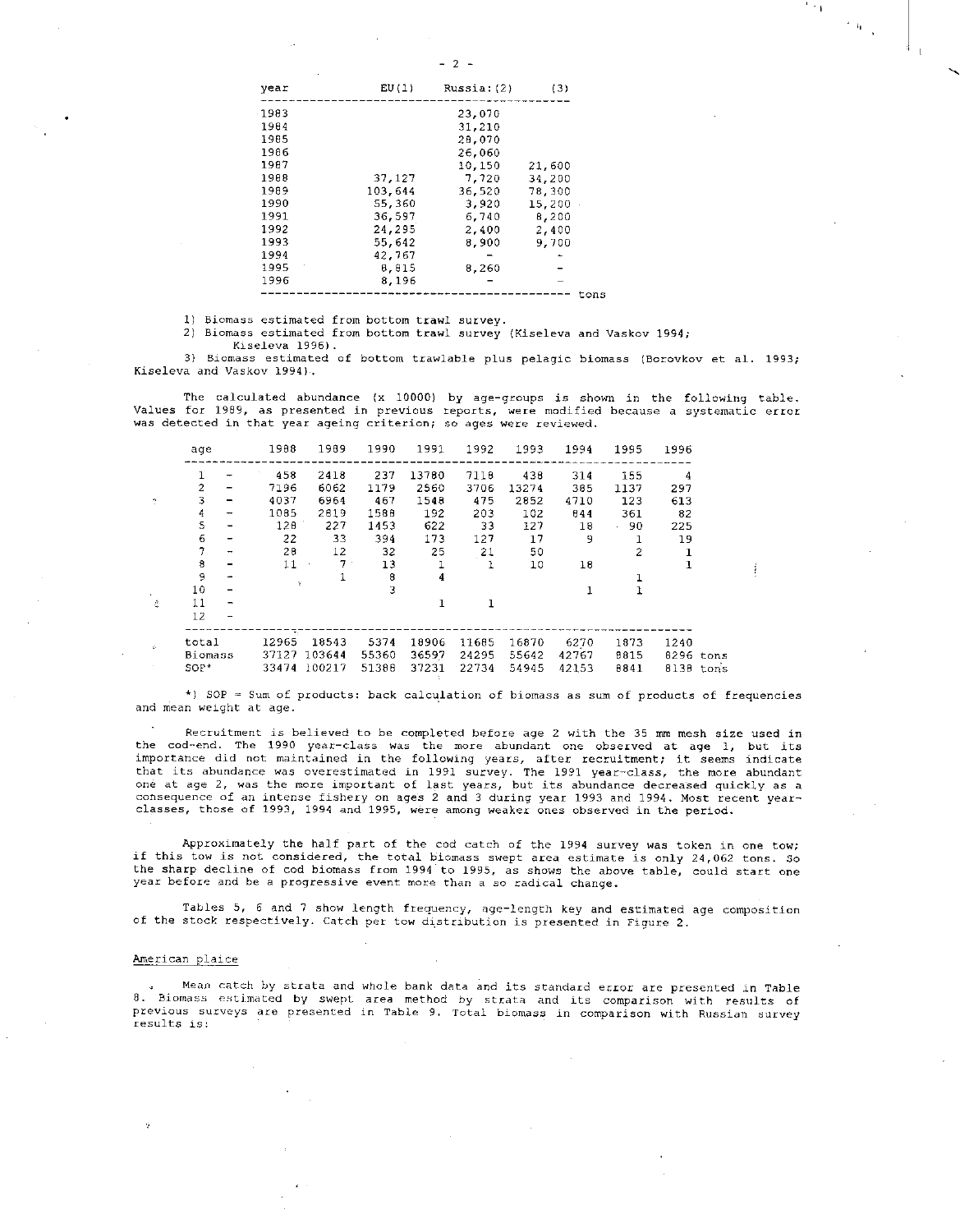| year     |                          | EU     | Russia (1) |      |
|----------|--------------------------|--------|------------|------|
| 1983     |                          |        | 8,900      |      |
| 1984     | $\overline{\phantom{a}}$ |        | 7,500      |      |
| $1985 -$ |                          |        | 7.800      |      |
| 1986 -   |                          |        | 20,200     |      |
| 1987 -   |                          |        | 9,300      |      |
| $1988 -$ |                          | 11,868 | 6,500      |      |
| 1989 -   |                          | 10,533 | 5,000      |      |
| 1990 -   |                          | 9.101  | 1,200      |      |
| 1991 -   |                          | 7.565  | 14,400     |      |
| $1992 -$ |                          | 6.492  | 1,200      |      |
| $1993 -$ |                          | 5.949  | 2,700      |      |
| $1994 -$ |                          | 6, 173 |            |      |
| $1995 -$ |                          | 5.087  |            |      |
| 1996 -   |                          | 3.073  |            |      |
|          |                          |        |            | tons |

1) Rikhter et al. 1991; Borovkov et al. 1992, 1993, 1994

The abundance (x 1000) by age-groups is presented in the following table. Data from 1995 were reviewed.

|       |         |               |                       |               | 1992    | .1993 | 1994 | 1995 | $-1996$ |
|-------|---------|---------------|-----------------------|---------------|---------|-------|------|------|---------|
|       |         |               |                       |               |         |       |      |      |         |
|       | 2284    | 454           | 359                   | 309           | 736     | 9.    | 34   | 19   | 28      |
|       | 625     | 6847          | 775                   | 911           | 679     | 1365  | 40.  | 99   | 103     |
|       | 3034    | 1500          | 7083                  | 1877          | 910     | 969   | 1789 | 627  | 222     |
|       | 1975    | 3238          | 897                   | 4461          | 1471    | 643   | 782  | 1620 | 465     |
|       | 3020    | 3006          | 2475                  | 1836          | 3423    | 320   | 651  | 990  | 1236    |
|       | 4154    | 2868          | 1717                  | 2009          | 913     | 3110  | 703  | 988  | 656     |
|       | 4258    | 1691          | 1657                  | 1566          | 1090    | 339   | 2487 | 665  | 411     |
|       | 1492    | 587           | 1030                  | 675           | 624     | 592   | 243  | 1132 | 308     |
| ÷     | 207     | 261           | 485                   | 232           | 289     | 296   | 480  | 128  | 470     |
|       | 109     | 34            | 90                    | 8             | 138     | 198   | 166  | 143  | 113     |
|       | 61      | 14            | 15                    | $48 -$        | 74      | 229   | 164  | 119  | 63      |
|       |         |               | 31                    |               | 16      | 280   | 195  | 119  | 67      |
|       |         |               | 17                    | $\rightarrow$ |         | 865   | 398  | 241  | 90      |
|       |         |               |                       |               | -       | 28    | 397  | 183  | 62      |
|       |         |               |                       |               |         | 35    | 9    | 27   | 20      |
| total | 21219   | 20500         | 16631                 | 13932         | 10363   | 9268  | 8538 | 7100 | 4321    |
|       | 11868   | 10533         | 9101                  | 7565          | 6492    | 5949  | 6173 | 5087 | 3073    |
|       |         | 9726          | 8827                  | 7682          | $-6111$ | 5856  | 5966 | 5041 | 3031    |
|       |         |               |                       | 6374          | 6567    | 6282  | 5893 | 4735 | 3496    |
|       | Biomass | 1988<br>13301 | year:<br>1989<br>8461 | 1990<br>7517  |         | 1991. |      |      |         |

The 1984, 1986 and 1990 year-classes, ages 12, 10 and 6 in 1996, were the most abundant cohort since 1989. Their growth can be easily followed in the above table, what is a test in favour of the appropriateness of the ageing criterion. It is to note that good year-classes can be recognised as such when aged 2 and 3 years, long time before the recruitment is completed at ages 4 to 7 years.

Fish having 6 or more years roughly corresponds with fisheable biomass. Its abundance (N 6+) decreased along the period except in 1992, when a increase was produced by the income of the abundant 1986 year-class.

The stock has a steady decline since 1988. Global indices in the above table,' such as total abundance, biomass, SOP and N6+, had a decreasing tendency over the period: their levels in 1996 are more than 3 times lower than in 1988. The 1990 year-class (age 6 in 1996), the most abundant cohort of recent years, is less abundant that 1986 year-class at the same' age. These results neither show some signal that could indicate a change in the tendency for the next years: the four youngest year-classes, those with less than 6 years old, were the weaker observed in this survey.

*Tables* 10, 11 and 12 show length frequency, age-length key and estimated age composition of the stock respectively. Catch per tow distribution is presented in Figure 3.

#### Redfish

All redfish catches were classified by species. The group name *juvenile* contains those individuals of small size which classification was not possible. The skill to identify the species increased over the time, so the group juvenile is not an uniform defined group, but it is mantained for practical reasons.

Mean catch by strata and whole bank data are presented in Tables 13, 17, 21 and 25 for *Sebastes marinus, S. mentella, S. fasciatus* and "juvenile" respectively. Total biomass estimates by the swept area method are summarised in the next table: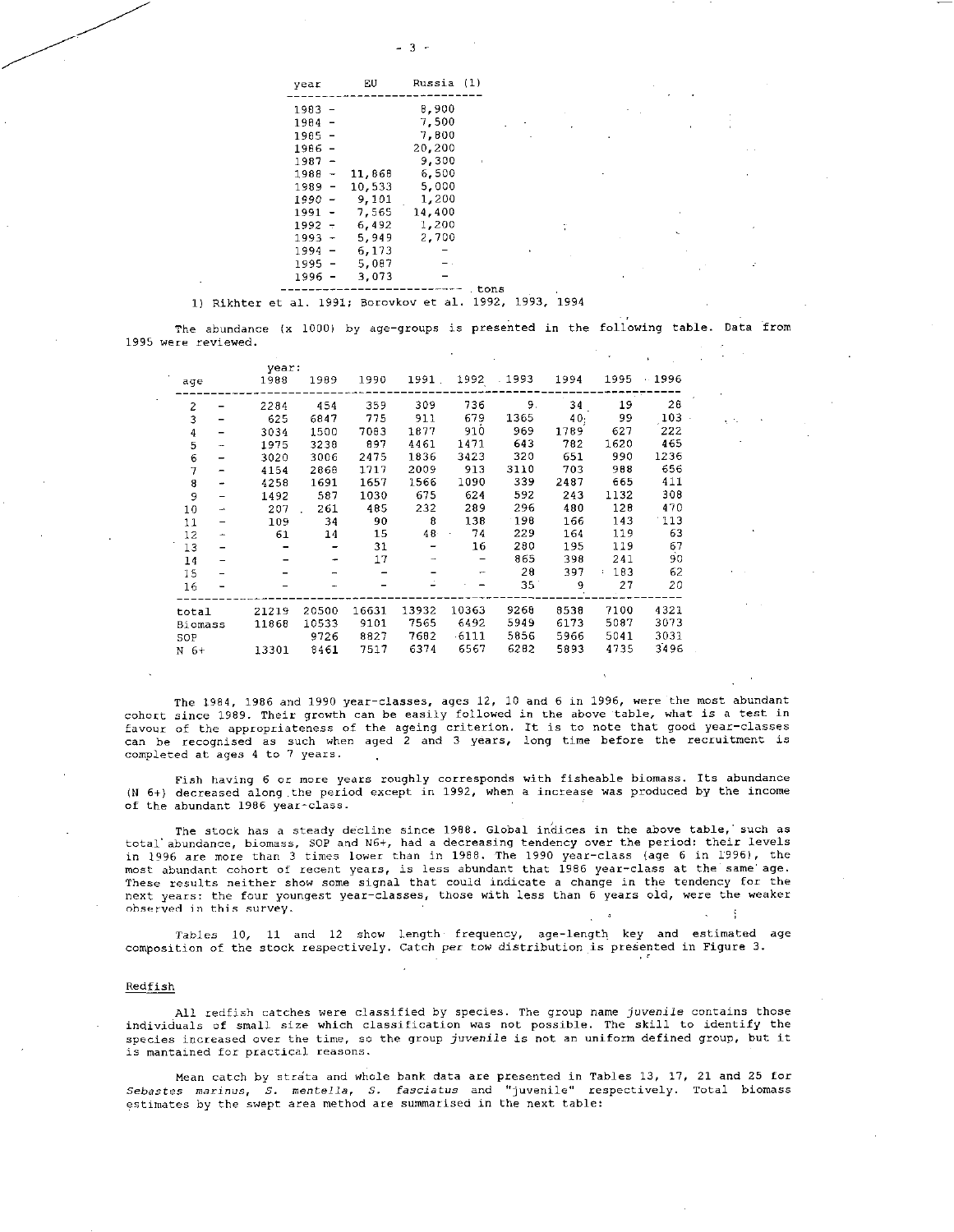- 4 -

|      | <i>Sebastes:</i> |        | spp.    |        |         |         |                    |
|------|------------------|--------|---------|--------|---------|---------|--------------------|
|      |                  | mente- | fascia- | juve-  | UE      | Russia  |                    |
| vear | marinus          | lla    | tus     | nile   | total   |         | bottom(1) total(2) |
| 1983 |                  |        |         |        |         | 154.900 |                    |
| 1984 |                  |        |         |        |         | 132.300 |                    |
| 1985 |                  |        |         |        |         | 51.900  |                    |
| 1986 |                  |        |         |        |         | 309,500 |                    |
| 1987 |                  |        |         |        |         | 106,400 |                    |
| 1988 | 15,289           |        | 142,933 |        | 158.222 | 47,000  | 379,000            |
| 1989 | 22,958           |        | 113,675 |        | 136.633 | 83,300  | 365,900            |
| 1990 | 14,699           |        | 72,893  | 16,601 | 104.193 | 17.700  | 246,400            |
| 1991 | 4,093            | 50.071 | 5,680   | 4,001  | 63.846  | 45.400  | 107,700            |
| 1992 | 4,130            | 71.810 | 5.308   | 23,229 | 104.477 | 18,200  | 99.500             |
| 1993 | 4.173            | 25,056 | 4.425   | 28,935 | 62,589  | 69,800  | 147,100            |
| 1994 | 33,240           | 35,710 | 7,829   | 49,233 | 126,011 |         |                    |
| 1995 | 9.042            | 59,332 | 5,032   | 235    | 73.641  | 20,700  |                    |
| 1996 | 11.293           | 77.897 | 11,025  | 329    | 100.544 |         |                    |
|      |                  |        |         |        |         |         |                    |

1) Trawlable biomass:

2) Trawlable plus pelagic biomass (Vaskov 1994, Vaskov and Karsakov 1996).

Tables 14, 18, 22 and 26 show length frequency for the four groups. Age-length keys were made for three species (Tables 15, 19 and 23). Age composition for each of the three species are presented in tables 16, 20 and 24. Catch per tow distribution of the three species are presented in Figures 4, 5 and 6; their age composition are given together in the following table.

|                |                |       | <i>S. marinus</i>                  |    |       | S. mentella |    |          | S. fasciatus |    |
|----------------|----------------|-------|------------------------------------|----|-------|-------------|----|----------|--------------|----|
| age            |                | freq. | mw                                 | ml | freq. | mw          | ml | freq.    | - mw         | ml |
| $\overline{c}$ | $\ddot{\cdot}$ | 51    | 37                                 | 13 | 280   | 33          | 13 | 235      | 38           | 13 |
| 3              |                | 139   | 59                                 | 15 | 1620  | 54          | 15 | 486      | 60           | 15 |
| 4              |                | 791   | 96                                 | 18 | 11726 | 95          | 19 | 1407     | 100          | 18 |
| 5              |                | 2120  | 155                                | 21 | 30498 | 129         | 21 | 2620     | 150          | 21 |
| 6              |                | 1168  | 217                                | 24 | 4765  | 177         | 23 | 1064     | 208          | 24 |
| 7              |                | 438   | 288                                | 26 | 850   | 250         | 26 | 533      | 288          | 26 |
| 8              |                | 170   | 359                                | 28 | 826   | 303         | 28 | 200      | 340          | 28 |
| 9              |                | 121   | 434                                | 30 | 641   | 358         | 29 | 127      | 404          | 30 |
| 10             |                | 87    | 477                                | 31 | 374   | 414         | 31 | 23       | 473          | 31 |
| 11             |                | 63    | 530<br>$\mathcal{L}_{\mathcal{C}}$ | 32 | 281   | 448<br>Ψř   | 32 | 27<br>-2 | 509          | 32 |
| 12             |                | 72    | 597                                | 34 | 284   | 497         | 33 | 34       | 556          | 33 |
| 13             |                | 34    | 653                                | 35 | 168   | 544         | 34 | 4        | 583          | 34 |
| 14             |                | 25    | 761                                | 37 | 188   | 562         | 34 | 13       | 717          | 36 |
| 15             |                | 28    | 788                                | 37 | 147   | 615         | 35 | 7        | 680          | 36 |
| 16             |                | 14    | 885                                | 39 | 106   | 657         | 36 |          |              |    |
| 17             |                | 10    | 939                                | 39 | 69    | 715         | 37 | 3        | 729          | 36 |
| 18             |                | 3     | 1086                               | 41 | 67    | 735         | 38 |          |              |    |
| 19             |                |       |                                    |    | 32    | 760         | 38 | 2        | 760          | 37 |
| 20             |                | 3     | 1052                               | 41 | 41    | 854         | 40 |          |              |    |
| 21             |                |       |                                    |    | 18    | 913         | 41 |          |              |    |
| 22             |                | 1     | 1212                               | 43 | 5     | 897         | 40 | 1        | 885          | 39 |
| 23             |                |       |                                    |    | 13    | 963         | 41 |          |              |    |
| 24             |                |       |                                    |    | 5     | 1007        | 42 |          |              |    |
| $25 + 1$       |                | 4     | 2247                               | 53 | 17    | 1046        | 42 |          |              |    |

frequency x 10000

ë

mw - mean weight in grams ml - mean length in cm

Frequencies (x 10000) at age of redfish stocks are presented in the following table. ine ageing criterion used was the one described by Saborido-Rey (1995), which imply that fish<br>ure one year younger than it would result from previous routine. Fish ages from past surveys were transformed in accordance with the new ageing criterion in the following table.

-8

ţ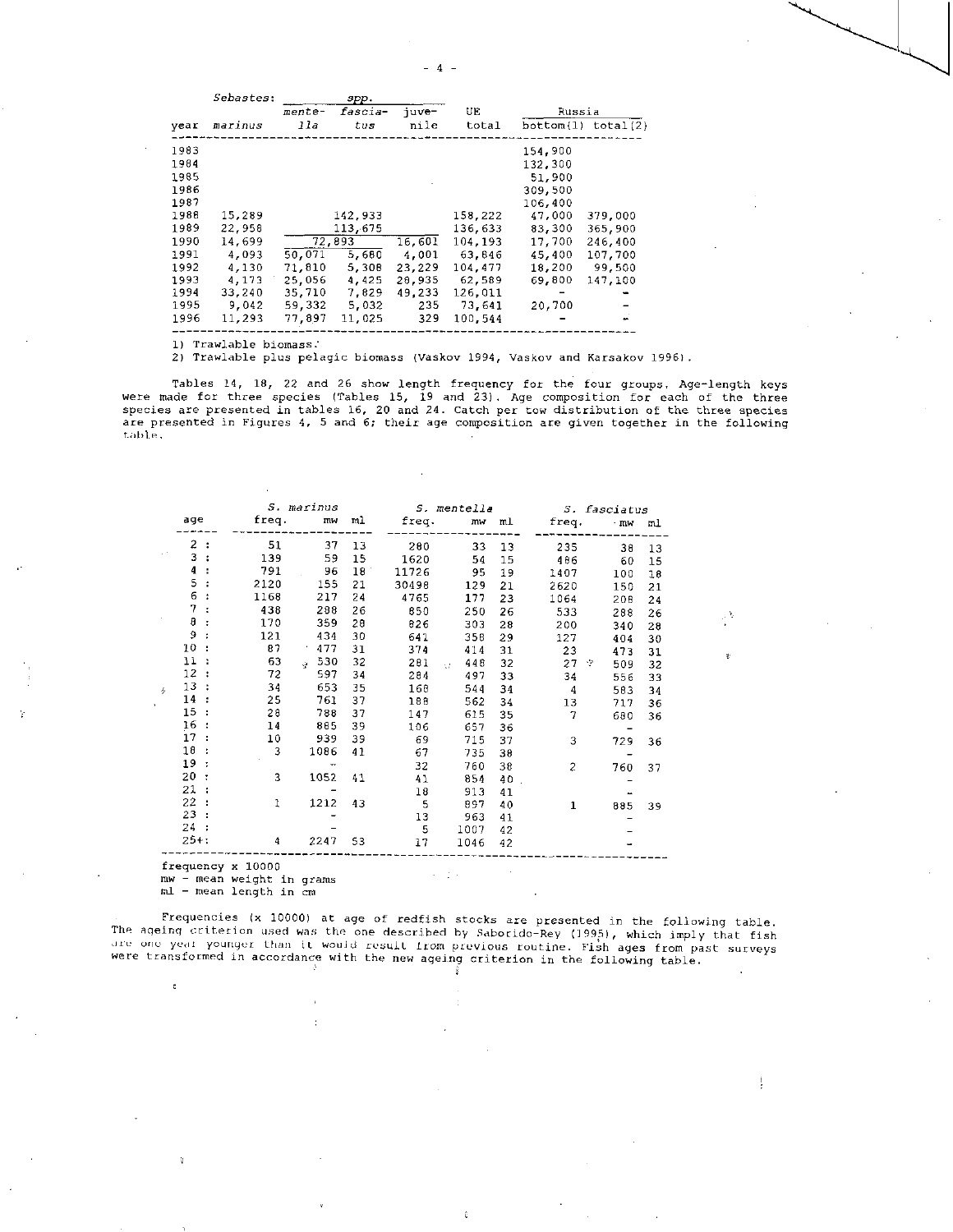| v |
|---|
|---|

|                            |        | <i>S. marinus</i>             |     |      |              |           |                | <i>S. mentella</i> |          |               |       |                | <i>S. fasciatus</i>      |      |                |      |
|----------------------------|--------|-------------------------------|-----|------|--------------|-----------|----------------|--------------------|----------|---------------|-------|----------------|--------------------------|------|----------------|------|
| age                        |        | 1991 1992 1993 1994 1995 1996 |     |      |              |           | 1992 1993 1994 |                    |          | 1995          | 1996  |                | 1992 1993 1994 1995 1996 |      |                |      |
|                            |        |                               |     |      |              |           |                |                    |          | $\mathcal{L}$ |       |                |                          |      |                |      |
|                            |        |                               |     |      |              |           |                |                    | 10       | 6.            |       |                |                          |      | 2              |      |
| 2                          |        |                               |     | 20   | 122          | 51        |                |                    | 49       | 259           | 280   |                |                          | 12   | 8 <sub>1</sub> | 235  |
| 3                          | 12     | 11                            | 65  | 231  | 765          | 139       | 132            |                    | 1074     | 3040          | 1620  | 5              | 82                       | 264  | 400            | 486  |
|                            | 225    | 74                            | 125 | 770  | 1342         | 791       | 2673           |                    | 173 5249 | 19700         | 11726 | 469            | 265                      | 1284 | 875            | 1407 |
| 5.                         | 357    | 234                           | 228 | 808  |              | 1529 2120 | 9884           |                    | 550 2273 | 11900         | 30498 | 1131           | 634                      | 1777 | 1108           | 2620 |
| 6                          | 179    | 197                           | 254 | 885  | 406          | 1168      | 3829           | 1420 1285          |          | 490           | 4765  | 417            | 485                      | 885  | 422            | 1064 |
| 7                          | 175    | 149                           | 157 | 1087 | 281          | 438       | 3048           | 1013.1915          |          | $-870$        | 850   | 140            | 204                      | 353  | 238            | 533  |
| 8<br>$\cdot$               | 73     | 100                           | 119 | 755  | 146          | 170       | 2181           | 637                | 1178     | 980           | 826   | 83             | 99                       | 118  | 105            | 200  |
| 9                          | 53     | 65                            | 50  | 578  | 76           | 121       | 1361           | 228                | 778      | 570           | 641   | 54             | 47                       | 40   | 31             | 127  |
| 10<br>$\ddot{\phantom{a}}$ | 72     | 56                            | 59  | 431  | 61           | 87        | 862            | 317                | 605      | 550           | 374   | 16             | 26                       | 23   | 11             | 23   |
| 11<br>$\cdot$              | 46     | 56                            | 39  | 448  | 57           | 63        | 631            | 335                | 519      | 610           | 281   | 19             | 12                       | 15   | 17             | 27   |
| 12<br>$\cdot$              | 44     | 35                            | 37  | 324  | 32           | 72        | 465            | 410                | 330      | 280           | 284   | 13             | $\overline{c}$           |      | 8              | 34   |
| 13<br>$\cdot$              | 39     | 32                            | 11  | 420  | 48           | 34        | 446            | 259                | 253      | 220           | 168   | 3              | 5                        | 4    | 7              | 4    |
| 14                         | 9      | 14                            | 14  | 145  | 26           | 25        | 321            | 260                | 161      | 250           | 188   | 9              | 3                        |      | 2              | 13   |
| 15                         | 18     | 14                            | 6   | 222  | 23           | 28        | 174            | 297                | 172      | 260           | 147   |                |                          | 5    |                | 7    |
| 16                         | 9      | 2                             | 4   | 22   | 14           | 14        | 172            | 69                 | 85       | 160           | 106   |                | 3                        |      |                |      |
| 17<br>$\cdot$              | 18     | 1                             | 4   | 83   | 17           | 10        | 107            | 95                 | 59       | 102           | 69    |                |                          |      |                | 3    |
| 18                         |        | 3                             |     | 24   | 6            | 3         | 69             | 44                 | 84       | 87            | 67    | 2              |                          |      |                |      |
| 19<br>$\mathbf{r}$         | 6      | 3                             | 5   | 50   | 3            |           | 72             | 34                 | 38       | 46            | 32    | $\overline{c}$ |                          |      |                | 2    |
| 20                         | $\tau$ |                               |     |      | 7            | 3         | 19             | 26                 | 22       | 38            | 41    |                |                          |      |                |      |
| 21:                        | 3      | 2                             |     | 23   |              |           | 13             | 31                 | 13       | 25            | 18    |                |                          |      |                |      |
| 22<br>- 1                  |        |                               |     | 10   | 1            | 1         |                |                    | 13       | 11            | 5     |                |                          |      |                |      |
| 23:                        | 1      |                               |     | 9    | $\mathbf{1}$ |           | 5              | 10                 | 7        | 5             | 13    |                |                          |      |                |      |
| 24:                        |        |                               |     |      |              |           |                |                    |          |               | 5     |                |                          |      |                |      |
| $25 + :$                   | 5      |                               |     | 51   | 9            | 4         | 16             | 3                  | 2        | 31            | 17    |                | 2                        |      |                |      |

*The 1990 and 1991 year-classes* of the whole species were abundant, causing the juvenile biomass to peak in 1994, when those year-classes aged 4 and 3 years respectively. The decline of juvenile biomass since 1995 reflects the weakness of youngest year-classes.

#### Greenland halibut

Mean catch by strata and whole bank estimates are presented in table 27. Total biomass estimates by the swept area method by strata and its comparison with results of previous surveys are presented in Table 28 and resumed as follow:

> 1988 - 6,818<br>1989 - 4,391  $1989 - 4,391$ <br> $1990 - 5,649$  $1990 - 5,649$ <br> $1991 - 8,038$  $1991 - 8,038$ <br>  $1992 - 8,588$  $1992 - 8,588$ <br> $1993 - 7,210$ 1993 - 7,210<br>1994 - 7,904  $\frac{7,904}{10,705}$  $1995 -$ 1996 - 11,409 tons

Length frequency, age-length keys and age composition of the population were calculated (Tables 29, 30 and 31). Catch per tow distribution is presented in Figure 7. Age composition of the stock was calculated as follows:

| age           |                          | 1991 | 1992  | 1993            | 1994  | 1995  | 1996                  |          |
|---------------|--------------------------|------|-------|-----------------|-------|-------|-----------------------|----------|
| 1             |                          | 349  | 922   | 937             | 832   | 6165. | 2874                  |          |
| $\frac{2}{3}$ |                          |      | 800   | 933             | 706   | 1394  | 4613                  |          |
|               |                          | 235  | 286   | 599             | 1082  | 1369  | 1527                  |          |
| 4             | $\overline{\phantom{a}}$ | 993  | 861   | 566             | 1224  | 1249  | 2066                  |          |
| 5             |                          | 1956 | 1600  | 960             | 1365  | 1709  | 3070                  |          |
| 6             | -                        | 1253 | 1996  | 1574            | 2233  | 3793  | 4394                  |          |
| 7             | -                        | 2283 | 1793  | 1732            | 2096  | 3026  | 2020                  |          |
| 8             | ÷                        | 545  | 991   | 1388            | 1213  | 1729  | 1378                  |          |
| 9             | -                        | 464  | 473   | 905             | 689   | 1134  | 392                   |          |
| 10            | $\overline{\phantom{a}}$ | 388  | 266   | 257             | 264   | 254   | 75                    |          |
| 11            |                          | 122  | 139   | 141             | 95    | 68    | 31                    |          |
| 12            |                          |      | 67    | 51              | 54    | 26    | 35                    |          |
| 13            | -                        |      | 10    | 19              | 19    |       |                       |          |
| 14            | -                        |      | 13    | 10 <sup>°</sup> |       | 7     |                       |          |
| 15            |                          |      |       |                 |       |       | 8                     |          |
| 16            |                          |      |       |                 |       |       |                       |          |
|               |                          |      |       |                 |       |       |                       | (x 1000) |
| total         |                          | 8588 | 10225 | 10072           | 11860 | 21925 | 22483                 |          |
| Biomass       |                          | 8038 | 8588  | 7210            | 7904  | 10705 | 11409 tons            |          |
| SOP           |                          | 8329 | 8084  | 7136            | 7406  | 9782  | 11005 tons            |          |
| N 10+         |                          | 510  | 503.  | 478             | 432.  | 355   | 149 .<br>$\mathbf{v}$ |          |

The apparent increase of cohort abundance up to ages 6 or 7 is a consequence of the<br>recruitment of young fish to the area. Compared with the age composition of commercial trawling catches in the deepest strata (de Cardenas et al. 1995), oldest fish on Flemish Cap are relatively scarce, indicating that fish older than 7 years presumably migrates to deepest areas where adults spawn. By the same reason, all Greenland halibut caught in the survey was immature: length of first maturation in the area occurs at 65 centimetres' (Junquera and Saborido-Rey, 1995) and few fish on Flemish Cap overpass that length.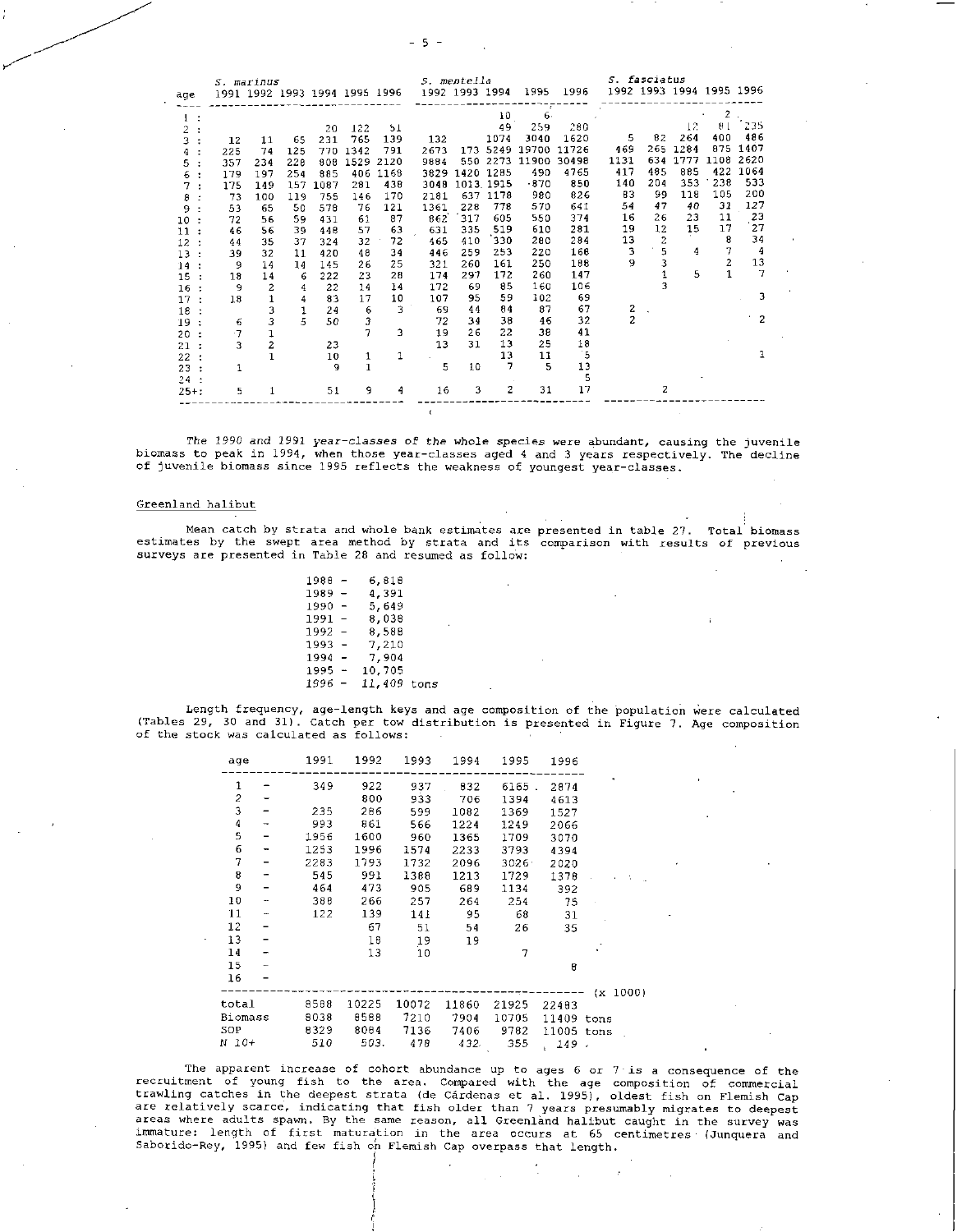Abundance of cohorts aged 2 to 6 years in 1996, as shown in previous table, are the highest recorded in the time series. This seems not to be the effect of a year factor because abundance of fish older than 6 years decreased, as it is expected and observed in previous years, and because abundance at all ages of cohorts from 1990 to 1995 were greater than all previous cohorts at the same age, with only two exceptions of little importance: 1993 cohort at age 1 and 1992 cohort at age 2. These cohorts from 1990 to 1995 seems to be progressively more abundant. In the same time period, abundance of oldest fish, those with 10 or more years,

N10+ in the above table, had a steady decrease, which is consistent with the fishery initiated in those years. In summary, the stock on Flemish Cap semms to be in an steady growth in both fisheable biomass and abundance since 1993 produced by consecutive strongest year-classes.

#### Shrimp

Detailed results were presented by Del Rio (1996).

Roughhead grenadier *(Placrourus berglax)* 

Total biomass estimated by sweept area method in this survey was:

 $1989 - 1,024$ <br> $1990 - 996$  $1990$ <br> $1991$ 1991 - 1,587<br>1992 - 1.817 1992 - 1,817<br>1993 - 3,757  $1993 - 3,757$ <br> $1994 - 2,350$  $1994 - 2,350$ <br>1995 - 1.855 1995 - 1,855<br>1996 - 1,619 1,619 tons

Ageing of fish started in 1994 survey. Detailed results were presented by Alpoim  $(1997)$ .

#### Oceanographic records

A CTD sounder was used after each fishing haul. Temperature reaches a minimum of 1°C to <sup>3</sup> ° C at 50 to 100 metres depth, ant it increases up to an almost uniform value of 3,5°C in deepest zones. Detailed results were presented by Cerviño and Prego (1997).

#### REFERENCES

- Alpoim, R.- 1997. Age structure of Roughhead grenadier *(Macrourus berglax)* on Flemish Cap, 1996. NAFO SCR Doc. 97/..
- Borovkov, V., S. Kovalev, P. Savvatimsky, V.A. Rikhter and I.K. Sigaev 1992. Russian research report for 1991. NAFO SCS Doc. 92/12.
- Borovkov, V., K. Gorchinsky, S. Kovalev, P. Savvatimsky, V.A. Rikhter and I.K. Sigaev 1993. Russian research report for 1992. NAFO SCS Doc. 93/10.
- Borovkov, V., K. Gorchidsky, S. Kovalev and P. Savvatimsky 1994. Russian national research report for 1993. NAFO SCS Doc. 94/3.
- Cervifio, S. and R. Prego 1997. Hydrographic conditions on the Flemish Cap in July 1996. NAFO SCR Doc. 97/17.
- de cardenas, E., S. Junquera and A. Vazquez 1995. Spanish Research Report for 1994. NAFO SCS Doc. 95/15.
- Del Rio, J.L.- 1996. Northern Shrimp *(Pandalus borealis)* on Flemish Cap in July 1996. NAFO SCR Doc. 96/94.
- Doubleday, W.G.- 1981. Manual of Groundfish Surveys in the Northwest Atlantic. NAFO Sci. Counc. Stud. 2, 55pp.
- Junquera, S. and F. Saborido-Rey 1995. Temporal and spatial variation in length at maturity in 3LM and 3NO Greenland halibut. NAFO SCR Doc. 95/29.
- Kiseleva, V.M. and A.A. Vaskov 1994. Assessment of cod stock in NAFO Subarea 3 from 1993 trawl-acoustic survey data. NAFO SCR Doc. 94/12.
- Kiseleva, V.M.- 1996. Estimation of cod stock in Div. 3M by data of 1995 trawl survey. NAFO SCR Doc. 96/7.
- Rikhter, V.A., I.K. Sigaev, V. Borovkov, S. Kovalev and P. Savvatimsky 1991. USSR research report for 1990. NAFO SCS Doc. 91/5.

 $-6$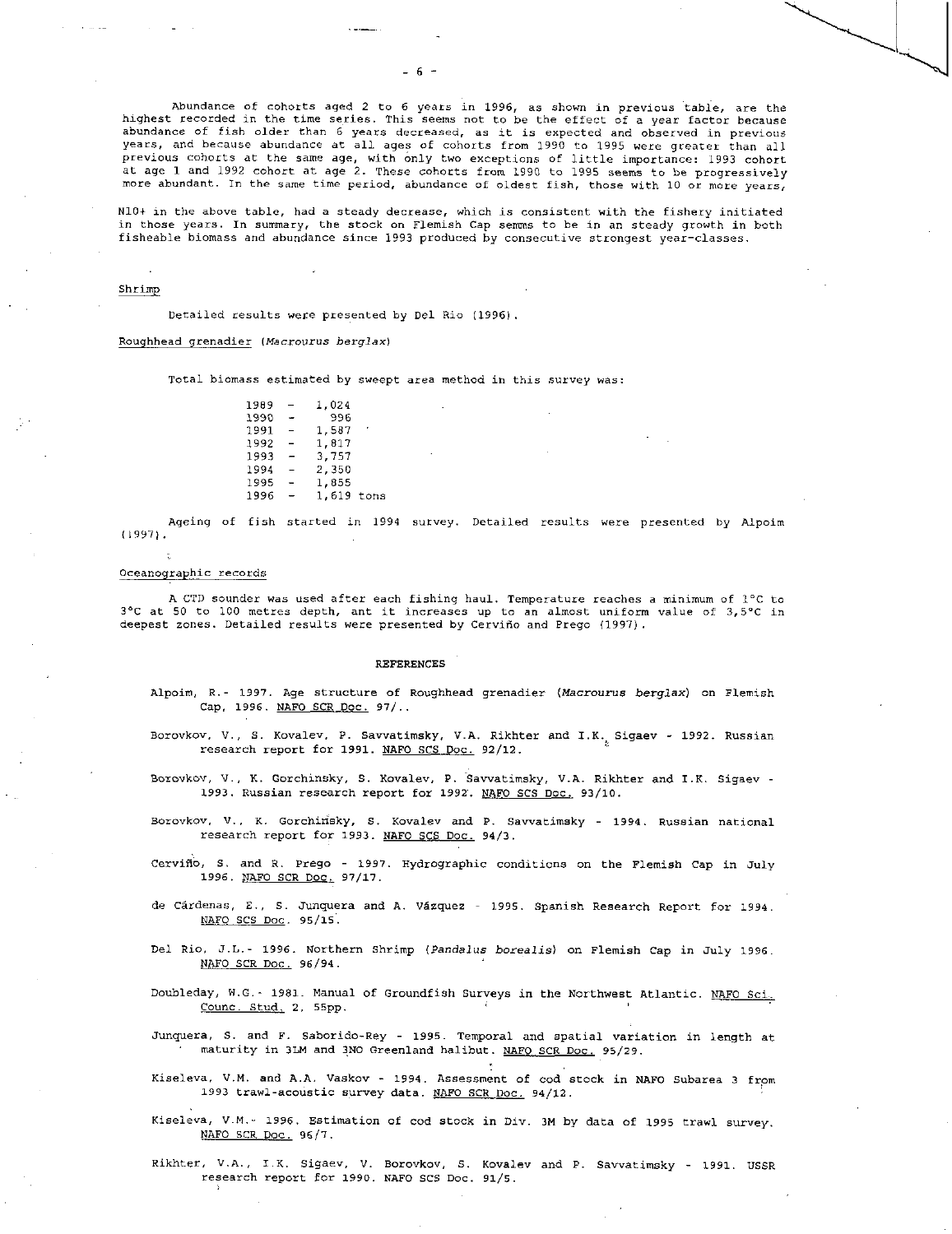**Saborido-Rey, F.- 1995. Age and growth of redfish in Flemish Cap (Div. 3M). NAFO SCR**  Doc. 95/31.

*- 7 -* 

**Vaskov, A.A.- 1994. Assessment of redfish stoke in Divisions 3LN and 3M from trawlacoustic survey data, 1993. NAFO SCR Doc. 94/13.** 

**Vaskov, A.A. y A.L. Karsakov - 1996. Assessment of the redfish stock in Div. 3M by the data from the trawl survey in 1995. NAFO SCR Doc. 96/9.** 

**Table 1 -** Technical data of the survey.

Procedure specification Vessel **R/V CORNIDE DE** SAAVEDRA GT  $1,200 \t{t}$ <br>power  $1,500 + t$  $\sim$ *power* 1,500 + 750 HP Mean trawling speed 3.50 knots Trawling time 30 minutes effective time Trawl gear type "Lofoten" 31.20 / **17.70 m**  footrope / handrope footgear 27 steel bobbins of 35 cm vertical opening  $2.5 - 2.8$  m warps 100 meters, 45 mm, 200 Kg/100 m polyvalent, 850 Kg trawl doors wire length 2.75 times the depth mesh size in codend 35 mm Type of survey stratified sampling Station selection procedure random Criterion to change *position of*  a selected tow - unsuitable bottom for trawling according to ecosonder register. - information on from previous surveys. Criterion to reject data from tow - tears in codend --severe tears in the gear - less than 20 minutes tow - bad behaviour of the gear Daily period for fishing 6.00 to 22.00 hours Species for sampling all fishes, squid and shrimp Species for age determination cod, American plaice, redfish *(Sebastes marinus, S. mentella* and *S. fasciatus)*  Greenland' halibut and roughhead grenadier). Table 2 - Total biomass swept area method estimates for several species or groups of species in 1988-1996 surveys (tons).

|                     |        | survey |        |                                                                |        |              |              |       |        |
|---------------------|--------|--------|--------|----------------------------------------------------------------|--------|--------------|--------------|-------|--------|
| specie              | 1988   | 1989   | 1990   | $1991 -$                                                       | 1992   | 1993         | 1994         | 1995  | 1996   |
| Rajidae             | 4495   | 1908   | 2824   | 4064                                                           | 3765   | 6279         | 3462         | 2267  | 2052   |
| Synaphobranchus sp. | 219    | 88     | 42     | 77                                                             | 70     | 70           | 8            | 16    | 3      |
| Urophycis sp.       | 654    | 167    | 169    | 261                                                            | 69     | 161          | 214          | 83    | 81     |
| Antimora sp.        | 392    | 302    | 284    | 560                                                            | 720    | 594          | 799          | 195   | 186    |
| Macrouridae         | 3088   | 1438   | 1223   | 2249                                                           | 2592   | 6183         | 3230         | 2604  | 2342   |
| Notacanthus sp.     | 501    | 408    | 65     | 470                                                            | 449    | 705          | 455          | 346   | 180    |
| Illex sp.           | 5      | 8      | 1647   | 1159                                                           | 66     | $\mathbf{1}$ | 210          | 1     | 87     |
| Anarhichadidae      | 7973   | 7478   | 8120   | 10097                                                          | 9095   | 14304        | 15516        | 19217 | 20559  |
| witch flounder      | 909    | 335    | 420    | 769                                                            | 823    | 1048         | 776          | 705   | 509    |
| Greenland flounder  | 6818   | 4391   | 5649   | 8038                                                           | 8588   | 7210         | 7904         | 10705 | 11409  |
| Zoarcidae           | 559    | 923    | 1202   | 1978                                                           | 1356   | 3277         | 1869         | 2182  | 1702   |
| cod                 | 37127  | 103644 | 55360  | 36597                                                          | 24295  | 55642        | 42767        | 8815  | 8196   |
| American plaice     | 11886  | 10533  | 9101   | 7565                                                           | 6492   | 5949         | 6173         | 5087  | 3073   |
| redfish             | 158417 | 136658 | 104194 | 63645                                                          | 104477 |              | 62589 126010 | 73640 | 100544 |
| shrimp              | 2164   | 1923   | 2139   | 8211                                                           | 16531  | 9163         | 3337         | 5389  | 6502   |
| others              | 624    | 206    | 1138   | 664                                                            | 439    | 779          | 503          | 395   | 692    |
| Total               |        |        |        | 235833 270410 193575 146611 179828 173954 213234 131647 158114 |        |              |              |       |        |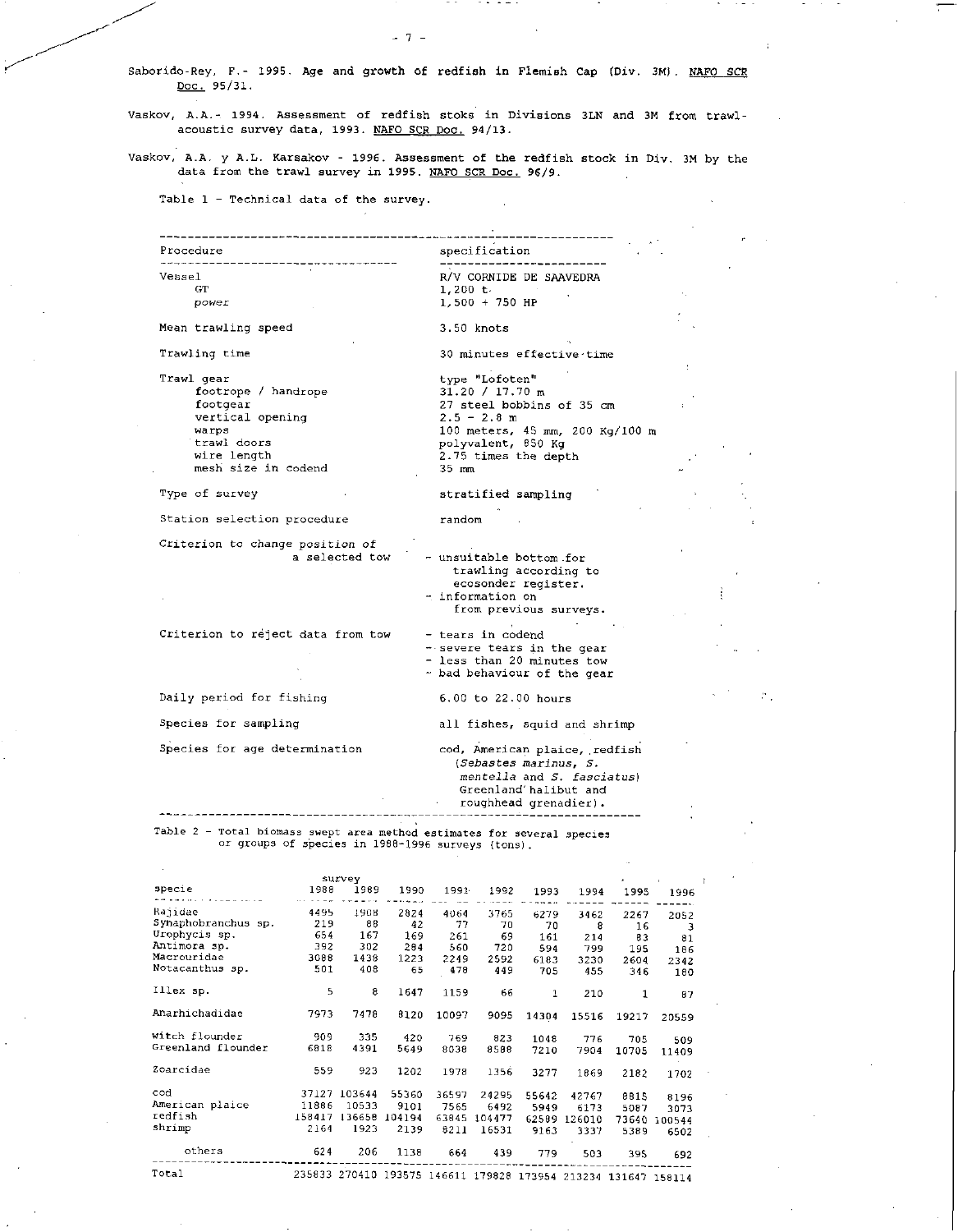|         | area<br>squa. | tow            |       | catch per tow            |       | catch per<br>mile towed |
|---------|---------------|----------------|-------|--------------------------|-------|-------------------------|
| stratum |               | miles number   | mean  | s.deviat.                | mean  | s.deviat.               |
|         |               |                |       |                          |       |                         |
| 1       | 342           | 4.             | 36.59 | 53.60                    | 20.07 | 29.42                   |
| 2       | 838           | 10             | 57.80 | 40.54                    | 32.47 | 23.62                   |
| 3       | 628           | 7              | 20.86 | 30,25                    | 11.44 | 16.51                   |
| 4       | 348           | 4              | 36.67 | 19.09                    | 20.92 | 10.59                   |
| 5       | 703           | 8              | 15.93 | 23.69                    | 9.08  | 13.66                   |
| 6       | 496           | б              | 13.70 | 14.98                    | 8.53  | 9.80                    |
| 7       | 822           | 9              | 0.83  | 0.95                     | 0.45  | 0.53                    |
| 8       | 646           | 7              | 1.77  | $-2.36$<br>$\mathcal{L}$ | 0.99  | 1.31                    |
| 9       | 314           | 3              | 3.92  | 4.75                     | 2.23  | 2.52                    |
| 10      | 951           | 11             | 0.61  | 1.51                     | 0.33  | 0.82                    |
| $11 -$  | 806           | 9              | 0.44  | 0.94                     | 0.35  | 0.79                    |
| $12 -$  | 670           | 8              |       |                          |       |                         |
| $13 -$  | 249           | 3              |       |                          |       |                         |
| 14      | 602           | 6              |       |                          |       |                         |
| 15 -    | 666           | 7              |       |                          |       |                         |
| $16 -$  | 634           | 6              |       |                          |       |                         |
| 17      | 216           | $\overline{c}$ |       |                          |       |                         |
| $18 -$  | 210           | $\overline{c}$ |       |                          |       |                         |
| $19 -$  | 414           | 5              |       |                          |       |                         |
|         | $ - - - -$    |                |       |                          |       |                         |

Table 3 - Cod catches (Kg) by strata in 1996 survey.

total 10555 117

|                        | catch per tow | catch per<br>mile towed |
|------------------------|---------------|-------------------------|
| mean<br>standard error | 10.31<br>1.66 | 5.82<br>0.94            |
|                        |               |                         |

Stock biomass estimated by swept area method = 8,196 tons

Table 4  $\frac{1}{7}$  Cod biomass estimated by the swept area method (tons) 1988-1996.

|                                    | depth in<br>Stratum fathoms | survey<br>1988 | 1989   | 1990  | 1991  | 1992  | 1993  | 1994  | 1995      | 1996 |
|------------------------------------|-----------------------------|----------------|--------|-------|-------|-------|-------|-------|-----------|------|
| $\overline{ }$                     | $70 - 80$                   | 1223           | 590    | 697   | 5078  | 69    | 469   | 1969  | 1421      | 915  |
| 2                                  | $81 - 100$                  | 9229           | 9386   | 1878  | 4988  | 4683  | 8223  | 7443  | 2764      | 3629 |
| 3                                  | $101 - 140$                 | 4065           | 9344   | 2174  | 2236  | 7704  | 7670  | 5539  | 1042      | 958  |
|                                    | ĸ                           | 2846           | 4404   | 2242  | 2637  | 3131  | 12885 | 1714  | 678       | 971  |
| 5<br>$\overline{\phantom{a}}$      | Pr.                         | 1937           | 9731   | 7681  | 9685  | 4155  | 6205  | 840   | 1158      | 851  |
| 6.                                 | 99                          | 2932           | 6173   | 2988  | 1392  | 866   | 3837  | 1284  | 1191      | 564  |
|                                    | 141-200                     | 2022           | 14571  | 3987  | 2308  | 859   | 5595  | 779   | 111       | 50   |
| 8                                  | n                           | 8121           | 14943  | 14524 | 4644  | 2136  | 7241  | 21992 | 317       | 85   |
| 9                                  | н                           | 167            | 4784   | 5765  | 171   | 130   | 907   | 217   | 8         | 94   |
| 10<br>$\overline{\phantom{a}}$     | $\pmb{\pi}$                 | 1217           | 4454   | 3813  | 1417  | 297   | 851   | 460   | 53        | 42   |
| 11<br>$\rightarrow$                | 93                          | 2278           | 12020  | 3509  | 1625  | 204   | 1526  | 529   | 71        | 37   |
| 12<br>-                            | 201-300                     | 305            | 2245   | 1443  | 115   |       | 22    |       |           |      |
| 13<br>$\overline{\phantom{a}}$     | Ħ                           | 8              | 2304   | 667   | 85    |       |       |       |           |      |
| 14<br>$\overline{\phantom{a}}$     | ,,                          | 97             | 686    | 496   | 119   | 61    | 211   |       |           |      |
| 15<br>-                            | æ                           | 680            | 7671   | 2131  | 98    |       |       |       |           |      |
| 16<br>$\overline{\phantom{a}}$     | $301 - 400$                 |                | 60     |       |       |       |       |       |           |      |
| 17<br>$\qquad \qquad \blacksquare$ | n                           |                | 5      |       |       |       |       |       |           |      |
| $18 -$                             | n                           | $\overline{c}$ |        |       |       |       |       |       |           |      |
| $19 -$                             | .,                          |                | 91     |       |       |       |       |       |           |      |
| total                              |                             | 37127          | 103644 | 53977 | 36597 | 24295 | 55642 | 42767 | ÷<br>8815 | 8196 |

 $8 -$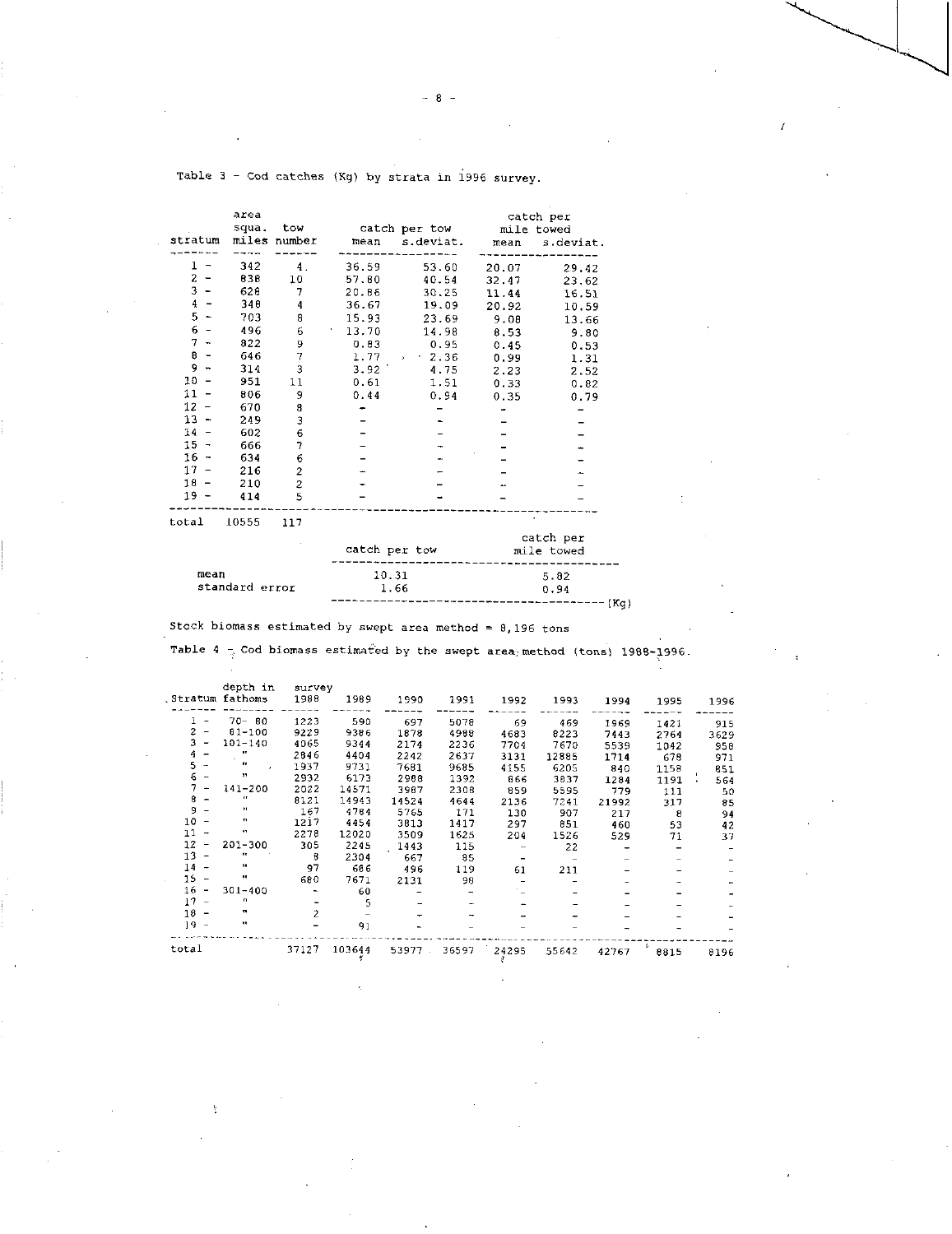. . .

Table 5 - Cod length frequency by strata (x 1000) in 1996 survey.

| length            |              |      |     |      |                | stratum        |                |     | $\mathbf{r}$ |                                       |    |       |    |
|-------------------|--------------|------|-----|------|----------------|----------------|----------------|-----|--------------|---------------------------------------|----|-------|----|
| (c <sub>m</sub> ) | $\mathbf{1}$ | 2    | 3   | 4    | 5              | 6 <sub>1</sub> | 7              | 8   | 9            | 10 <sup>°</sup>                       | 11 | total |    |
| $15 - 17$         | 12           |      |     | 20.4 |                |                |                |     |              |                                       |    | 33    |    |
| $18 - 20$         |              | 6    |     |      |                |                |                |     |              |                                       | ٠, | 6     |    |
| $21 - 23$         |              |      |     |      |                |                |                |     |              |                                       |    |       |    |
| $24 - 26$         | 6            | 62   |     | 60   | $\overline{7}$ | 6              |                |     |              |                                       |    | 142   |    |
| $27 - 29$         | 44           | 312  | 122 | 442  | 59             | 32             |                | 7   |              |                                       |    | 1017  |    |
| $30 - 32$         | 62           | 530  | 203 | 455  | 86             | 04.            | 34             | 14, |              |                                       | 7  | 1474  |    |
| $33 - 35$         | 106          | 430  | 54  | 261  | 39             | 13             | 20             |     |              | 6                                     |    | 930   |    |
| $36 - 38$         | 417          | 1277 | 135 | 509  | 178            | 26             |                | 7   |              |                                       |    | 2549  |    |
| $39 - 41$         | 442          | 1165 | 244 | 328  | 158            | 32             | 7              |     |              |                                       |    | 2375  |    |
| $42 - 44$         | 187          | 536  | 142 | 80   | 79             | 39.            |                |     |              |                                       |    | 1063  |    |
| $45 - 47$         | 50           | 249  | 54  | 27   | 46             |                | 7              | 7   |              |                                       |    | 440   |    |
| $48 - 50$         | 75           | 318  | 68  | 54   | 105            | 13             |                |     |              |                                       |    | 632   |    |
| $51 - 53$         | 56           | 293  | 101 | 54   | 125            | 64             |                | 7   |              | 6                                     | 21 | 728   |    |
| $54 - 56$         | 31           | 168  | 81  | 13   | 99             | 64             | $\overline{7}$ | 14. |              |                                       |    | 478   |    |
| $57 - 59$         | 25           | 87   | 68  | 7    | 33             | 71             |                |     | 8            |                                       |    | 299   |    |
| $60 - 62$         |              | 25   | 20  | 7    | 7              | 39             |                | 7   |              | $\begin{array}{c} 6 \\ 6 \end{array}$ | V. | 110   |    |
| $63 - 65$         |              | 19   | 7   |      |                |                | 7              | 14  | 8            |                                       |    | 61    |    |
| $66 - 68$         |              | 12   |     |      | 7              | 13             |                |     | B            |                                       |    | 40    |    |
| 69-71             |              |      |     |      |                |                |                |     |              |                                       |    |       | ×× |
| $72 - 74$         |              | 6    |     |      |                |                |                |     |              |                                       |    | 6     |    |
| $75 - 77$         |              |      |     |      |                |                |                |     | 8            |                                       |    | 8     |    |
| $78 - 80$         |              | 6    |     |      |                |                |                |     |              |                                       |    | 6     |    |
| $81 - 83$         |              | 6    |     |      |                |                |                |     |              |                                       |    | 6     |    |

Table 6 - Cod age-length key in 1996.

| length<br>(cm) | 1           | 2             | 3                 | 4  | 5            | age<br>6      | 7 | 8           | 9 | 10 | 11             | id             | no tot<br>n.  |
|----------------|-------------|---------------|-------------------|----|--------------|---------------|---|-------------|---|----|----------------|----------------|---------------|
| $9 - 11$       |             |               |                   |    |              |               |   |             |   |    |                |                | k.            |
| $12 - 14$      |             |               |                   |    |              |               |   |             |   |    |                |                |               |
| $15 - 17$      | 4           |               |                   |    |              |               |   |             |   |    |                |                | 4             |
| $18 - 20$      | $\mathbf 1$ |               |                   |    |              |               |   |             |   |    |                |                | $\mathbf{1}$  |
| $21 - 23$ .    |             |               |                   |    |              |               |   |             |   |    |                |                | x             |
| $24 - 26$      |             | 24            |                   |    |              |               |   |             |   |    |                |                | 24            |
| $27 - 29$      |             | 159           |                   |    |              |               |   |             |   |    |                |                | 159           |
| $30 - 32$      |             | 207           | 4                 |    |              |               |   |             |   |    |                | 2              | 213           |
| $33 - 35$      |             | 34            | 59                |    |              |               |   |             |   |    | $\blacksquare$ | $\overline{c}$ | 95            |
| $36 - 38$      |             | $\mathcal{L}$ | 252               | 5  |              |               |   |             |   |    |                | 3              | 262           |
| $39 - 41$      |             |               | 226               | 15 | 3            |               |   |             |   |    |                |                | 244           |
| $42 - 44$      |             |               | 86                | 29 | 6            |               |   |             |   |    |                |                | 10,131        |
| $45 - 47$      |             |               | 9                 | 27 | 26           |               |   |             |   |    |                | 3              | 65            |
| $48 - 50$      |             |               | $\overline{2}$    | 21 | 68           |               |   |             |   |    |                |                | 91            |
| $51 - 53$      |             |               |                   | 5. | 106          | 1             |   |             |   |    |                |                | 112           |
| $54 - 56$      |             |               |                   |    | 72           | 3             |   |             |   |    |                |                | 75            |
| $57 - 59$      |             |               |                   |    | 42           | 3             |   |             |   |    |                |                | 45            |
| $60 - 62$      |             |               |                   |    | 9            | $\frac{9}{6}$ |   |             |   |    |                |                | 10            |
| $63 - 65$      |             |               |                   |    | 3            |               |   |             |   |    |                |                | 9             |
| $66 - 68$      |             |               |                   |    | $\mathbf{1}$ | 5             |   |             |   |    |                |                | 6             |
| $69 - 71$      |             |               |                   |    |              |               |   |             |   |    |                |                |               |
| $72 - 74$      |             |               |                   |    |              | $\mathbf{1}$  |   |             |   |    |                |                |               |
| $75 - 77$      |             |               |                   |    |              |               | 1 |             |   |    |                |                | $\frac{1}{1}$ |
| $78 - 80$      |             |               |                   |    |              | 1             |   |             |   |    |                |                | $\mathbf 1$   |
| $81 - 83$      |             |               |                   |    |              |               |   | $\mathbf 1$ |   |    |                |                | $\mathbf 1$   |
| total:         |             |               | 5 426 638 102 336 |    |              | 29            | 1 | 1           |   |    |                |                | 20 1558       |

Table 7 - Cod age composition by strata (x 1000) in 1996 survey.

|                                |          |      |     |          |     | stratum |    |    |    |    |    |       | mean<br>weight length | mean |
|--------------------------------|----------|------|-----|----------|-----|---------|----|----|----|----|----|-------|-----------------------|------|
| age                            | $\bf{l}$ | 2    | 3   | 4        | 5   | 6       | 7  | 8  | -9 | 10 | 11 | total | $\left( 0 \right)$    | (cm) |
| $\mathbf{1}$<br>$\ddot{\cdot}$ | 12       | 6    |     | 20       |     |         |    |    |    |    |    | 38    | 41                    | 16   |
| $\overline{c}$<br>÷            | 153      | 1061 |     | 342 1048 | 166 | 125     | 41 | 21 |    | 2  | 7  | 2966  | 251                   | 30   |
| 3                              | 1025     | 3028 |     | 506 1035 | 411 | 93      | 21 | 8  |    | 4  |    | 6131  | 531                   | 39   |
| 4                              | 122      | 420  | 95  | 76       | 82  | 18      | 3  | 3  |    |    | 1  | 820   | 804                   | 44   |
| 5.                             | 198      | 924  | 333 | 133      | 352 | 222     | 12 | 31 | 11 | 11 | 20 | 2247  | 1324                  | 52   |
| 6                              | 3        | 62   | 23  | 5        | 17  | 38      | 5  | 13 | 13 | 7  |    | 186   | 2267                  | 62   |
| 7.                             |          |      |     |          |     |         |    |    | 8  |    |    | 8     | 4000                  | 76   |
| 8                              |          | 6    |     |          |     |         |    |    |    |    |    | 6     | 5025                  | 82   |
| 9.                             |          |      |     |          |     |         |    |    |    |    |    |       |                       |      |
| 10 <sub>1</sub>                |          |      |     |          |     |         |    |    |    |    |    |       |                       |      |
| 11:                            |          |      |     |          |     |         |    |    |    |    |    |       |                       |      |
| $12 \,$                        |          |      |     |          |     |         |    |    |    |    |    |       |                       |      |
| 13                             |          |      |     |          |     |         |    |    |    |    |    |       |                       |      |
| 14<br>$\cdot$                  |          |      |     |          |     |         |    |    |    |    |    |       |                       |      |
| 15:                            |          |      |     |          |     |         |    |    |    |    |    |       |                       |      |
| $16 + :$                       |          |      |     |          |     |         |    |    | ٠  |    |    |       |                       |      |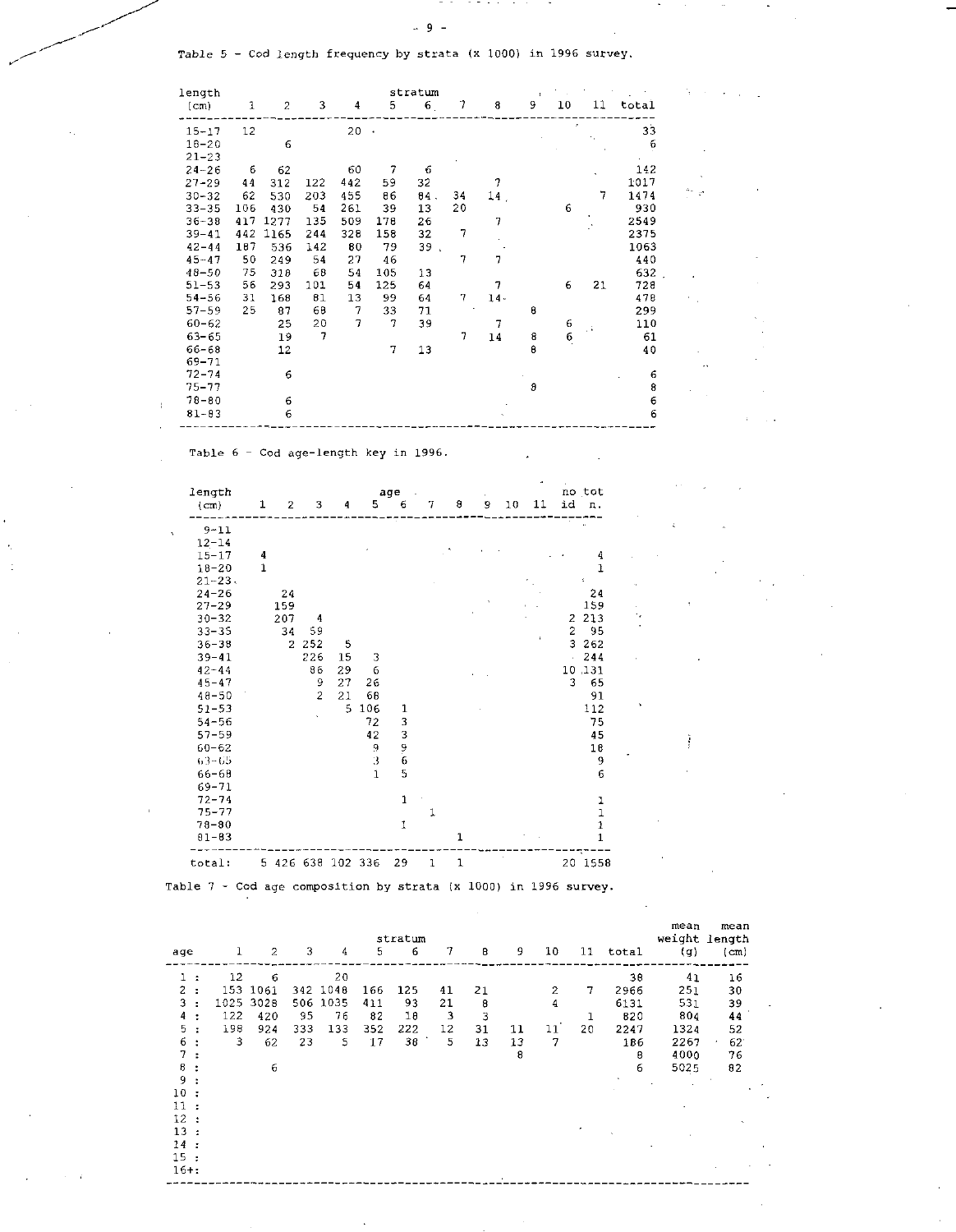Table 8 - American plaice catch (Kg) by strata in 1996 survey.

|                               | area     |                |       |               |       | catch per  |
|-------------------------------|----------|----------------|-------|---------------|-------|------------|
|                               | squa.    | tow            |       | catch per tow |       | mile towed |
| stratum                       |          | miles number   | mean  | s.deviat.     | mean  | s.deviat.  |
|                               |          |                |       |               |       |            |
| 1<br>$\overline{\phantom{a}}$ | 342      | 4              | 43.42 | 43.97         | 24.04 | 24.99      |
| 2<br><b>.</b>                 | 838      | 10             | 11.29 | 16.65         | 6.33  | 9.27       |
| $3 -$                         | 628      | 7              | 2.66  | 2.59          | 1.51  | 1.43       |
| 4<br>$\overline{a}$           | 348      | 4              | 7.32  | 6.64          | 4.34  | 4.01       |
| 5<br>$\overline{\phantom{a}}$ | 703      | 8              | 7.15  | 4.75          | 4.00  | 2.61       |
| 6<br>$\overline{\phantom{0}}$ | 496      | 6              | 0.63  | 0.68          | 0.36  | 0.39       |
| 7                             | $822 -$  | 9              | 0.88  | 0.88          | 0.49  | 0.49       |
| 8<br>$\overline{\phantom{0}}$ | 646      | $\overline{7}$ | 0.90  | 1.25          | 0.49  | 0.67       |
| 9<br>$\overline{\phantom{a}}$ | 314      | 3              | 1.63  | 2.83          | 0.99  | 1.71       |
| 10 -                          | 951      | 11             | 4.45  | 4.87          | 2.45  | 2.63       |
| $11 -$                        | 806      | 9              | 0.79  | 0.48          | 0.47  | 0.28       |
| 12 -                          | 670      | 8              | 0.48  | 0.75          | 0.27  | 0.41       |
| $13 -$                        | 249      | 3              |       |               |       |            |
| $14 -$                        | 602      | 6              | 0.06  | 0.16          | 0.04  | 0.10       |
| $15 -$                        | 666      | 7              | 0.32  | 0.56          | 0.19  | 0.34       |
| $16 -$                        | 634      | 6              |       |               |       |            |
| $17 -$                        | 216      | 2              |       |               |       |            |
| $18 -$                        | 210      | $\overline{c}$ |       |               |       |            |
| $19 -$                        | 414      | 5              |       |               |       |            |
| total                         | $-10555$ | 117            |       |               |       |            |

| -----          | catch per tow | catch per<br>mile towed |
|----------------|---------------|-------------------------|
| mean           | 3.90          | 2.18                    |
| standard error | 0.86          | 0.48                    |
|                |               | .––––––––––– (Kg)       |

Stock biomass estimated by swept area method  $= 3,073$  tons

Table 9 - American plaice biomass estimated by swept area method (tons) 1988-1996. depth in

|                                | stratum fathoms   | 1988  | 1989  | 1990 | 1991   | 1992 | 1993 | 1994              | 1995           | 1996 |
|--------------------------------|-------------------|-------|-------|------|--------|------|------|-------------------|----------------|------|
| -                              | $70 - 80$         | 979   | 750   | 448  | 808    | 532  | 809  | 496               | 1672           | 1096 |
| $\overline{2}$                 | $81 - 100$        | 1990  | 2701  | 1040 | 1997   | 1285 | 950  | 899               | 1001           | 707  |
| $\overline{\phantom{a}}$       | $101 - 140$       | 1025  | 838   | 1207 | 935    | 473  | 333  | 244               | 189            | 126  |
|                                | $\mathbf{H}$      | 1649  | 346   | 661  | 240    | 418  | 429  | 640               | 367            | 201  |
| s                              |                   | 1949  | 2319  | 1406 | 1055   | 628  | 968  | 922               | 412            | 375  |
|                                | Ħ                 | 358   | 847   | 720  | 376    | 451  | 229  | 606               | 92             | 24   |
|                                | 141-200           | 880.  | 398   | 562  | 292    | 479  | 239  | 237               | 187            | 54   |
| я<br>                          | 77                | 313   | 123   | 209  | 188    | 545  | 365  | $\frac{3}{2}$ 132 | 99             | 42   |
|                                | п.                | 77    | 122   | 262  | $\sim$ | 280  | 154  | $-15$             | 375            | 41   |
| $^{3}$ 10 $-$                  | п                 | 1742  | 1118  | 1555 | 981    | 1054 | 1094 | 1677              | 531            | 311  |
| 11                             | ч                 | 889   | 876   | 973  | 301    | 279  | 219  | 227               | 82             | 51   |
| 12<br>$\overline{\phantom{a}}$ | $201 - 300$       |       | 14    | 35   | 13     | 8    | 11   | 25                | 9              | 24   |
| 13<br>$\overline{\phantom{a}}$ | $^{\prime\prime}$ |       |       | 15   |        |      |      |                   | $\overline{2}$ |      |
| $14 -$                         | 99.               |       | 6     | 6    | 292    | 22   | 53   | 18                | 11             | 3    |
| $15 -$                         | æ                 | 17    | 74    | 2    | 73     | 28   | 82   | 30                | 51             | 17   |
| $16 -$                         | $301 - 400$       | 4     |       |      | 3      | 7    | 9    | 4                 |                |      |
| $17 -$                         | $\mathbf{r}$      |       |       |      |        |      |      |                   |                |      |
| 18 -                           |                   |       |       |      |        |      |      |                   |                |      |
| $19 -$                         | $\mathbf{u}$      |       |       |      | 11     | 3    | 4    | 2                 | 8              |      |
| total                          |                   | 11886 | 10533 | 9101 | 7565   | 6492 | 5949 | 6173              | 5087           | 3073 |

Table 10 - American plaice length frequency by strata (x 1000) in 1996 survey.

| length            |     |     |                |    |                |    | stratum |    |    |            |                |        |    |    |       |  |
|-------------------|-----|-----|----------------|----|----------------|----|---------|----|----|------------|----------------|--------|----|----|-------|--|
| (c <sub>m</sub> ) | ı   | 2   | 3              | 4  | 5              | 6  | 7       | 8  | 9  | 10         | 11             | 12     | 14 | 15 | total |  |
| $12 - 13$         |     |     |                |    |                |    |         | 7  |    |            |                |        |    |    | 7     |  |
| $14 - 15$         |     |     |                |    |                |    |         |    |    |            |                |        |    |    |       |  |
| $16 - 17$         |     |     |                |    |                | 6  |         |    |    |            |                |        |    |    | 6     |  |
| $18 - 19$         |     |     | 7              | 7  |                |    | 7       |    |    |            | 7              |        |    |    | 28    |  |
| $20 - 21$         |     |     |                |    |                |    |         |    |    |            |                |        |    |    |       |  |
| $22 - 23$         |     |     |                |    |                |    |         |    |    | 6          | 7              |        |    |    | 13    |  |
| $24 - 25$         |     |     |                | 7  |                | 6  | 7       |    |    | 13         |                |        |    |    | ,33   |  |
| $26 - 27$         |     |     |                |    | $\overline{7}$ |    |         |    | 8  | 6          |                | à.     |    |    | 21    |  |
| $28 - 29$         | 12  |     |                | 7  | 13             |    |         |    | 8  | 13         | 7              |        |    |    | 60    |  |
| $30 - 31$         | 31  | 12  | 7              |    | 13             | 6  | 14      |    |    | $\epsilon$ | 7              |        |    |    | 98    |  |
| $32 - 33$         | 149 | 50  |                |    | 20             |    |         |    |    | 19         | 14             |        |    |    | 252   |  |
| $34 - 35$         | 137 | 69  | 7              | 7  | 20             |    | 14      | 7  |    | 45         | 7              |        |    |    | 311   |  |
| $36 - 37$         | 218 | 93  | 7              | 13 | 39             |    |         | 14 | 8  | 128        | 7              | 6      | 8  |    | 543   |  |
| $38 - 39$         | 360 | 112 | 7              | 14 | 40             | 6  | 20      |    | 17 | 129        | 35             | 6.     |    |    | 747   |  |
| $40 - 41$         | 298 | 181 | 34             | 27 | 78             | 19 | 7       |    | 25 | 32         | $\overline{7}$ |        |    |    | 709   |  |
| $42 - 43$         | 205 | 50  |                | 40 | 39             |    | 21      |    | 17 | 51         | 7              | 6<br>6 |    |    | 437   |  |
| $44 - 45$         | 118 | 24  |                | 13 | 53             | 6  | 7       |    |    | 32         |                |        |    | 7  | 268   |  |
| $46 - 47$         | 37  | 62  | 14             |    | 33             |    |         |    |    | 26         | 7              |        |    |    | 179   |  |
| $48 - 49$         | 31  | 106 | $\overline{7}$ | 20 | 53             |    | 7       |    |    | 19         |                | 6      |    |    | 249   |  |
| $50 - 51$         | 62  | 44  | 14             | 20 | 26             |    |         | 28 |    |            |                |        |    |    | 193   |  |
| $52 - 53$         | 6   | 31  | 14             | 7  | 20             |    |         |    |    | 13         |                |        |    |    | 90    |  |
| $54 - 55$         | 12  | 6   | 7              | 20 | 7              |    |         |    |    |            |                |        |    | 7  | 59    |  |
| $56 - 57$         |     | 19  |                | 7  | $\overline{7}$ |    |         |    |    |            |                |        |    |    | 32    |  |
| $58 - 59$         | 6   |     |                |    |                |    |         |    |    |            |                |        |    |    | 6     |  |
| $60 - 61$         | 6   |     |                |    |                |    |         |    |    |            |                |        |    |    | 6     |  |
|                   |     |     |                |    |                |    |         |    |    |            |                |        |    |    |       |  |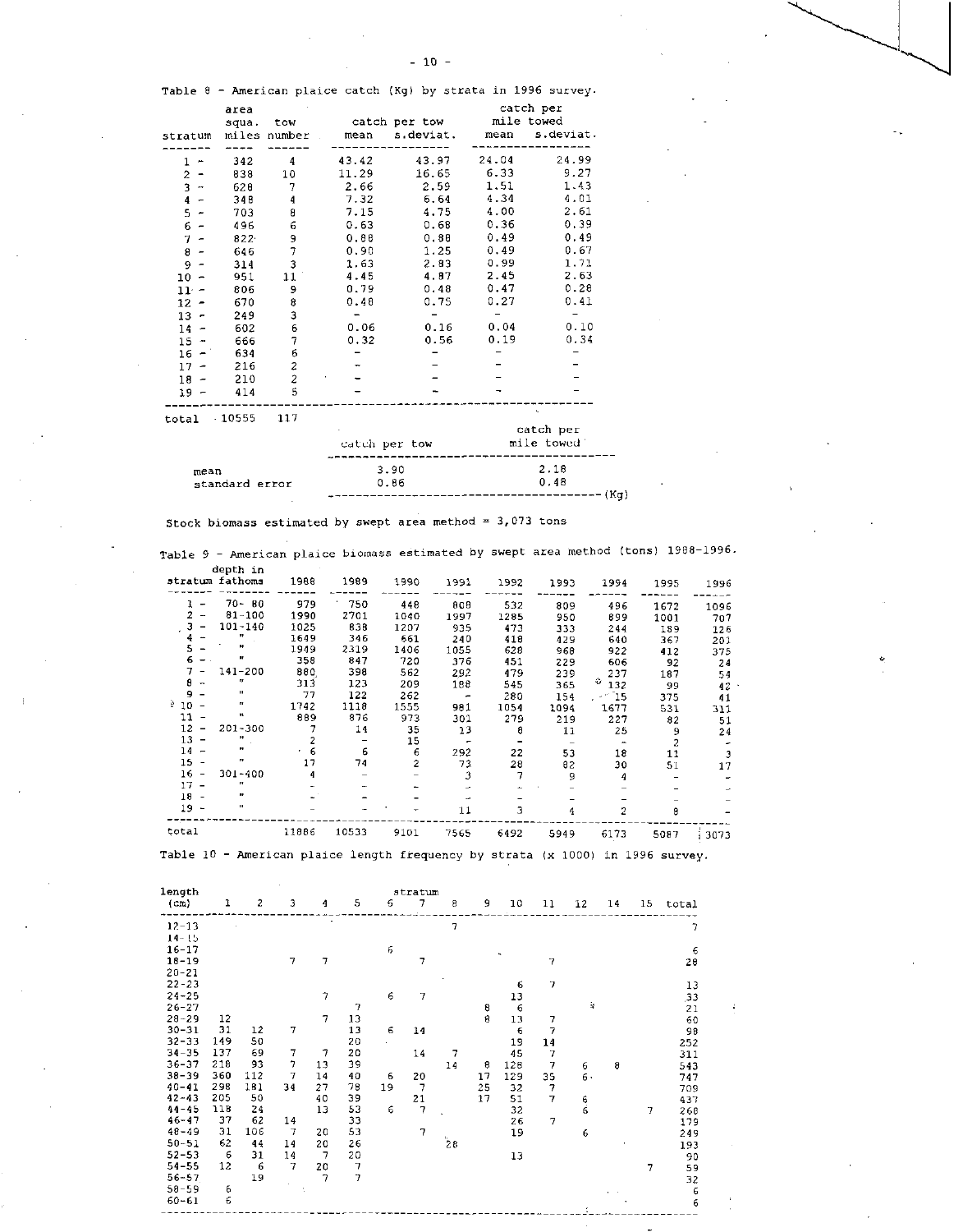$\bar{z}$ 

 $\sim$ 

ï

Table 11 - American plaice age-length key in 1996 survey.

| MALE                                                                          |                                                  |                               |                 |                              |                          |                                  |                         |                         |                                                  |                     |                 |                                                     |                            |                              |                      |                                |                                             |                         |                            |  |
|-------------------------------------------------------------------------------|--------------------------------------------------|-------------------------------|-----------------|------------------------------|--------------------------|----------------------------------|-------------------------|-------------------------|--------------------------------------------------|---------------------|-----------------|-----------------------------------------------------|----------------------------|------------------------------|----------------------|--------------------------------|---------------------------------------------|-------------------------|----------------------------|--|
|                                                                               | length<br>$(c_m)$                                | ı                             | 2               | 3                            | 4                        | 5                                | 6                       | 7                       | age<br>8                                         | 9                   | 10              | 11                                                  | 12                         | 13                           | 14                   | 15                             | 16+ id                                      |                         | no tot<br>n.               |  |
|                                                                               | 14-15<br>$16 - 17$<br>$18 - 19$                  |                               | 1               |                              |                          |                                  |                         |                         |                                                  |                     |                 |                                                     |                            |                              |                      | $\mathcal{F}^{\mathcal{A}}$ as |                                             |                         |                            |  |
|                                                                               | $20 - 21$<br>$22 - 23$<br>$24 - 25$<br>$26 - 27$ |                               |                 | 1<br>3<br>2                  |                          |                                  |                         |                         |                                                  |                     |                 |                                                     |                            |                              |                      |                                |                                             |                         | 1<br>$\mathbf 1$<br>з<br>2 |  |
|                                                                               | $28 - 29$<br>$30 - 31$                           |                               |                 | 1<br>$\overline{1}$          | 3<br>8                   | 1                                | 1                       |                         |                                                  |                     |                 |                                                     |                            |                              |                      |                                |                                             |                         | $\ddot{\bf{4}}$<br>11      |  |
|                                                                               | $32 - 33$                                        |                               |                 | $\mathbf{1}$                 | 3                        | 10                               | 8                       | 2                       |                                                  |                     |                 |                                                     |                            |                              |                      |                                |                                             | з                       | 27                         |  |
|                                                                               | $34 - 35$<br>$36 - 37$                           |                               |                 |                              | 7<br>$\overline{2}$      | 13<br>10                         | 11<br>28                | 7                       | з<br>3                                           | 2                   | 1               |                                                     |                            |                              |                      |                                |                                             | 1<br>3                  | 35<br>56                   |  |
|                                                                               | $36 - 39$                                        |                               |                 |                              |                          | 4                                | 29                      | 15                      | 7                                                | 6                   | 6               |                                                     |                            |                              |                      |                                |                                             | $\overline{\mathbf{5}}$ | 72                         |  |
|                                                                               | $40 - 41$                                        |                               |                 |                              |                          | 2                                | 11                      | 19                      | 4                                                | 5                   | 15              | з                                                   |                            |                              |                      |                                |                                             | 4                       | 63                         |  |
|                                                                               | $42 - 43$<br>$44 - 45$                           |                               |                 |                              |                          |                                  | 4<br>1                  | 10<br>2                 | 2<br>3                                           | $\overline{c}$<br>1 | 7<br>б          | 2                                                   |                            |                              |                      |                                |                                             | 4<br>1                  | 31<br>14                   |  |
|                                                                               | $46 - 47$                                        |                               |                 |                              |                          |                                  |                         | 1                       | ı                                                |                     |                 |                                                     |                            |                              |                      |                                |                                             | $\mathbf{1}$            | 3                          |  |
|                                                                               | $48 - 49$                                        |                               |                 |                              |                          |                                  |                         |                         |                                                  | 1                   |                 |                                                     |                            |                              |                      |                                |                                             |                         | 1                          |  |
| total:                                                                        |                                                  |                               | 1               | 9                            | 23                       | 40                               | 93                      | 56                      | 23                                               | 17                  | 35              | 5                                                   |                            |                              |                      |                                |                                             |                         | 22 324                     |  |
|                                                                               | FEMALE<br>length                                 |                               |                 |                              |                          |                                  |                         |                         | age                                              |                     |                 |                                                     |                            |                              |                      |                                |                                             |                         | no tot                     |  |
|                                                                               | $(c_m)$                                          | 1                             | 2               | 3                            | 4                        | 5                                | 6                       | 7                       | в                                                | 9                   | 10              | $11^{\circ}$                                        | 12                         | 13                           | 14                   | 15                             | 16+ id                                      |                         | n.                         |  |
|                                                                               | $14 - 15$ .<br>$16 - 17$<br>$18 - 19$            |                               | 3               |                              |                          |                                  |                         |                         |                                                  |                     |                 |                                                     |                            |                              |                      |                                |                                             | 1                       | 1<br>3                     |  |
|                                                                               | $20 - 21$<br>$22 - 23$                           |                               |                 | 1                            |                          |                                  |                         |                         |                                                  |                     |                 |                                                     |                            |                              |                      |                                |                                             |                         | $\mathbf 1$                |  |
|                                                                               | $24 - 25$                                        |                               |                 | 2                            |                          |                                  |                         |                         |                                                  |                     |                 |                                                     |                            |                              |                      |                                |                                             |                         | 2                          |  |
|                                                                               | $26 - 27$<br>$28 - 29$                           |                               |                 | $\mathbf{1}$<br>$\mathbf{1}$ | $\overline{\mathbf{c}}$  |                                  |                         |                         |                                                  |                     |                 |                                                     |                            |                              |                      |                                |                                             |                         | $\mathbf 1$<br>$3 \cdot$   |  |
|                                                                               | $30 - 31$                                        |                               |                 |                              | 2                        |                                  |                         |                         |                                                  |                     |                 |                                                     |                            |                              |                      |                                |                                             |                         | 2                          |  |
|                                                                               | 32-33                                            |                               |                 |                              |                          |                                  |                         |                         |                                                  |                     |                 |                                                     |                            |                              |                      |                                |                                             |                         |                            |  |
|                                                                               | $34 - 35$<br>$36 - 37$                           |                               |                 |                              |                          | 4<br>4                           | 8                       |                         |                                                  |                     |                 |                                                     |                            |                              |                      |                                |                                             |                         | 4                          |  |
|                                                                               | $38 - 39$                                        |                               |                 |                              |                          | 4                                | 11                      | 1                       |                                                  |                     | 1               |                                                     |                            |                              |                      |                                |                                             | 1<br>2                  | 13<br>19                   |  |
|                                                                               | $40 - 41$                                        |                               |                 |                              |                          | 3                                | 21                      | 1                       | 4                                                |                     |                 |                                                     |                            |                              |                      |                                |                                             | 1                       | 30                         |  |
|                                                                               | $42 - 43$                                        |                               |                 |                              |                          |                                  | 14                      | б                       | з                                                | 1                   |                 |                                                     |                            |                              |                      |                                |                                             |                         | 24                         |  |
|                                                                               | $44 - 45$<br>$46 - 47$                           |                               |                 |                              |                          |                                  | 3<br>$\mathbf{1}$       | ₿<br>1                  | 6<br>8                                           | 1<br>5              | ı<br>3          |                                                     | 1                          | 1<br>1                       |                      |                                |                                             | з                       | 20<br>23                   |  |
|                                                                               | $48 - 49$                                        |                               |                 |                              |                          |                                  |                         | 2                       | 5                                                | 7                   | 9               | 4                                                   | $\cdot$ 2                  | 2                            | 3                    | 1                              | 1                                           | 3                       | 39                         |  |
|                                                                               | $50 - 51$                                        |                               |                 |                              |                          |                                  |                         |                         | 2                                                | 6                   | 5               | 3                                                   | 3                          | 4                            | 4                    |                                |                                             | 3 <sub>1</sub>          | 30                         |  |
|                                                                               | $52 - 53$<br>$54 - 55$                           |                               |                 |                              |                          |                                  |                         |                         |                                                  | 2                   | 2               | 2                                                   | 2                          |                              | 2                    | 5                              |                                             |                         | 15                         |  |
|                                                                               | 56-57                                            |                               |                 |                              |                          |                                  |                         |                         |                                                  |                     |                 | 1                                                   | -2<br>$\ddot{\phantom{a}}$ | 2                            | 4<br>1               | 1<br>3                         | 1                                           |                         | 10<br>5                    |  |
|                                                                               | 58-59<br>60-61                                   |                               |                 |                              |                          |                                  |                         |                         |                                                  |                     |                 |                                                     |                            |                              |                      |                                | 1                                           |                         | 1                          |  |
| total:                                                                        |                                                  |                               | 3 <sub>1</sub>  | 5.                           |                          |                                  |                         |                         |                                                  |                     |                 |                                                     |                            |                              |                      |                                | 4 15 58 19 28 22 21 10 10 10 14 10 3 14 246 |                         |                            |  |
|                                                                               |                                                  |                               |                 |                              |                          |                                  |                         |                         |                                                  |                     |                 |                                                     |                            |                              |                      |                                | <b>Contract</b>                             |                         |                            |  |
| Table 12 - American plaice age composition by strata (x 1000) in 1996 survey. |                                                  |                               |                 |                              |                          |                                  |                         |                         |                                                  |                     |                 |                                                     |                            |                              |                      |                                |                                             |                         |                            |  |
|                                                                               |                                                  |                               |                 |                              |                          |                                  |                         |                         |                                                  |                     |                 |                                                     |                            |                              |                      |                                |                                             |                         |                            |  |
| age                                                                           |                                                  | $1 \quad 2 \quad 3$           |                 | 4.                           | 5                        | 6.                               | stratum<br>$\mathbf{7}$ | 8.                      |                                                  | $9$ 10 11           |                 | 12 14                                               |                            |                              | 15 total             |                                | mean<br>weight length<br>(g)                | леап<br>(cm)<br>---     |                            |  |
| $\mathbf{1}$ :<br>2:                                                          |                                                  |                               | 7               | 7                            |                          |                                  | $\boldsymbol{\tau}$     | 7                       |                                                  |                     | $\overline{7}$  |                                                     |                            |                              | $\mathcal{L}$<br>-28 |                                | 13<br>49                                    | 12<br>18                |                            |  |
| $3 - 1$<br>$4 - 1$                                                            | 13<br>86                                         | $\overline{\mathbf{3}}$<br>32 | 1<br>7          | 9<br>- 5                     | 12<br>27                 | $\mathbf{r}$<br>$\boldsymbol{4}$ | $\blacksquare$<br>13    | $\overline{\mathbf{z}}$ | 10 <sub>1</sub><br>$-6$                          | 30<br>25            | 10<br>15.       |                                                     |                            |                              | 103<br>222           |                                | 169<br>298                                  | 26<br>31                |                            |  |
| 5:                                                                            | 193<br>483                                       | 86<br>227                     | - 9<br>33       | 16<br>55                     | 36<br>124                | $\overline{z}$<br>15 34          | 12                      | 5.                      | $\overline{\mathbf{3}}$<br>10 19 189             | 84                  | 16<br>32        | $\mathbf{A}^{\text{out}}$                           | 2<br>10 4                  |                              | 465<br>$1 \t 1236$   |                                | 421<br>538                                  | 35<br>38                |                            |  |
| $6 -$<br>$7 -$                                                                | 327                                              | 115                           | $-6$            | 21                           | 60                       | $-6$                             | 11                      | $\sim$ 2 $\sim$         | 19                                               | - 69                | 12 <sub>2</sub> | $\frac{6}{5}$                                       | $\mathbf{1}$               | $\mathbf{1}$                 | 656                  |                                | 657                                         | 40                      |                            |  |
| 8 :<br>$9 - 1$                                                                | 153<br>110                                       | 91<br>- 76                    | 13<br>$11 - 13$ | 17                           | 56<br>$-44$              | $\frac{5}{1}$ $\frac{8}{3}$      |                         | $\mathbf{3}$<br>$7 -$   | $\begin{array}{r} 5 & 47 \\ -5 & 30 \end{array}$ |                     |                 | $\frac{12}{7}$ $\frac{4}{5}$ $\frac{2}{7}$          |                            | $\overline{c}$<br>-1         | 411<br>308           |                                | 769<br>883                                  | 42<br>44                |                            |  |
| 10:                                                                           | 220                                              | 104                           | $\overline{11}$ | - 15                         | 4.3                      | <b>Controller State</b>          |                         |                         | $5 - 12 - 41$                                    |                     |                 | $\begin{array}{ccc} 7 & & 2 \\ 1 & & 1 \end{array}$ |                            | э                            | 470                  |                                | 816                                         | 43                      |                            |  |
| 11:<br>12:                                                                    | 40<br>$\mathbf{11}$                              | 30<br>19                      | - 5             | - 8<br>$\blacksquare$<br>8   | 13<br>-11                |                                  | $\blacksquare$          | $3 -$<br>$\mathbf{3}$   | $\begin{array}{cc} 3 & 7 \\ 4 & \end{array}$     |                     |                 |                                                     |                            | $\mathbf{1}$<br>$\mathbf{1}$ | 113<br>63            |                                | 1033<br>1315                                | 46<br>50                |                            |  |
| 13:                                                                           | 14                                               | $17 -$                        | $\frac{6}{5}$   |                              | $9 \cdot 12$             |                                  | $\blacksquare$          | $\blacktriangleleft$    |                                                  | з                   |                 | $\mathbf{1}$                                        |                            | ı                            | 67<br>90             |                                | 1238                                        | 49<br>51                |                            |  |
| 14 :<br>15:                                                                   | 15<br>$\overline{\mathbf{3}}$                    | 26<br>25                      | $\sim$ 7<br>6   | 15<br>-9                     | 15<br>13                 |                                  | $\mathbf{1}$            | 4                       |                                                  | 3<br>5              |                 | $\mathbf{1}$                                        |                            | 3<br>1                       | 62                   |                                | 1406<br>1567                                | 53                      |                            |  |
| $16 + :$                                                                      | -7                                               | $\overline{7}$                |                 | $\mathbf{z}$                 | $\overline{\phantom{a}}$ |                                  |                         |                         |                                                  | 1                   |                 |                                                     |                            |                              | 20                   |                                | 1746                                        | 54                      |                            |  |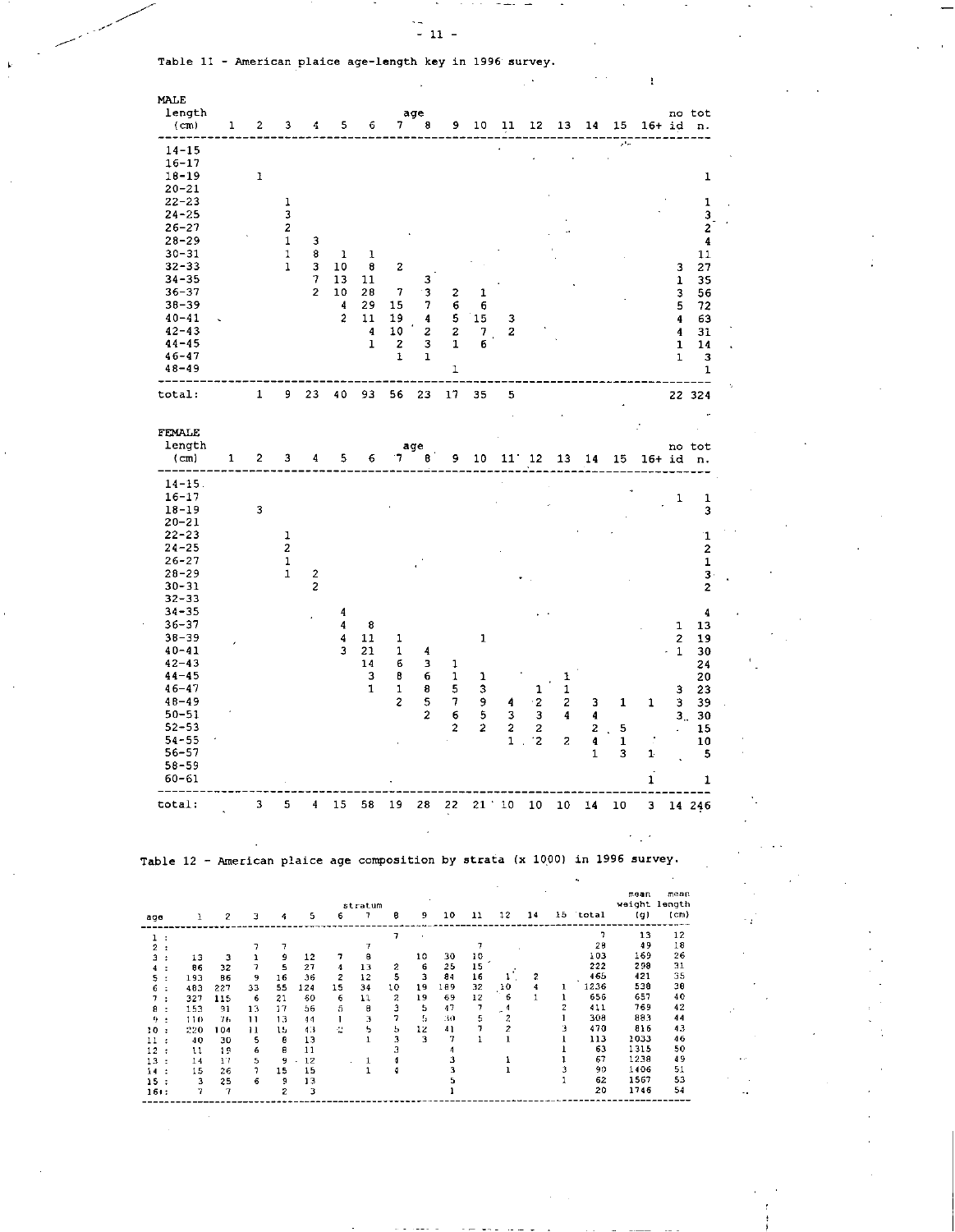Table 13 - Redfish *(Sebastes marinus)* catch (Kg) by strata in 1996 survey.

| stratum                        | area<br>squa.  | tow<br>miles number     | mean  | catch per tow<br>s.deviat. | mean       | catch per<br>mile towed<br>s.deviat. |  |  |  |
|--------------------------------|----------------|-------------------------|-------|----------------------------|------------|--------------------------------------|--|--|--|
| 1                              | 342            | 4                       | 3.77  | 7.42                       | 2.02       | 3.98                                 |  |  |  |
| $\boldsymbol{2}$               | 838            | 10                      | 6.48  | 9.42                       | 3.61       | 5.29                                 |  |  |  |
| 3                              | 628            | 7                       | 5.08  | 5.62                       | 2.83       | 3.06                                 |  |  |  |
| 4                              | 348            | 4                       | 4.46  | 3.95                       | 2.66       | 2.42                                 |  |  |  |
| 5                              | 703            | 8                       | 9.79  | 9.30                       | 5.53       | 5.29                                 |  |  |  |
| б<br>$\overline{\phantom{a}}$  | 496            | 6                       | 17.26 | 27.03                      | 11.32      | 19.10                                |  |  |  |
| $7 -$                          | 822            | 9                       | 22.04 | 23.88                      | 12.27      | 13.16                                |  |  |  |
| 8                              | 646            | 7                       | 24.81 | 49.55                      | 13.86      | 27.69                                |  |  |  |
| 9                              | 314            | 3                       | 78.61 | 122.79                     | 43.19      | 65.83                                |  |  |  |
| $10\,$                         | 951            | 11                      | 36.62 | 39.67                      | 20.67      | 23.00                                |  |  |  |
| 11                             | 806            | 9                       | 32.87 | 43.08                      | 19.51      | 24.99                                |  |  |  |
| 12<br>$\overline{\phantom{a}}$ | 670            | 8                       | 0.50  | 0.43                       | 0.28       | 0.24                                 |  |  |  |
| $13 -$                         | 249            | 3                       | 0.08  | 0.14                       | 0.05       | 0.08                                 |  |  |  |
| 14<br>$\overline{\phantom{a}}$ | 602            | 6                       | 0.82  | 0.76                       | 0.51       | 0.48                                 |  |  |  |
| $15 -$                         | 666            | 7                       | 0.71  | 1.15                       | 0.42       | 0.70                                 |  |  |  |
| 16<br>$\overline{\phantom{0}}$ | 634            | 6                       |       |                            |            |                                      |  |  |  |
| $17 -$                         | 216            | $\overline{\mathbf{c}}$ |       |                            |            |                                      |  |  |  |
| 18                             | 210            | $\overline{c}$          |       |                            |            |                                      |  |  |  |
| $19 -$                         | 414            | 5                       |       |                            |            |                                      |  |  |  |
| total                          | 10555          | 117                     |       |                            |            |                                      |  |  |  |
|                                |                |                         |       |                            |            | catch per                            |  |  |  |
|                                |                |                         |       | catch per tow              | mile towed |                                      |  |  |  |
| mean                           |                |                         | 14.06 |                            | 8.02       |                                      |  |  |  |
|                                | standard error |                         | 2.99  |                            | 1.67       |                                      |  |  |  |

---------- (Kg)

Stock biomass estimated by swept area method =  $11,293$  tons

Table 14 - Redfish *(Sebastes marinus)* length frequency by strata (x 1000) in 1996.

| length                                                                       |                                                |                                                      |                                                          |                                                                |                                                           |                                                             | stratum                                                    |                                                     |                                                                            |                                                      |                                                                      |                 |         |                          |                                                            |                                                                     |
|------------------------------------------------------------------------------|------------------------------------------------|------------------------------------------------------|----------------------------------------------------------|----------------------------------------------------------------|-----------------------------------------------------------|-------------------------------------------------------------|------------------------------------------------------------|-----------------------------------------------------|----------------------------------------------------------------------------|------------------------------------------------------|----------------------------------------------------------------------|-----------------|---------|--------------------------|------------------------------------------------------------|---------------------------------------------------------------------|
| (cm)                                                                         | $\cdot$ 1                                      | 2                                                    | э                                                        | 4                                                              | 5                                                         | 6                                                           | 7                                                          | 8                                                   | 9                                                                          | 10                                                   | 11                                                                   | 12              | 13      | 14                       | 15                                                         | total                                                               |
| $10 -$<br>$11 -$<br>$312 -$<br>$13 -$<br>$14-$<br>15-<br>$16-$               | 6<br>18<br>12<br>75<br>94<br>124<br>187        | 6<br>$-12$<br>100<br>124<br>181<br>312               | $\tau$<br>14<br>54                                       | 县<br>$\gamma$<br>7                                             | 7<br>$\tau$<br>26<br>46                                   | 9<br>18<br>48<br>81                                         | 42                                                         | ţ,<br>14                                            |                                                                            | 6<br>28                                              | $\overline{7}$<br>$\overline{7}$<br>21<br>$\overline{7}$<br>28<br>38 |                 | Ý       |                          |                                                            | 13<br>32<br>75<br>213<br>342<br>607                                 |
| $17 -$<br>$18 -$<br>$19 -$<br>$20 -$<br>$21 -$<br>$22 -$<br>$23 -$<br>$24 -$ | 131<br>130<br>93<br>50<br>62<br>19<br>25<br>12 | 361<br>355<br>293<br>355<br>231<br>212<br>187<br>125 | 48<br>34<br>149<br>101<br>149<br>162<br>109<br>115<br>88 | 13<br>20<br>$\overline{7}$<br>33<br>60<br>40<br>74<br>73<br>33 | 33<br>125<br>99<br>257<br>165<br>243<br>276<br>237<br>204 | 162<br>276<br>327<br>393<br>431<br>362<br>452<br>413<br>259 | 48<br>162<br>371<br>508<br>628<br>760<br>763<br>867<br>736 | 14<br>76<br>62<br>132<br>166<br>375<br>464<br>575   | 122<br>408<br>530<br>1217 1084<br>1025 1414 1342<br>1512 1107 1005<br>1112 | 64<br>151<br>350<br>534<br>652 1447 1421<br>856      | 111<br>325<br>652<br>771<br>1216<br>792                              | 38              |         | 16<br>33                 | 7<br>$\overline{7}$<br>15<br>22<br>15                      | 979<br>1719<br>2933<br>3577<br>5492<br>5562<br>6075<br>6099<br>4807 |
| $25 -$<br>$26 -$<br>$27 -$<br>$28 -$<br>$29 -$<br>$30 -$<br>$31 -$<br>$32 -$ |                                                | 94<br>56<br>44<br>31<br>12<br>6<br>6                 | 61<br>48<br>34<br>-7<br>14<br>14<br>7<br>28              | 40<br>13<br>13<br>13<br>$\overline{7}$<br>$\tau$<br>14         | 112<br>92<br>59<br>$\overline{7}$<br>26<br>20<br>33<br>33 | 226<br>143<br>100<br>59<br>55<br>57<br>57<br>18             | 584<br>261<br>162<br>154<br>103<br>126<br>$-42$<br>72      | 465<br>514<br>236<br>222<br>180<br>152<br>90<br>104 | 895<br>652<br>365<br>122<br>122<br>243                                     | 635<br>398<br>428<br>270<br>207<br>214<br>325<br>149 | 670<br>270<br>291<br>309<br>240<br>133<br>220<br>92                  | 13<br>13<br>6   | 6       | 16<br>16<br>8<br>16<br>8 | 15<br>$\mathcal{I}$<br>$\overline{7}$<br>15<br>7<br>7<br>7 | 3823<br>2475<br>1746<br>1208<br>990<br>984<br>799<br>517            |
| $33 -$<br>$34 -$<br>$35 -$<br>$36 -$<br>$37 -$<br>$38 -$<br>$39 -$<br>$40 -$ |                                                |                                                      | 20<br>$\overline{7}$<br>14                               | 7<br>14<br>7                                                   | 33<br>20<br>20<br>7<br>20<br>26<br>7<br>$\overline{7}$    | 15<br>9<br>9                                                | 31<br>27<br>38<br>31<br>24<br>24<br>20<br>10               | 118<br>111<br>42<br>49<br>21<br>14<br>21x<br>7      | 243                                                                        | 170<br>68<br>135<br>74<br>94<br>64<br>51<br>40       | 109<br>93<br>29<br>60<br>62<br>24<br>47<br>7                         | 6<br>$\epsilon$ | ĉ<br>š. | 8<br>8                   | 7                                                          | 762<br>326<br>269<br>241<br>247<br>160<br>152<br>72                 |
| $41 -$<br>$42 -$<br>$43 -$<br>$44 -$<br>$45 -$<br>$46 -$<br>$47 -$<br>$48 -$ |                                                |                                                      |                                                          | ş                                                              | $\overline{7}$<br>7                                       |                                                             |                                                            | 7<br>$\overline{7}$                                 |                                                                            | ,10<br>34<br>17<br>6                                 | 16<br>14                                                             |                 | ¢<br>÷  |                          | ŧ                                                          | 10<br>41<br>23<br>21<br>17<br>13                                    |
| 49-<br>$50 -$<br>$51 -$<br>$52 -$<br>$53 -$<br>$54 -$<br>$55 -$              |                                                |                                                      |                                                          |                                                                |                                                           |                                                             |                                                            |                                                     |                                                                            |                                                      |                                                                      |                 |         |                          |                                                            |                                                                     |
| $56 -$<br>$57 -$                                                             |                                                |                                                      |                                                          |                                                                | $\overline{7}$                                            |                                                             |                                                            | $\overline{1}$                                      |                                                                            | 17                                                   |                                                                      |                 |         |                          |                                                            | 17<br>$\overline{\phantom{a}}$<br>$\overline{7}$                    |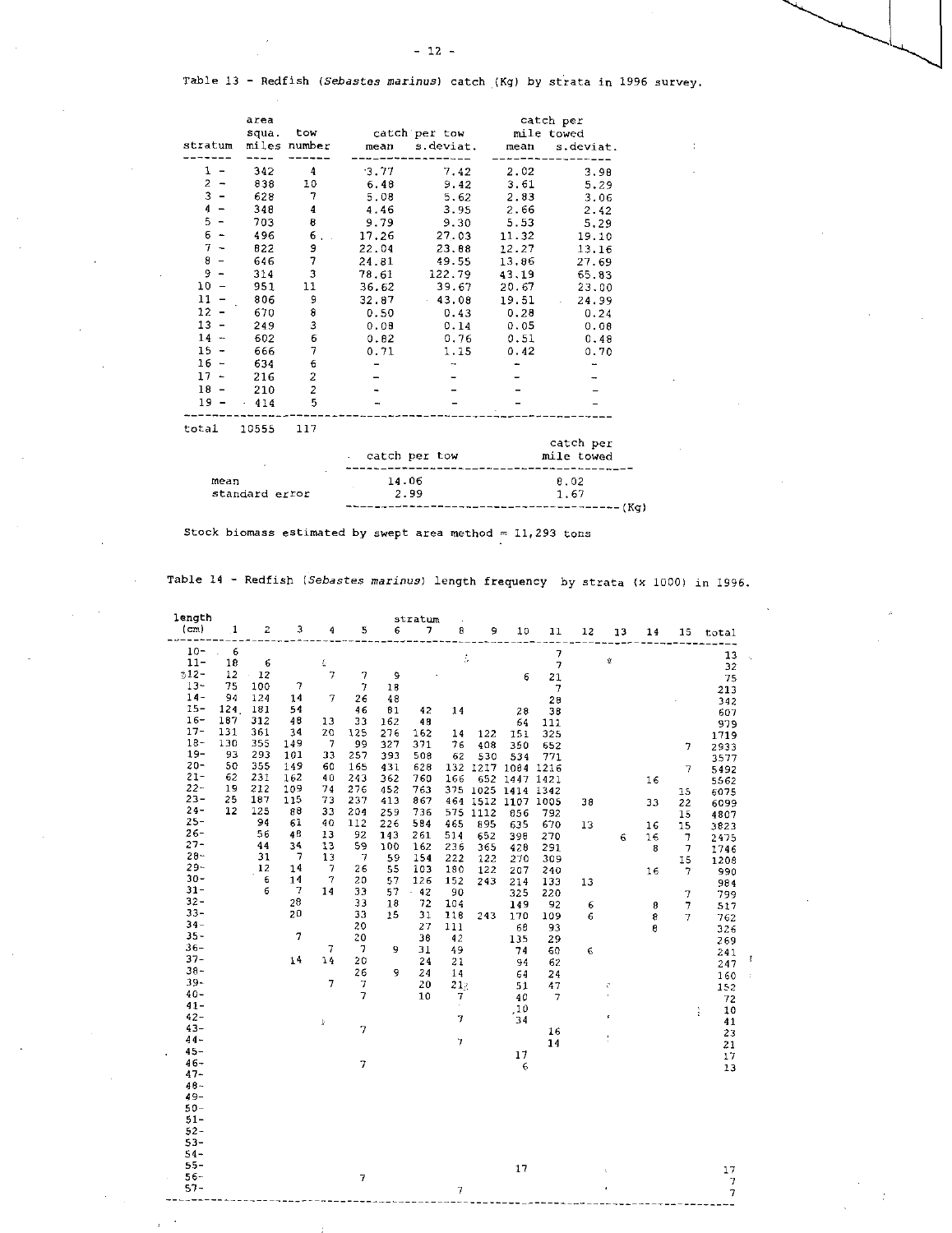*Table 15 - Redfish (Sebastes marinus)* age - length key in1996 survey.



- 13 -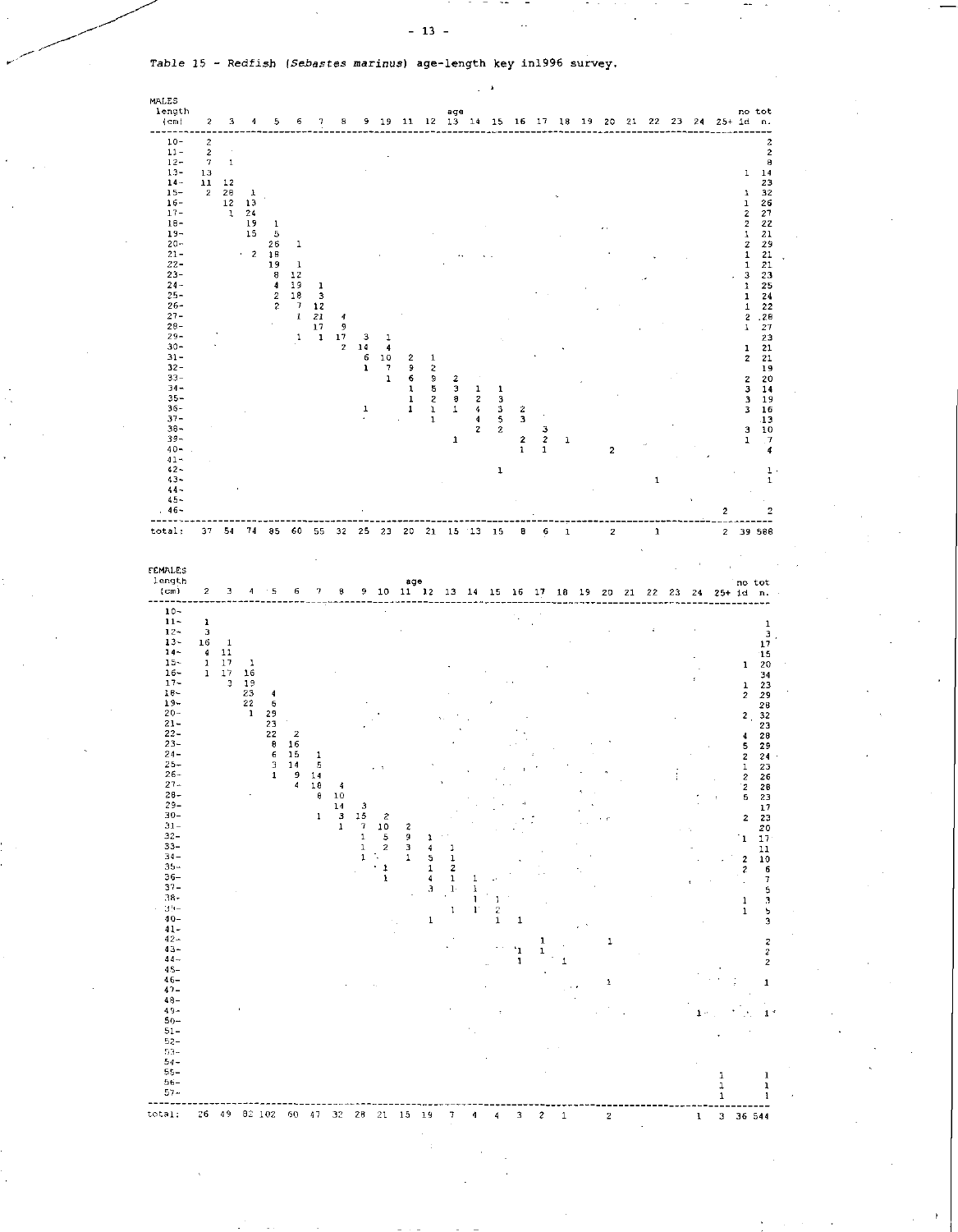| age                               | 1            | 2   | 3                       | $\mathbf{L}$<br>4 | 5                       | 6              | stratum<br>7. | $\theta$                 | 9.             | 10             | 11             | 12        | 13 | 14             | 15             | total  | mean<br>(q)                 | mean<br>weight length<br>(c <sub>m</sub> ) |
|-----------------------------------|--------------|-----|-------------------------|-------------------|-------------------------|----------------|---------------|--------------------------|----------------|----------------|----------------|-----------|----|----------------|----------------|--------|-----------------------------|--------------------------------------------|
| 1:                                |              |     |                         |                   |                         |                |               |                          |                |                |                |           |    |                |                |        |                             |                                            |
| $\overline{z}$<br>$\mathbf{r}$    | 16           | 18  | 2                       | 1                 | з                       | 5              |               |                          |                | ı              | 5              |           |    |                |                | .51    | $\blacktriangleright$<br>37 | 13                                         |
| $\overline{\mathbf{3}}$<br>$\sim$ | 27           | 42  | 8                       | 2                 | 9                       | 21             | 7             | 1                        | $\overline{2}$ | $\tau$         | 13             |           |    |                |                | 139    | 58                          | 15                                         |
| 4                                 | 41           | 106 | 28                      | 6                 | 43                      | 96             | 95            | 14                       | 97             | 100            | 164            |           |    |                | ı              | 791    | 95                          | 1B                                         |
| 5                                 | $17 -$       | 98  | 51                      | 21                | 87                      | 154            | 276           | 104                      | 382            | 457            | 465            | 2         |    | 3              | 3              | 2120   | 155                         | 21                                         |
| 6.                                | $\mathbf{3}$ | 32  | 22                      | 11                | 44                      | $-72$          | 167           | 128                      | 277            | 208            | 193            | 3         |    | 4              | . 4            | 1168   | 217                         | 24                                         |
|                                   |              | 11  | 7                       | 3                 | 13                      | 25             | 50            | 72                       | 95             | 88             | 70             |           |    | $\overline{c}$ | $\overline{c}$ | 438    | 288                         | 26                                         |
| 8                                 |              | 3   | 2                       | $\overline{2}$    | 4                       | 9              | 19            | 29                       | 23             | 37             | 39             |           |    | $\mathbf{1}$   | 2              | 170    | 359                         | 28                                         |
| 9                                 |              | J.  | $\frac{2}{2}$           | $\mathbf{I}$      | 3                       | 7              | 13            | 18                       | 22             | 31             | 22             | ı         |    |                |                | $-121$ | 434                         | 30                                         |
| 10                                |              |     |                         | $\mathbf{I}$      | 3                       | 5              | θ             | 13                       | 7              | 28             | 19             |           |    |                | ı              | 87     | 477                         | 31                                         |
| 11                                |              |     | $\overline{\mathbf{c}}$ |                   | 3                       | $\overline{a}$ | 6             | 11                       | 7.             | 18             | 12             |           |    | 1              | $\mathbf{1}$   | 63     | 530                         | 32                                         |
| 12                                |              |     | $\overline{\mathbf{c}}$ | 1                 | 4                       | $\overline{z}$ | б             | 15                       | 9              | 18             | 14             |           |    |                |                | 72     | 597                         | 34                                         |
| 13                                |              |     |                         |                   | 2                       |                | 4             | $\overline{\phantom{a}}$ | $\overline{2}$ | 12             | 6              | $\lambda$ |    |                |                | 34     | 654                         | 35                                         |
| 14<br>$\mathbf{r}$                |              |     |                         | 1                 | $\overline{\mathbf{z}}$ |                | 3             | 3                        |                | 10             | 6              |           |    |                |                | 25     | 762                         | 37                                         |
| 15<br>$\cdot$                     |              |     |                         |                   | $\overline{2}$          |                | 4             | 4                        |                | 11             | 7              |           |    |                |                | 28     | 789                         | . 37                                       |
| 16                                |              |     |                         | ı                 |                         |                |               | $\overline{c}$           |                | 5              | 4              |           |    |                |                | 14     | 887                         | 39                                         |
| 17<br>÷                           |              |     |                         |                   | $\overline{c}$          |                |               |                          |                | 5              | $\overline{2}$ |           |    |                |                | 10     | 941                         | 39                                         |
| 18                                |              |     |                         |                   |                         |                |               |                          |                |                | $^{\circ}$ 1   |           |    |                |                | з      | 1089                        | 41                                         |
| 19<br>$\cdot$                     |              |     |                         |                   |                         |                |               |                          |                |                |                |           |    |                |                |        | $\overline{\phantom{0}}$    |                                            |
| 20<br>$\cdot$                     |              |     |                         |                   |                         |                |               |                          |                | з              |                |           |    |                |                | 3      | 1054                        | 41 <sup>°</sup>                            |
| 21                                |              |     |                         |                   |                         |                |               |                          |                |                |                |           |    |                |                |        |                             |                                            |
| 22<br>÷                           |              |     |                         |                   |                         |                |               |                          |                |                |                |           |    |                |                | 1      | 1216                        | 43                                         |
| 23                                |              |     |                         |                   |                         |                |               |                          |                |                |                |           |    |                |                |        |                             |                                            |
| 24:                               |              |     |                         |                   |                         |                |               |                          |                |                |                |           |    |                |                |        |                             |                                            |
| $25 + 1$                          |              |     |                         |                   |                         |                |               |                          |                | $\overline{2}$ |                |           |    |                |                | 4      | 2203                        | 53                                         |

Table 16 - Redfish *(Sebastes marines)* age composition (x 10000) in 1996 survey.

## Table 17 - Redfish *(Sebastes mentella)* catch (Kg) by strata in 1996 survey.

 $\dot{\phi}$ 

 $\tilde{\mathbf{c}}$ 

| ÷t.<br>stratum                 | area<br>squa.  | tow<br>miles number | catch per tow<br>s.deviat.<br>mean | catch per<br>mile towed<br>s.deviat. |        |            |  |  |
|--------------------------------|----------------|---------------------|------------------------------------|--------------------------------------|--------|------------|--|--|
|                                |                |                     |                                    |                                      |        |            |  |  |
| ı                              | 342            | 4                   |                                    |                                      | €.     |            |  |  |
| 2                              | 838            | 10                  |                                    |                                      |        |            |  |  |
| $\overline{\mathbf{3}}$        | 628            | 7                   | 0.70                               | 1.09                                 | 0.40   | 0.61       |  |  |
| 4                              | 348            | $\overline{4}$      | 0.60                               | 1.20                                 | 0.37   | 0.74       |  |  |
| 5                              | 703            | 8                   | 1.53                               | 1.95                                 | 0.86   | 1.09       |  |  |
| $6 -$                          | 496            | 6                   | 0.75                               | 0.61                                 | 0.42   | 0.34       |  |  |
| 7                              | 822            | 9                   | 72.85                              | 85.71                                | 41.71  | 49.13      |  |  |
| $8 -$                          | 646            | 7                   | 135.06                             | 155.02                               | 75.86  | 86.28      |  |  |
| 9                              | 314            | 3                   | 842.24                             | 683.75                               | 500.36 | 382.47     |  |  |
| 10                             | 951            | 11                  | 299.87                             | 245.17                               | 168.21 | 139.34     |  |  |
| 11                             | 806            | 9                   | 73.54                              | 54.38                                | 42.29  | 29.70      |  |  |
| 12<br>$\overline{\phantom{a}}$ | 670            | 8                   | 44.81                              | 13.81                                | 25.71  | 7.97       |  |  |
| $13 -$                         | 249            | 3                   | 137.67                             | 66.45                                | 79.79  | 41.18      |  |  |
| $14 -$                         | 602            | 6                   | 219.55                             | 139.91                               | 135.78 | 88.63      |  |  |
| $15 -$                         | - 666          | 7                   | 60.77                              | 66.58                                | 36.02  | 41.62      |  |  |
| 16                             | 634            | 6                   | 5.99                               | 5.59                                 | 3.51   | 3.57       |  |  |
| 17                             | 216            | 2                   | 2.78                               | 2.58                                 | 1.60.  | 1.58       |  |  |
| $18 -$                         | 210            | $\overline{c}$      | 10.80                              | 9.33                                 | 6.17   | 5.18       |  |  |
| $19 -$                         | 414            | 5                   | 7.75                               | 12.53                                | 4.57   | 7.38       |  |  |
| total                          | 10555          | 117                 |                                    |                                      |        |            |  |  |
|                                |                |                     |                                    |                                      |        | catch per  |  |  |
|                                |                |                     |                                    | catch per tow                        |        | mile towed |  |  |
| mean                           |                |                     | 95.21                              |                                      | 55.35  |            |  |  |
|                                | standard error |                     | 14.70                              |                                      |        | 8.32       |  |  |
|                                |                |                     |                                    |                                      |        | ---- (Ka)  |  |  |

Stock biomass estimated by swept area method =  $77,897$  tons

 $\eta$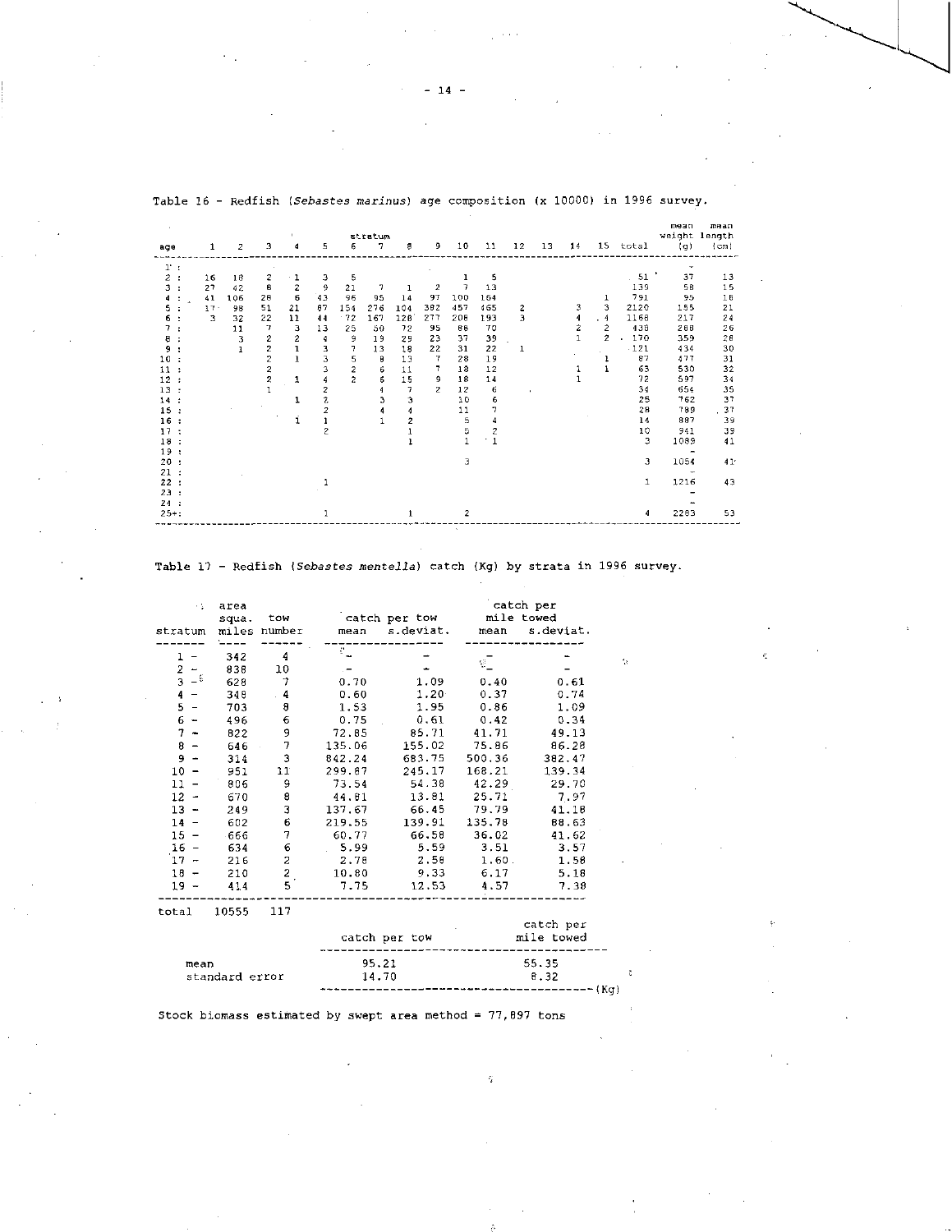Table 18 - Redfish (Sebastes mentella) length frequency by strata (x 10000) in 1996.

| length<br>(cm)   | 3            | 4.                      | 5                | 6                     | 7              | 8                 | 9             | stratum<br>10    | 11                      | 12                | 13           | 14           | 15             | 16                             | 17             | 18                      | 19             | total            |
|------------------|--------------|-------------------------|------------------|-----------------------|----------------|-------------------|---------------|------------------|-------------------------|-------------------|--------------|--------------|----------------|--------------------------------|----------------|-------------------------|----------------|------------------|
|                  |              |                         |                  |                       |                |                   |               |                  |                         |                   |              |              |                |                                |                |                         |                | $\boldsymbol{7}$ |
| $11 -$<br>$12 -$ | $\cdot$ 2    |                         |                  | 2<br>13               | 12             | 4<br>6            |               | 35               | 14                      |                   |              |              |                |                                |                |                         |                | 81               |
| $13 -$           | 2            |                         | 1<br>$\mathbf 1$ | 5                     | 17             | 15                |               | 38               | 17                      |                   |              |              |                |                                |                |                         |                | 95               |
| $14 -$           | 1            |                         | 4                | 1                     | 4              | 21                | 40            | 120              | 64                      |                   |              |              |                |                                |                |                         |                | 253              |
| $15 -$           |              |                         | 14               | 1                     | 54             | 90                | 24            | 444              | 162                     | 1                 |              |              | 5              |                                |                |                         |                | 795              |
| $16 -$           | 2            |                         | 10               | 5                     | 80             | 57                |               | 347              | 165                     | ı                 |              | 9            | 5              |                                |                |                         |                | 682              |
| $17 -$           | 2            |                         | 10               | 3                     | 99             | 85                | 58            | 798              | 229                     | 2                 |              | 4            | 6              | 1                              |                |                         |                | 1296             |
| $18-$            | 1            |                         | 8                |                       | 330            | 165               |               | 176 2077         | 492                     | 6                 | з            | 23           | 53             |                                |                |                         |                | 3334             |
| $19 -$           | 5            |                         | 9                | з                     | 811            | 429               | 587           | 4620             | 970                     | 37                | 5            | 99           | 199            |                                |                |                         |                | 7772             |
| $20 -$           | 7            | $\overline{c}$          | 11               | 6                     | 1010           |                   | 835 1409      | 6175             | 1182                    | 139               | 30           | 494          | 473            |                                |                |                         | 1              | 11774            |
| $21 -$           | 6            | $\overline{\mathbf{4}}$ | 8                | 3                     | 878            |                   | 734 3245 3476 |                  | 825                     | 299               | 102          | 821          | 586            | $\mathbf 1$                    |                |                         |                | 10987            |
| $22 -$           | 2            | $\mathbf{1}$            | $\mathbf{1}$     | 2                     | 445            |                   | 726 2941      | 963              | 324                     | 407               | 150          | 589          | 400            |                                | 1              |                         | $\overline{c}$ | 6955             |
| $23 -$           | 2            |                         | $\mathbf{1}$     | $\mathbf{2}^{\prime}$ | 142            |                   | 341 1826      | 146              | 40                      | 256               | 120          | 181          | 130            |                                | $\overline{c}$ |                         |                | 3187             |
| $24 -$           | $\mathbf{1}$ |                         |                  |                       | 37             |                   | 126 1030      | 39               | 12                      | 69                | 53           | 81           | 36             |                                |                |                         | 1              | 1485             |
| $25 -$           |              |                         |                  |                       | 7              | 35                | 357           | 21               | $\overline{\mathbf{c}}$ | 31                | 30           | 44           | 15             | 1                              |                |                         | $\mathbf{1}$   | 542              |
| $26 -$           |              |                         |                  |                       | 5              | 27                | 95            |                  | 2                       | 25                | 19           | 34           | 32             | $\mathbf{1}$                   |                |                         | 4              | 244              |
| $27 -$           |              |                         |                  |                       | 10             | 45                | 280           | 12               | 4                       | 26                | 37           | 94           | 24             | 5                              |                |                         | 6              | 541              |
| $28 -$           |              |                         | 1                |                       | 3              | 56                | 111           | $\boldsymbol{z}$ | 1                       | 29                | 38           | 98           | 28             | 8                              | $\mathbf{1}$   |                         | 8              | 384              |
| $29 -$           |              |                         | $\mathbf 1$      |                       | $\overline{c}$ | 66                | 99            | $\overline{2}$   | $\mathbf{1}$            | 25                | 71           | 135          | 32             | 16                             |                |                         | 13             | 460              |
| $30 -$           |              |                         |                  |                       |                | 63                | 37            | 15               |                         | 24                | 62           | 111          | 20             | 8                              | $\mathbf{1}$   | 1                       | 12             | 354              |
| $31 -$           |              |                         |                  |                       | $\overline{2}$ | 39                | 58            | $\overline{2}$   | $\mathbf{1}$            | 16                | 41           | 155          | 12             | 10                             |                | з                       | 10             | 347              |
| $32 -$           |              | $\overline{2}$          | $\mathbf{1}$     | 1                     | 5              | 38                | 37            | 19               | $\mathbf{1}$            | 6                 | 47           | 138          | 11             | 6                              | $\mathbf{2}$   | 4                       | $\mathbf{z}$   | 318              |
| $33 -$           |              |                         |                  |                       |                | 32                | 95            |                  | $\overline{\mathbf{c}}$ | з                 | 26           | 129          | 11             | 4                              | $\mathbf{1}$   | $\overline{\mathbf{z}}$ | 3              | 306              |
| $34 -$           |              |                         |                  |                       | 51             | 16                | 74            |                  | 1                       | 3                 | 26           | 94           | 5              | 1                              |                | 1                       | $\cdot$ 1      | 228              |
| $35 -$           |              |                         |                  |                       |                | 15                |               |                  | $\mathbf{1}$            | 3                 | 20           | 108          | 6              | $\overline{4}$                 |                | $\overline{c}$          | $\overline{2}$ | 160              |
| $36 -$           |              |                         |                  |                       |                | 5                 |               |                  |                         | 1                 | 11           | 99           | 6              |                                |                | 4                       |                | 126              |
| $37 -$           |              |                         |                  |                       |                | 8                 |               | $\overline{c}$   |                         | $\overline{c}$    | 10           | 75           | 3<br>5         |                                |                | 1                       |                | 102<br>77        |
| $38 -$           |              |                         |                  |                       |                | 1                 |               |                  |                         | $\mathbf{1}$<br>3 | 12<br>3      | 56<br>39     | 2              | $\overline{2}$<br>$\mathbf{1}$ | 1              | з                       |                | 49               |
| $39 -$           |              |                         |                  |                       |                |                   |               |                  |                         | $\mathbf{1}$      | 5            | 17           | $\overline{c}$ | $\mathbf{1}$                   |                | $\overline{c}$          |                | 29               |
| $40 -$<br>$41 -$ |              |                         |                  |                       |                | з<br>$\mathbf{1}$ |               |                  |                         |                   | $\mathbf{1}$ | 22           | 2              |                                |                |                         |                | 26               |
| $42-$            |              |                         |                  |                       |                |                   |               |                  |                         | $\mathbf{1}$      | $\mathbf{1}$ | 11           | 1              |                                | 2              | 2                       | 1              | 18               |
| $43 -$           |              |                         |                  |                       |                |                   |               |                  |                         |                   |              | 4            | 1              | $\mathbf{1}$                   |                | $\mathbf{1}$            |                | $\overline{7}$   |
| $44 -$           |              |                         |                  |                       |                |                   |               |                  |                         |                   |              | $\mathbf{2}$ |                |                                |                |                         |                | $\boldsymbol{2}$ |
| $45 -$           |              |                         |                  |                       |                |                   |               |                  |                         |                   |              | 2            |                |                                |                |                         |                | $\overline{c}$   |
| $46-$            |              |                         |                  |                       |                |                   |               |                  |                         |                   |              |              |                |                                |                |                         |                |                  |
| $47 -$           |              |                         |                  |                       |                |                   |               |                  |                         |                   |              |              |                |                                |                |                         |                |                  |
| $48 -$           |              |                         |                  |                       |                |                   |               |                  |                         |                   |              | 寸            |                | 1                              |                |                         |                | ı                |
|                  |              |                         |                  |                       |                |                   |               |                  |                         |                   |              |              |                |                                |                |                         |                |                  |
|                  |              |                         |                  |                       |                |                   |               |                  |                         |                   |              |              |                |                                |                |                         |                |                  |
|                  |              |                         |                  |                       |                |                   |               |                  |                         |                   |              |              |                |                                |                |                         |                |                  |
|                  |              |                         |                  |                       |                |                   |               |                  |                         |                   |              |              |                |                                |                |                         |                |                  |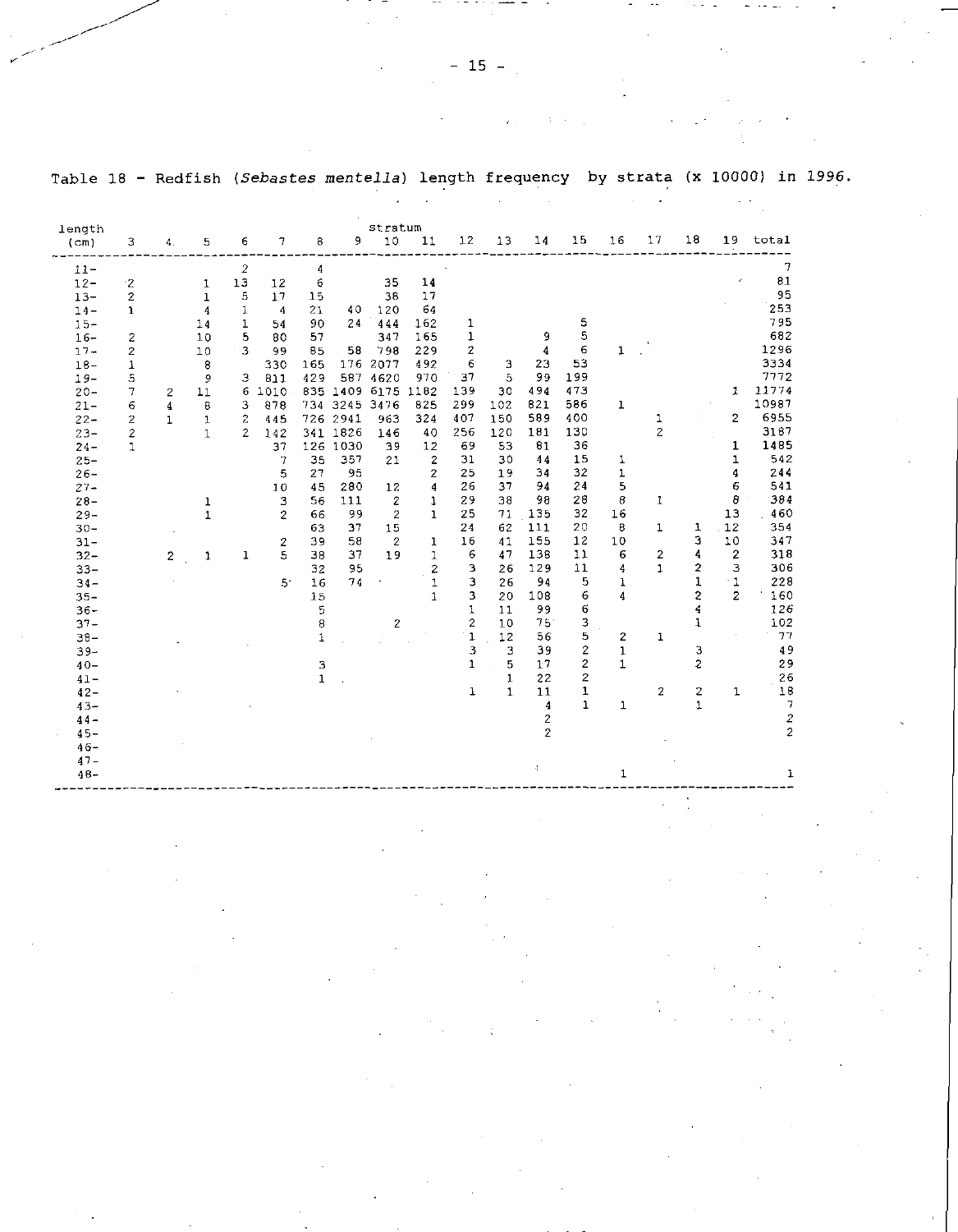

Table 19 - Redfish *(Sebastes mentella)* age-length key.

- 16 -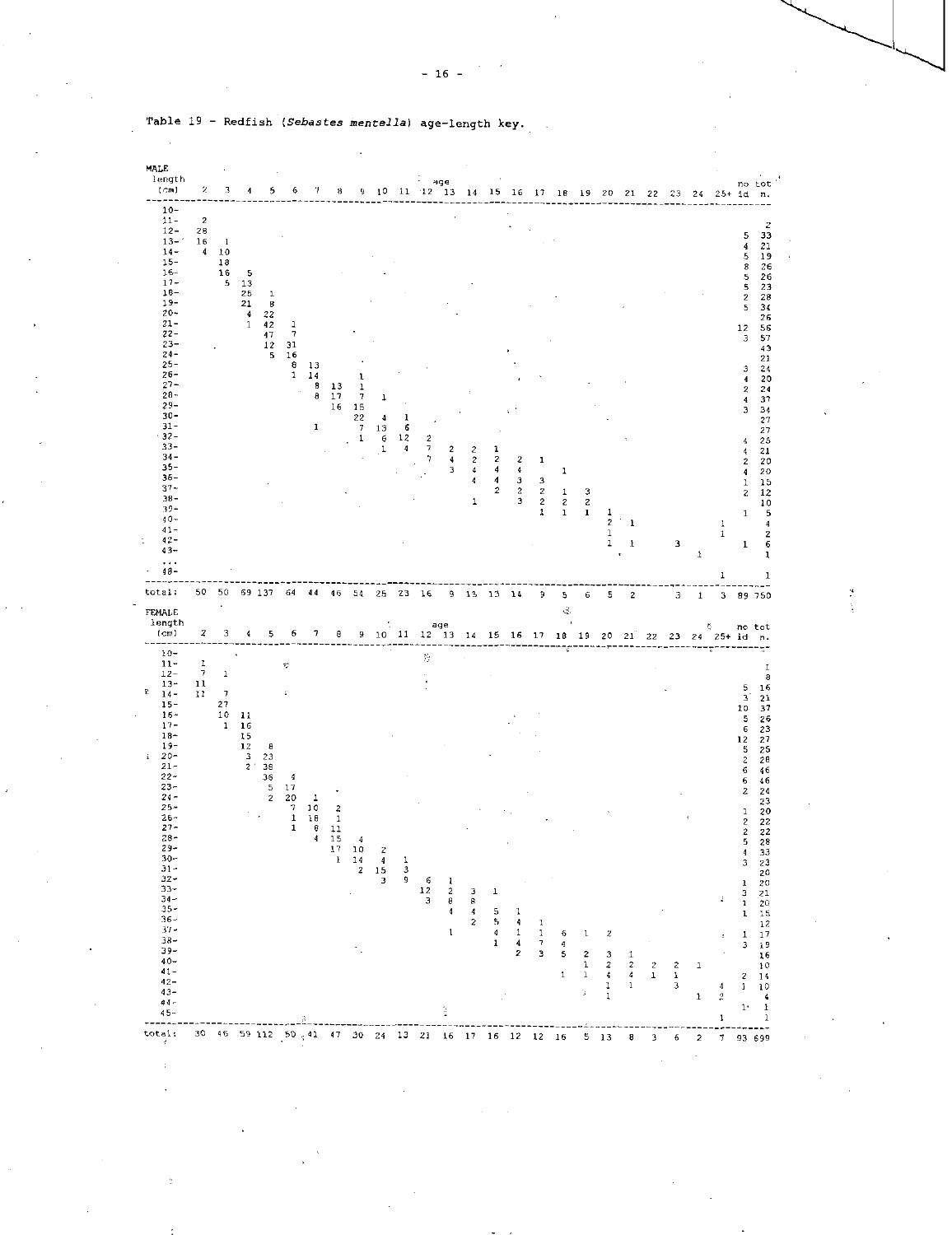t i g

Table 20 - Redfish *(Sebastes mentella)* age composition (x 100000) in 1996 survey.

| age                                                                                                                                                                         | 3              | 4 | 5                                  | 6           | 7                           | 8                                                         | stratum<br><sup>9</sup> .                                                                            | 10                                                              | 11                              | 12                      | 13                                                         | 14                                                                                                                                 | 15 <sup>2</sup>                     | 16                  | $-17$ | 18 | 19                  | total                                                                                                                                                  | mean<br>weight length<br>(g)                                                                                                                                                | maan<br>(c <sub>m</sub> )                                                                                                                          |
|-----------------------------------------------------------------------------------------------------------------------------------------------------------------------------|----------------|---|------------------------------------|-------------|-----------------------------|-----------------------------------------------------------|------------------------------------------------------------------------------------------------------|-----------------------------------------------------------------|---------------------------------|-------------------------|------------------------------------------------------------|------------------------------------------------------------------------------------------------------------------------------------|-------------------------------------|---------------------|-------|----|---------------------|--------------------------------------------------------------------------------------------------------------------------------------------------------|-----------------------------------------------------------------------------------------------------------------------------------------------------------------------------|----------------------------------------------------------------------------------------------------------------------------------------------------|
| 2<br>٦<br>5.<br>6<br>8<br>g<br>10<br>11<br>12 <sub>2</sub><br>13:<br>14:<br>15:<br>$16$ .<br>17<br>18<br>$\mathbf{r}$<br>19:<br>$20$ .<br>21<br>22<br>23<br>24:<br>$25 + :$ | $\overline{c}$ |   | 2<br>э<br>$\overline{\mathcal{L}}$ | 2<br>1<br>1 | 3<br>13<br>114<br>243<br>20 | з<br>15<br>68<br>232<br>46<br>8<br>9<br>10<br>4<br>Э<br>з | 1<br>6<br>93<br>771<br>274<br>44<br>32<br>10<br>$\overline{7}$<br>5<br>7<br>4<br>4<br>$\overline{1}$ | 12<br>88<br>684<br>1113<br>31<br>$\mathbf{2}$<br>1<br>$\bullet$ | 6<br>35<br>156<br>245<br>9<br>1 | 6<br>85<br>31<br>6<br>5 | 30<br>16<br>6<br>8<br>10<br>.5<br>3<br>2<br>$\overline{c}$ | 19<br>183<br>30<br>12<br>$-19$<br>20<br>16<br>12<br>12<br>8<br>$\frac{10}{10}$<br>$\pmb{\uptheta}$<br>5<br>$\mathcal{L}$<br>5<br>2 | 27<br>143<br>19<br>5<br>5<br>4<br>ı | 2<br>$\mathfrak{p}$ |       |    | 2<br>$\overline{2}$ | 27<br>162<br>1173<br>3051<br>476<br>87<br>.84<br>$-63$<br>37<br>$-2B$<br>27<br>15<br>18<br>$\mathcal{L}_{\mathcal{A}}$<br>14<br>10<br>6<br>6<br>2<br>з | 33<br>54<br>95<br>129<br>177<br>$250 -$<br>303<br>358<br>414<br>448<br>497<br>544<br>562<br>615<br>6.57<br>715<br>735<br>760<br>854.<br>913.<br>897<br>963.<br>1007<br>1046 | 13<br>15<br>19<br>21<br>23<br>26<br>26<br>29<br>31<br>32<br>2<br>33<br>34<br>34<br>35<br>36<br>37<br>38<br>38<br>-40<br>41<br>40<br>41<br>42<br>42 |

Table 21 - Redfish *(Sebastes fasciatus)* catch (Kg) by strata in 1996 survey.

| stratum<br>ı<br>2<br>$\overline{\phantom{a}}$<br>$3 -$<br>$\mathbf{4}$<br>$\overline{\phantom{a}}$<br>5<br>$\overline{\phantom{a}}$ | area<br>342<br>838<br>628<br>348 | squa. tow<br>miles number<br>4<br>10<br>$\overline{7}$ | 0.06<br>0.10 | catch per tow mile towed<br>mean s.deviat.<br>0.11 | 0.03                    | catch per<br>mean s.deviat. |  |  |  |
|-------------------------------------------------------------------------------------------------------------------------------------|----------------------------------|--------------------------------------------------------|--------------|----------------------------------------------------|-------------------------|-----------------------------|--|--|--|
|                                                                                                                                     |                                  |                                                        |              |                                                    |                         |                             |  |  |  |
|                                                                                                                                     |                                  |                                                        |              |                                                    |                         | 0.06                        |  |  |  |
|                                                                                                                                     |                                  |                                                        |              | 0.22                                               | 0.05                    | 0.12                        |  |  |  |
|                                                                                                                                     |                                  |                                                        | 1.57         | 0.52                                               | 0.88                    | 0.28                        |  |  |  |
|                                                                                                                                     |                                  | $\overline{4}$                                         | 4.32         | $6.64$ 2.65                                        |                         | 4.13                        |  |  |  |
|                                                                                                                                     |                                  | 703<br>8                                               | 3.82         | 2.60                                               | 2.16                    | 1.46                        |  |  |  |
| $6 -$                                                                                                                               | 496                              | 6                                                      | 6.62         | 8.89                                               | 4.29                    | 6.36                        |  |  |  |
| $7 -$                                                                                                                               | 822                              | 9<br>7                                                 | 14.56        |                                                    | 19.82 8.13              | 11.01                       |  |  |  |
| 8<br>$\overline{\phantom{a}}$                                                                                                       | 646                              |                                                        | 23.63        | 38.53                                              | 13.20                   | 21.43                       |  |  |  |
| $9 -$                                                                                                                               | 314                              | 3                                                      | 216.84       | 271.15 122.81                                      |                         | 143,77                      |  |  |  |
| $10 -$                                                                                                                              | 951                              | 11                                                     | 30.15        | $-62.56$                                           |                         | 16.60 33.97                 |  |  |  |
| $11 -$                                                                                                                              | 806                              | 9                                                      | 9.57         | 3.69                                               | 5.85                    | 2.37                        |  |  |  |
| $12 -$                                                                                                                              | 670                              | 8<br>3                                                 | 1.73         | 1.02                                               | 1.01                    | 0.67                        |  |  |  |
| $13 -$                                                                                                                              | 249                              |                                                        | 1.74         | 1.28                                               | 1.02                    | 0.80                        |  |  |  |
| 14<br>$\blacksquare$                                                                                                                | 602                              | 6                                                      | 3.71         | 4.19                                               | 2.31                    | 2.67<br>$\mathbf{r}$        |  |  |  |
| $15 -$                                                                                                                              | 666                              | 7                                                      | 2.17         |                                                    | 1.70 1.28               | 1.05                        |  |  |  |
| $16 -$                                                                                                                              | 634                              | 6                                                      | 0.11         |                                                    | $0.12$ $0.06$           | 0.06                        |  |  |  |
| $17 -$                                                                                                                              | 216                              | $\mathbf 2$                                            | 0.04         | 0.05                                               | 0.02                    | 0.03                        |  |  |  |
| $18 -$                                                                                                                              | 210                              | $\overline{c}$                                         | 0.07         |                                                    |                         | $0.09$ $0.04$ $0.05$        |  |  |  |
| $19 -$                                                                                                                              | 414                              | S                                                      | 0.04         | 0.06                                               | 0.02                    | 0.03                        |  |  |  |
| total 10555 117                                                                                                                     |                                  |                                                        |              |                                                    |                         |                             |  |  |  |
|                                                                                                                                     |                                  |                                                        |              | catch per tow                                      | catch per<br>mile towed |                             |  |  |  |
| mean                                                                                                                                |                                  |                                                        | 13.80        |                                                    | 7.83                    |                             |  |  |  |
|                                                                                                                                     | standard error                   |                                                        | 5.07         |                                                    |                         | 2.70<br>--- (Kg)            |  |  |  |

Stock biomass estimated by swept area method  $= 11,025$  tons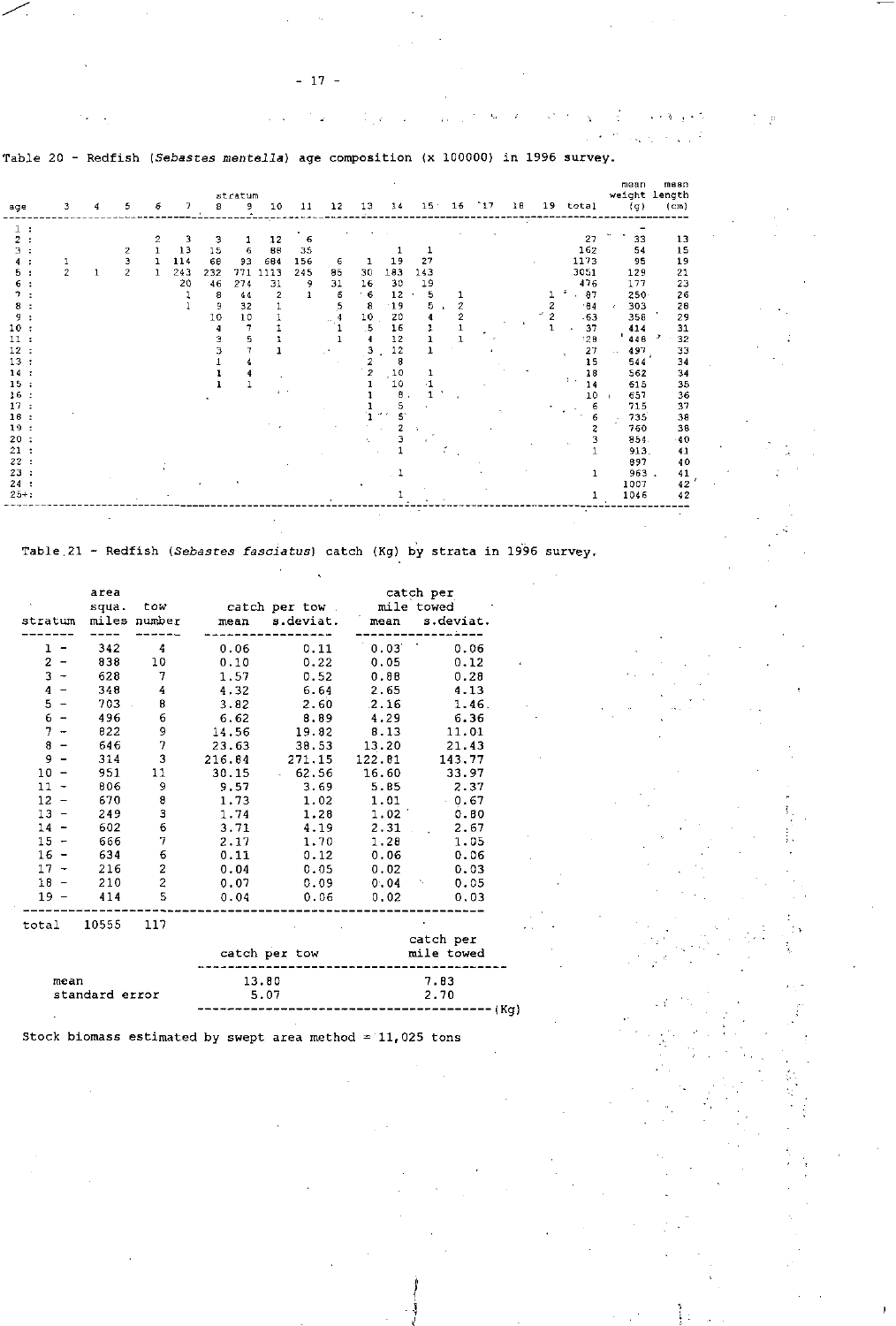| lenght<br>(cm)                                                                                                                                                                                                                                                                                                 | $\mathbf{1}$ | 2                                      | 3                                                                                                      | 4                                                                                                                                 | 5.                                                                                                                                             | 6                                                                                                                                                | 7 <sup>1</sup>                                                                                                                         | stratum<br>$8 -$                                                                                               | 9                                                                                                                                                                                                                                               | 10                                                                                                                                                         | 11                                                                                                                                               | 12                                                                                    |                                            | 13 14 15                                                                                                             |                                                                                                                                                      | 16                     | 17 | 18 |        | 19 total                                                                                                                                                                                                                          |
|----------------------------------------------------------------------------------------------------------------------------------------------------------------------------------------------------------------------------------------------------------------------------------------------------------------|--------------|----------------------------------------|--------------------------------------------------------------------------------------------------------|-----------------------------------------------------------------------------------------------------------------------------------|------------------------------------------------------------------------------------------------------------------------------------------------|--------------------------------------------------------------------------------------------------------------------------------------------------|----------------------------------------------------------------------------------------------------------------------------------------|----------------------------------------------------------------------------------------------------------------|-------------------------------------------------------------------------------------------------------------------------------------------------------------------------------------------------------------------------------------------------|------------------------------------------------------------------------------------------------------------------------------------------------------------|--------------------------------------------------------------------------------------------------------------------------------------------------|---------------------------------------------------------------------------------------|--------------------------------------------|----------------------------------------------------------------------------------------------------------------------|------------------------------------------------------------------------------------------------------------------------------------------------------|------------------------|----|----|--------|-----------------------------------------------------------------------------------------------------------------------------------------------------------------------------------------------------------------------------------|
| $9-$<br>$10 -$<br>$11 -$<br>$12 -$<br>$13 -$<br>$14 -$<br>$15 -$<br>$16-$<br>$17 -$<br>$18 -$<br>$19-$<br>$20 -$<br>$21 -$<br>$22 -$<br>$23 -$<br>$24 -$<br>$25 -$<br>$26 -$<br>$27 -$<br>$28 -$<br>$29 -$<br>$30 -$<br>$31 -$<br>$32 -$<br>$33 -$<br>$34 -$<br>$35 -$<br>$36 -$<br>$37 -$<br>$38 -$<br>$39 -$ | 6            | 12<br>6<br>31<br>$\epsilon$<br>6<br>12 | 7<br>27<br>115<br>176<br>81<br>88<br>34<br>54<br>68<br>27<br>34<br>68<br>41<br>21<br>14<br>$\tau$<br>7 | $\overline{7}$<br>$\tau$<br>20<br>27<br>33<br>60<br>100<br>107<br>120<br>127<br>134<br>67<br>27<br>34<br>$-7$<br>$\tau$<br>7<br>7 | $\alpha$ .<br>13<br>125<br>217<br>178<br>158<br>138<br>98<br>250<br>165<br>145<br>112<br>72<br>39<br>14<br>13<br>13<br>$\mathcal{I}$<br>$\tau$ | 12<br>.25<br>122<br>302<br>373<br>180<br>102<br>58<br>77<br>90<br>122<br>90<br>122<br>64<br>90<br>90<br>52<br>38<br>45<br>39<br>6<br>6<br>6<br>6 | 54<br>205<br>398<br>248<br>233<br>342<br>552<br>786<br>414<br>293<br>212<br>160<br>67<br>103<br>64<br>33<br>14<br>14<br>$\overline{7}$ | 7 <sup>7</sup><br>14<br>51<br>95<br>42<br>220<br>739 1235 4185<br>148<br>74<br>23<br>30<br>$\mathcal{L}^{\pm}$ | 122<br>8<br>$\frac{1}{2}$ , $\frac{1}{2}$<br>217<br>833<br>990<br>543 2431 1064<br>683 2292 1192<br>784 1401 3133 1397<br>787 1678 3673 1169<br>559 3491<br>305 1623<br>158 2024<br>74 1338<br>816<br>851<br>895<br>452<br>30 122<br>122<br>122 | 112<br>127<br>220<br>285<br>664<br>942<br>489<br>513<br>452<br>513<br>497<br>363<br>207<br>141<br>199<br>169<br>138<br>74<br>46<br>15<br>$-61$<br>15<br>15 | 42<br>25 72<br>279<br>394<br>308<br>286<br>372<br>572<br>494<br>658<br>536<br>294<br>215<br>114<br>171<br>65<br>72<br>43<br>14<br>21<br>14<br>14 | 12<br>19<br>70<br>57<br>57<br>95<br>71<br>51<br>25<br>12<br>- 6<br>13<br>13<br>6<br>6 | 6<br>32<br>38<br>32<br>44<br>19<br>12<br>6 | 8<br>$\theta$<br>6 82<br>24<br>66<br>106<br>91<br>66<br>115<br>106<br>107<br>73<br>16<br>- 8<br>$\ddot{8}$<br>8<br>8 | $\overline{7}$<br>66<br>29<br>51<br>131<br>116<br>80<br>58<br>58<br>30<br>22<br>15<br>$\overline{\mathcal{F}}$<br>$\boldsymbol{7}$<br>7 <sub>1</sub> | 8<br>8<br>16<br>8<br>8 | 8  | 8  | 7<br>7 | 7<br>$1\,2$<br>75<br>462<br>1181<br>1768<br>1590<br>2104<br>3028<br>5651<br>6127<br>8135<br>8576<br>8069<br>5617<br>3284<br>3315<br>2374<br>1753<br>1521<br>1264<br>711<br>227<br>363<br>268<br>94<br>59<br>137<br>68<br>15<br>22 |
|                                                                                                                                                                                                                                                                                                                |              |                                        |                                                                                                        |                                                                                                                                   |                                                                                                                                                |                                                                                                                                                  |                                                                                                                                        |                                                                                                                |                                                                                                                                                                                                                                                 |                                                                                                                                                            |                                                                                                                                                  |                                                                                       |                                            |                                                                                                                      |                                                                                                                                                      |                        |    |    |        |                                                                                                                                                                                                                                   |

Table 22 - Redfish *(Sebastes*  1996 survey. *fasciatus)* length frequency by strata (x 1000) in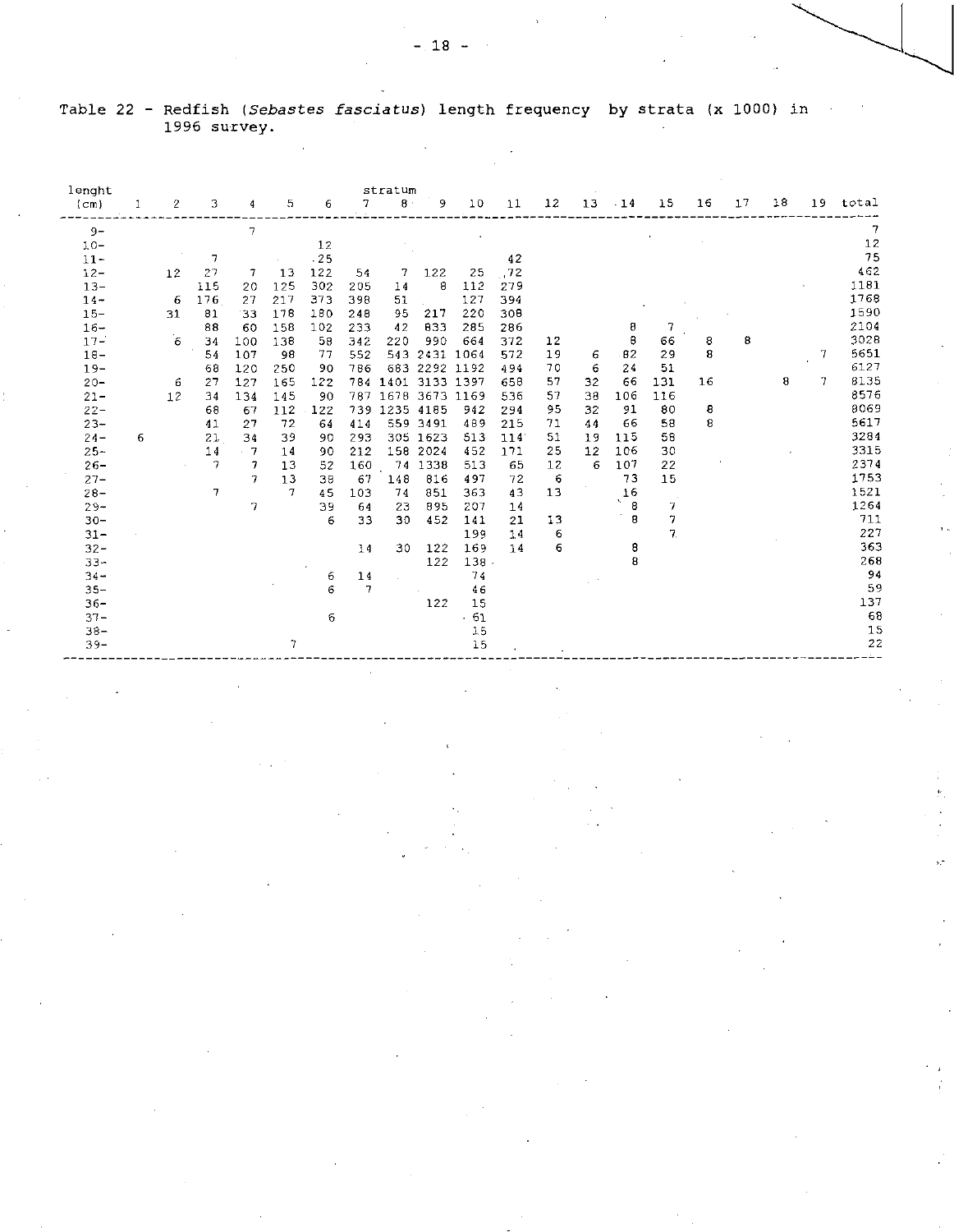Table 23 - Redfish *(Sebastes fasciatus)*  age- length key.

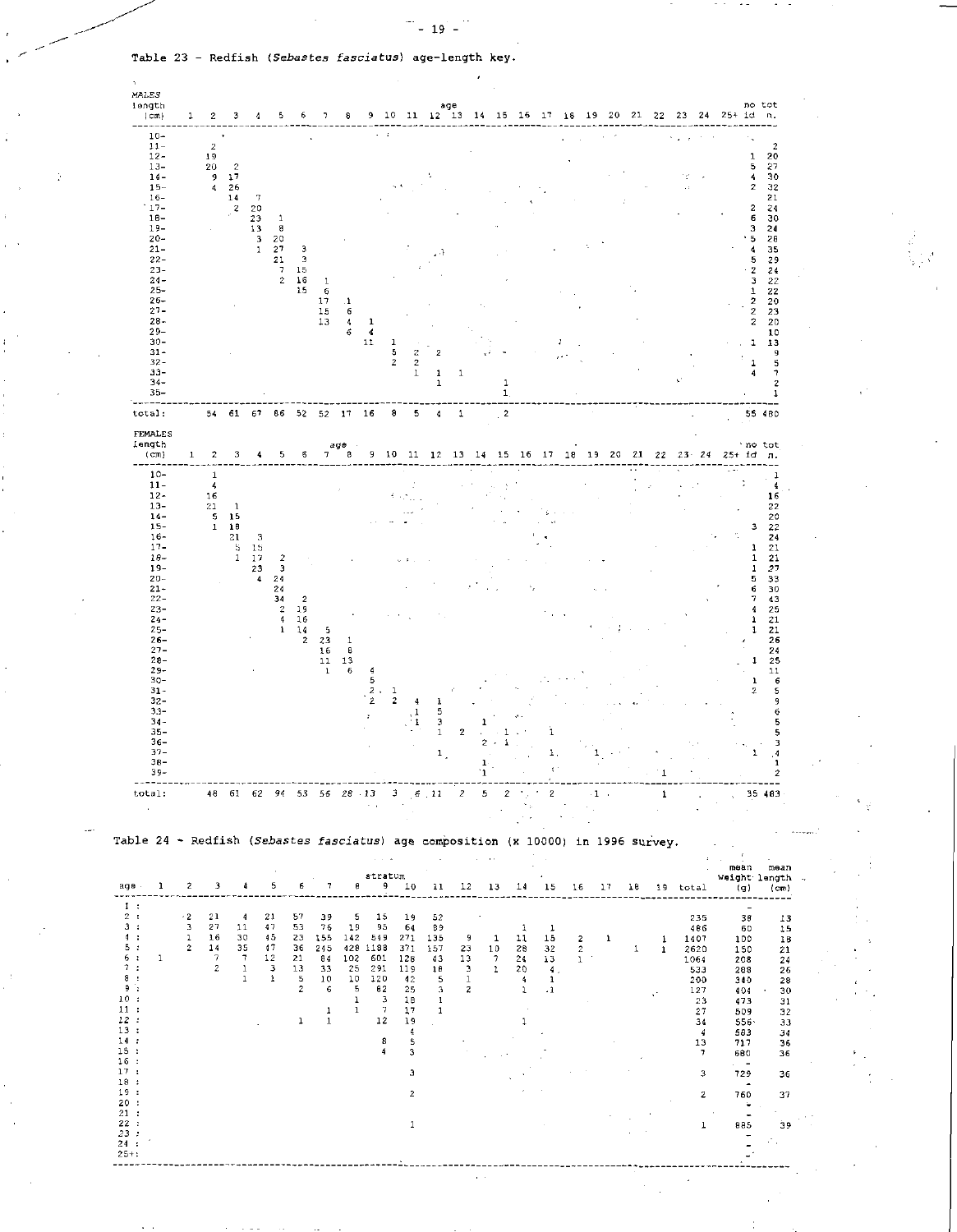|         | area  |                |      |               |             | catch per |
|---------|-------|----------------|------|---------------|-------------|-----------|
|         | squa. | tow            |      | catch per tow | mile towed. |           |
| stratum |       | miles number   | mean | s.deviat.     | mean        | s.deviat. |
|         |       |                |      |               |             |           |
| ı       | 342   | 4              |      |               |             |           |
| 2       | 838   | 10             | 0.06 | 0.17          | 0.03        | 0.09      |
| 3       | 628   | 7              | 0.09 | 0.16          | 0.05        | 0.10      |
| 4       | 348   | 4              | 0.01 | 0.02          | 0.01        | 0.01      |
| 5       | 703   | 8              | 0.39 | 0.34          | 0.22        | 0.19      |
| 6       | 496   | 6              | 1.09 | 1.57          | 0.70        | 1.10      |
| 7       | 822   | 9              | 1.54 | 1.45          | 0.85        | 0.80      |
| 9<br>⊷  | 646   | 7              | 0.37 | 0.27          | 0.20        | 0.14      |
| 9       | 314   | 3              |      |               |             |           |
| 10      | 951   | 11             | 0.71 | 1.02          | 0.39        | 0.55      |
| 11      | 806   | 9              | 1.36 | 1.66          | 0.87        | 1.05      |
| 12      | 670   | в              |      |               |             |           |
| 13      | 249   | 3              |      |               |             |           |
| 14      | 602   | 6              |      |               |             |           |
| 15      | 666   | 7              |      |               |             |           |
| 16      | 634   | 6              |      |               |             |           |
| 17      | 216   | 2              |      |               |             |           |
| 18      | 210   | $\overline{c}$ |      |               |             |           |
| 19      | 414   | 5              |      |               |             |           |

Table 25 - Juvenile redfish *(Sebastes* sp.) catch (Kg) by strata in 1996 survey.

total 10555 117

|                | catch per tow | catch per<br>mile towed |
|----------------|---------------|-------------------------|
| mean           | 0.40          | 0.23                    |
| standard error | 0.07          | 0.04                    |
|                |               | ------------ (Kg)       |

Stock biomass estimated by swept area method =  $329$  tons

Table 26 - Juvenile redfish Juvenile redfish (*Sebastes sp.*) length frequency by strata (x 1000)<br>in 1996 survey.

| length<br>stratum |     |    |   |     |     |      |     |     |                 |       |  |  |  |
|-------------------|-----|----|---|-----|-----|------|-----|-----|-----------------|-------|--|--|--|
| $(c_{m})$         | 2   | 3  | 4 | 5   | 6   | 7    | 8   | 10  | 11              | total |  |  |  |
| $6-$              |     |    |   |     |     | 20   | 7   |     | 21              | 49    |  |  |  |
| $7 -$             |     | 20 |   |     | 13  | 369  | 49  | 26  | 193             | 669   |  |  |  |
| $8-$              | 6   | 20 | 7 | 46  | 344 | 2303 | 388 | 308 | 1488            | 4910  |  |  |  |
| $9-$              | 12. | 88 | 7 | 217 | 538 | 1013 | 423 | 391 | 837             | 3527  |  |  |  |
| $10 -$            | 25  | 14 |   | 158 | 110 | 123  | 55  | 58  | 93              | 636   |  |  |  |
| $11 -$            | 12  | 7  | 7 | 99  | 143 | 461  | 7   | 116 | 45B             | 1309  |  |  |  |
| $12 -$            | 56  | 41 |   | 204 | 272 | 1320 | 90  | 558 | 1001            | 3544  |  |  |  |
| $13 -$            | 19  | 41 |   | 118 | 357 | 676  | 21  | 507 | 665             | 2403  |  |  |  |
| $14 -$            | 19  | 7  |   | 72  | 162 | 113  | 55  | 257 | 250             | 935   |  |  |  |
| $15 -$            |     |    |   | 13  | 39  | 10   | 90  | 32  | 72              | 256   |  |  |  |
| $16-$             |     |    |   |     |     |      | 21  |     | 21 <sup>°</sup> | 42    |  |  |  |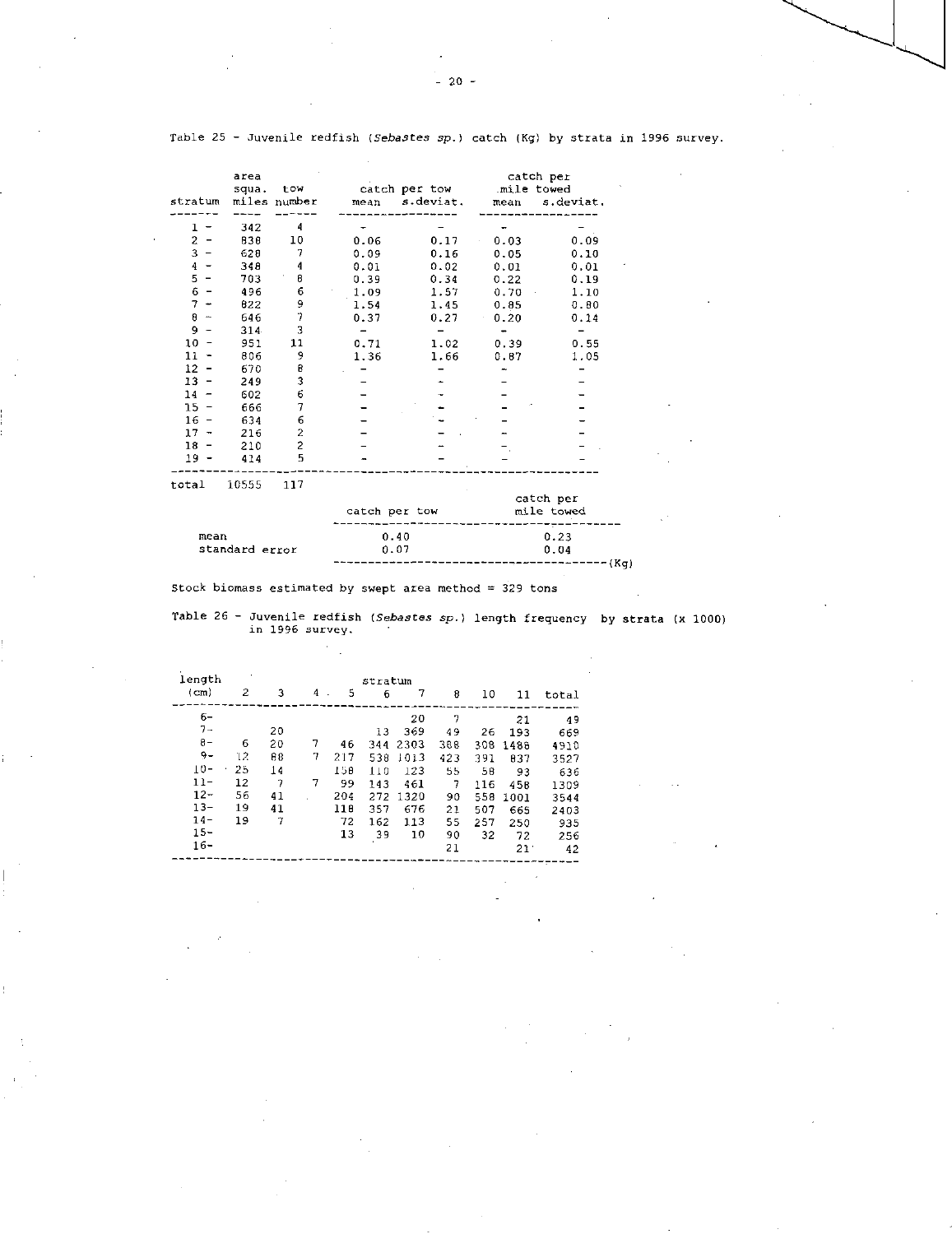$\omega_{\rm{eff}}=0.1$ 

|                                                | area           |                |               |               | catch per<br>mile towed $\cdots$ |            |  |  |  |
|------------------------------------------------|----------------|----------------|---------------|---------------|----------------------------------|------------|--|--|--|
|                                                |                | squa. tow      |               | catch per tow |                                  |            |  |  |  |
| stratum                                        |                | miles number   | mean          | s.deviat.     | mean                             | s deviat.  |  |  |  |
| 1                                              | 342            | 4              |               |               |                                  |            |  |  |  |
| $\overline{2}$<br>-                            | 838            | 10             |               |               |                                  |            |  |  |  |
| $\overline{3}$<br>$\qquad \qquad \blacksquare$ | 628            | 7              | 2.08          | 3.36          | 1.27                             | 2.13       |  |  |  |
| 4<br>-                                         | 348            | 4              | 0.02          | 0.02          | 0.01                             | 0.01       |  |  |  |
| 5                                              | 703            | 8              | 0.67          | 0.76          | 0.38                             | 0.43       |  |  |  |
| $\epsilon$<br>$\ddot{\phantom{1}}$             | 496            | 6              | 2.82          | 3.36          | 1.58                             | 1.86       |  |  |  |
| 7.<br>$\qquad \qquad -$                        | 822            | 9              | 18.24         | 10.59         | 10.31                            | 6.13       |  |  |  |
| 8<br>$\bullet$                                 | 646            | $\overline{7}$ | 7.29          | 5.47          | 4.10'                            | 3.13       |  |  |  |
| 9                                              | 314            | 3              | 5.93          | 3.33          | 3.75                             | 2.47       |  |  |  |
| 10 <sub>1</sub>                                | 951            | 11             | 9.87          | 6.02          | 5.56                             | 3.54       |  |  |  |
| 11                                             | 806            | 9              | 10.38         | 9.42          | 6.14                             | 5.20       |  |  |  |
| $12 -$                                         | 670            | 8              | 41.19         | 18.62         | 23.40                            | 10.57      |  |  |  |
| 13                                             | 249            | 3              | 15.43         | 7.67          | 8.82                             | 4.24       |  |  |  |
| $14 -$                                         | 602            | 6              | 17.82         | 12.26         | 11.06                            | 7.88       |  |  |  |
| $15 -$                                         | 666            |                | 27.81         | 10.45         | 16.04                            | 6.12       |  |  |  |
| $16 -$                                         | 634            | 6              | 42.92         | 29.26         | 24.43                            | 16.60      |  |  |  |
| 17                                             | 216            | 2              | 14.90         | 21.07         | 8.80                             | 12 45      |  |  |  |
| $18 -$                                         | 210            | $\overline{2}$ | 11.55         | 0.07          | 6.72                             | 0.31       |  |  |  |
| $19 -$                                         | 414            | 5              | 29.21         | 8.74          | 17.31                            | 5.18       |  |  |  |
| total                                          | 10555          | 117            |               |               |                                  |            |  |  |  |
|                                                |                |                |               |               |                                  | catch per  |  |  |  |
|                                                |                |                | catch per tow |               |                                  | mile towed |  |  |  |
| mean                                           |                |                | 14.03         |               | B.11                             |            |  |  |  |
|                                                | standard error |                |               | 1.07          |                                  | 0.62       |  |  |  |

Table 27 - Greenland halibut *(Reinhardtius hippoglossoides)*<br>catch (Kg) by strata in 1996 survey.

Stock biomass estimated by swept area method =  $11,409$  tons

|                                  | depth in<br>stratum fathoms | 1988                     | 1989 | 1990  | 1991           | 1992 | 1993         | 1994           | 1995  | 1996  |
|----------------------------------|-----------------------------|--------------------------|------|-------|----------------|------|--------------|----------------|-------|-------|
|                                  | $70 - 80$                   |                          |      |       |                |      |              |                |       |       |
| $\overline{2}$<br>$\blacksquare$ | $81 - 100$                  | $\overline{\phantom{a}}$ | 3    | $6 -$ | $\overline{a}$ |      |              |                | 119   |       |
| 3<br>$\overline{\phantom{a}}$    | 101-140                     | 26                       | 31   | 8     | 8              | 18   | 3            |                | 21    | 106   |
| 4                                | 11                          | 142                      | 20   |       | 15             | 27   | 10           |                | 5     |       |
| 5                                | 11                          | 73                       | 96   |       | 28             | 41   | $\mathbf{1}$ | $\overline{c}$ | 21    | 35    |
| 6                                | п                           | 31                       | 18   | 15    | $12 \,$        | 8    | 15           |                | 31    | 104   |
|                                  | $141 - 200$                 | 84                       | 62   | 63    | 186            | 242  | 93           | 211            | 890   | 1130  |
| 8<br>÷                           | n                           | 149                      | 219  | 63    | 177            | 373  | 138          | 38             | 328   | 353   |
| 9<br>$\overline{a}$              | $\mathbf{v}$                | 177                      | 162  | 53    | 75             | 318  | 30           | 42             | 175   | 157   |
| $10 -$                           | $\mathbf{u}$                | 106                      | 81   | 48    | 169            | 356  | 31           | 231            | 518   | 705   |
| 11<br>$\rightarrow$              | 11                          | 44                       | 60   | 20    | 104            | 225  | 230          | 232            | 484   | 660   |
| 12<br>$\overline{\phantom{a}}$   | $201 - 300$                 | 399                      | 637  | 290   | 749            | 609  | 918          | 1200           | 1129  | 2091  |
| 13 -                             | 11                          | 63                       | 122  | 214   | 43             | 24   | 141          | 150            | 125   | 293   |
| $14 -$                           | Ħ                           | 362                      | -289 | 315   | 775            | 834  | 469          | 610            | 404   | 888   |
| $15 -$                           | $\mathbf{u}$                | 428                      | 166  | 505   | 958            | 633  | 1356         | 1469           | 1740  | 1425  |
| $16 -$                           | $301 - 400$                 | 1352                     | 1342 | 2492  | 2487           | 1798 | 2141         | 1500           | 1832  | 2065  |
| $17 -$                           | 44                          | 262                      | 118  | 130   | 408            | 39   | 105          | 730            | 730   | 254   |
| $18 -$                           |                             | 104                      | - 49 | 449   | 348            | 57   | 208          | 380            | 943   | 188   |
| $19 -$                           | 99                          | 3016                     | 919  | 977   | 1498           | 2988 | 1321         | 1108           | 1211  | 956   |
| total                            |                             | 6818                     | 4391 | 5649  | 8036           | 8588 | 7210         | 7904           | 10705 | 11409 |

 $------(Kg)$ 

Table 28 - Greenland halibut *(Reinhardtius hippoglossoides)*  biomass stimated by swept area method (tons) 1988-1996.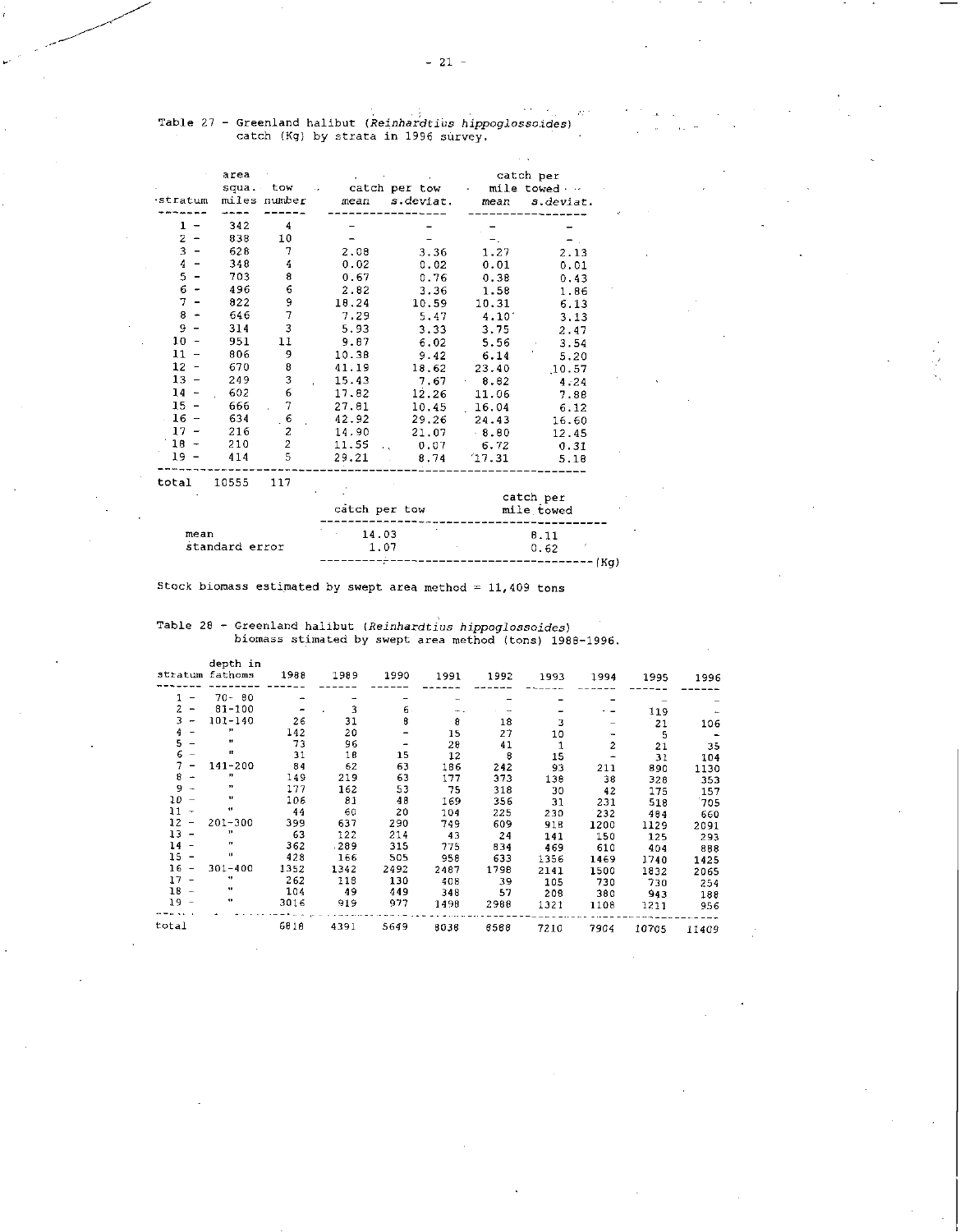| length<br>(cm)         | 3              | 4  | 5  | 6      | 7              | 8      | 9             | 10  | stratum<br>11       | 12  |    | $13 - 14$               | 15             | 16  | 17 | 18                | 19  | total          |
|------------------------|----------------|----|----|--------|----------------|--------|---------------|-----|---------------------|-----|----|-------------------------|----------------|-----|----|-------------------|-----|----------------|
| $10 - 11$              | 94             |    |    |        | $\overline{7}$ |        |               |     | $\hat{\varepsilon}$ |     |    |                         |                |     |    | $\chi$ and $\chi$ |     | $\overline{7}$ |
| $12 - 13$              |                |    |    |        | $\overline{7}$ | 14     |               | 12  | $5 - 7$             |     |    |                         |                |     |    |                   |     | 41             |
| $14 - 15$              | 47             | 20 | 20 |        | 319            | 284    | 25            | 45  | 136                 | 6   |    |                         |                |     |    | 8                 |     | 912            |
| $16 - 17$              | 82             |    | 7  | 51     | 599            | 381    | 34            | 141 | 286                 |     |    |                         |                |     |    |                   |     | 1580           |
| $18 - 19$              | 14             |    |    | 25     | 129            | 56     | 8             | 51  | 64                  |     |    |                         |                |     |    |                   |     | 348            |
| $20 - 21$              |                |    |    |        | 7              | 7      |               |     | 7                   |     |    |                         |                |     |    |                   |     | 21             |
| $22 - 23$              |                |    |    |        | 54             | 14     |               | 45  | 7                   |     |    |                         |                |     |    |                   |     | 121            |
| $24 - 25$              | 14             |    | 7  | 32     | 435            | 178    | 8             | 301 | 258                 |     |    | 33                      | 22             |     |    |                   |     | 1227           |
| $26 - 27$              | 88             |    | 59 | 78     | 973            | 215    | 17            | 519 | 422                 | 25  | 6  | 8                       | .15            | 8   |    |                   |     | 2432           |
| $28 - 29$              | 95             |    | 7  | 161    | 626            | 125    |               | 84  | 165                 | 6   | 12 | 8                       | 22             |     |    |                   |     | 1310           |
| $30 - 31$              | 34             |    | 7  | 32     | 88             | 21     | $\mathcal{L}$ | 58  | 57                  | 26  |    | 16                      | 29             | 8   |    | 8                 | 20  | 403            |
| $32 - 33$              | 7              |    |    | 32     | 204            | 42     |               | 58  | 28                  | 38  | 6  | 33                      | 102            | 16  | 8  |                   | 33  | 607            |
| $34 - 35$              | 28             |    | 7  | 19     | 251            | 42     | 17            | 77  | 93                  | 95  | 6  | 8                       | 73             | 40  |    | 8                 | 33  | 797            |
| $36 - 37$              | 34             |    | 7  | 19     | 184            | 76     | 8             | 64  | 79                  | 185 | 13 | 33                      | 160            | 160 | 16 | Β                 | 98  | 1143           |
| $38 - 39$              | $\tau$         |    |    | 13     | 129            | 49     |               | 58  | 93                  | 300 | 25 | 50                      | 197            | 223 | 56 | 16                | 124 | 1339           |
| $40 - 41$              | 14             |    | 7  |        | 142            | 35     | 8             | 103 | 115                 | 390 | 45 | 115                     | 342            | 342 | 8  |                   | 255 | 1920           |
| $42 - 43$              | 21             |    | 7  | 6      | 156            | 69     | 25            | 122 | 136                 | 530 | 63 | 74                      | 234            | 326 | 64 | 8                 | 203 | 2043           |
| $44 - 45$              |                |    | 7  | $13 -$ | 123            | 49     | 42            | 51  | 86                  | 505 | 57 | 164                     | 379            | 318 | 40 | 24                | 177 | 2034           |
| $46 - 47$              | $\overline{7}$ |    | 7  | 6      | 54             | 28     | 17            | 90  | 50                  | 326 | 31 | 131                     | 153            | 318 | 24 | 41                | 157 | 1440           |
| $48 - 49$              | 7              |    |    |        | 61             | 21     | 17            | 19  | 28                  | 186 | 25 | 74                      | 139            | 310 | 24 | 24                | 98  | 1033           |
| $50 - 51$              |                |    |    |        | 14             |        | 8             | 25  | 36                  | 128 | 50 | 25                      | 87             | 208 | 40 | 16                | 78  | 715            |
| $52 - 53$              |                |    |    |        |                | $\tau$ | 8             | 26  | 28                  | 108 | 13 | 33                      | 43             | 160 | 16 | 16                | 7   | 465            |
| $54 - 55$              |                |    |    |        |                |        | 8             | 38  |                     | 39  | 6  | 16                      | 15             | 64  | 8  |                   | 26  | 220            |
| $56 - 57$              |                |    |    |        | $\overline{7}$ |        | 8             | 13  |                     | 12  | 6  | $\overline{\mathbf{8}}$ |                | 72  |    | 16                | 20  | 163            |
| $58 - 59$              |                |    |    |        |                | 7      | 8             |     |                     | 19  |    | 8                       | 22             | 16  |    |                   |     | 81             |
| $60 - 61$              |                |    |    |        |                |        |               |     |                     | 6   |    | 24                      |                |     |    | 8                 | 7   | 45             |
| $62 - 63$              |                |    |    |        |                |        |               |     | 7                   | 6   |    | .8                      | $\overline{7}$ |     |    |                   |     | 29             |
| $64 - 65$              |                |    |    |        |                |        |               |     |                     |     |    |                         |                | 8   |    |                   |     | 8              |
| $66 - 67$              |                |    |    |        |                |        |               |     |                     |     |    |                         |                |     |    |                   |     |                |
| 68-69                  |                |    |    |        |                |        |               |     |                     |     |    |                         |                |     |    |                   |     |                |
| $70 - 71$              |                |    |    |        |                |        |               |     |                     |     |    |                         |                |     |    |                   |     |                |
| $72 - 73$              |                |    |    |        |                |        |               |     |                     |     |    |                         |                |     |    |                   |     |                |
| $74 - 75$              |                |    |    |        |                |        |               |     |                     |     |    | 16                      |                | 8   |    |                   |     | 24             |
| $76 - 77$              |                |    |    |        |                |        |               |     |                     |     |    |                         |                |     |    |                   |     |                |
| $78 - 79$              |                |    |    |        |                |        |               |     |                     |     |    |                         |                |     |    |                   |     |                |
| $80 - 81$<br>$82 - 83$ |                |    |    |        |                |        |               |     |                     |     |    |                         |                |     |    |                   |     |                |
|                        |                |    |    |        |                |        |               |     |                     |     |    | 8                       |                |     |    |                   |     | $\bf{8}$       |
|                        |                |    |    |        |                |        |               |     |                     |     |    |                         |                |     |    |                   |     |                |
|                        |                |    |    |        |                |        |               |     |                     |     |    |                         |                |     |    |                   |     |                |
|                        |                |    |    |        |                |        |               |     |                     |     |    |                         |                |     |    |                   |     |                |
|                        |                |    |    |        |                |        |               |     |                     |     |    |                         |                |     |    |                   |     |                |
|                        |                |    |    |        |                |        |               |     |                     |     |    |                         |                |     |    |                   |     |                |

## Table 29 - Greenland halibut *(Reinhardtius hippoglossoides)*  length frequency by strata (x 1000) in 1996 survey.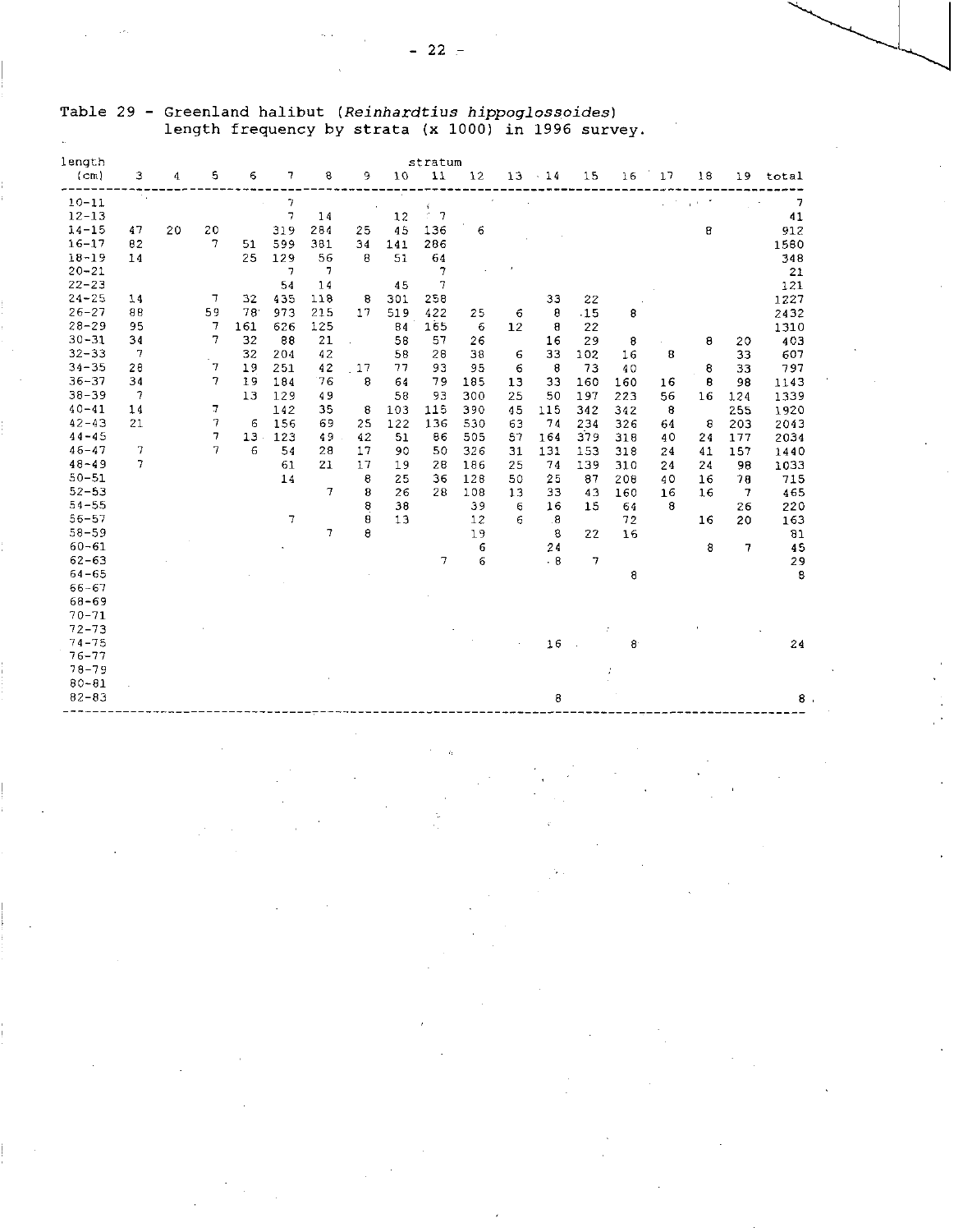![](_page_22_Figure_2.jpeg)

#### Table 31 - Greenland halibut *(Reinhardtius hippoglossoides)*  age composition (x 1000) in 1996 survey.

|       |                | Stratum |                |     |      |     |    |     |     |         |     |                |                |              |    |    |                |       | mean<br>weight length | mean |
|-------|----------------|---------|----------------|-----|------|-----|----|-----|-----|---------|-----|----------------|----------------|--------------|----|----|----------------|-------|-----------------------|------|
| age   |                | 4       | S.             | 6   |      | 8   | 9. | 10  | 11  | $12 \,$ | 13  | .14            | 15             | 16           | 17 | 18 | 19             | total | $(\sigma)$            | (cm) |
| 1.    | 143            | 20      | 27             | 76  | 1059 | 736 | 67 | 235 | 488 |         |     | $\overline{c}$ | 5              |              |    | 8  |                | 2874  | 32                    | 16   |
| 2 :   | 174            |         | 66             | 236 | 1872 | 431 | 24 | 872 | 778 | 30      | 15  | 48             | 55             | 8            |    |    | з              | 4613  | 142                   | 26   |
| з.    | 67             |         | 15             | 90  | 513  | 106 | 8  | 194 | 177 | 82      | 8   | 40             | 124            | 36           | 6  | 9  | 52             | 1527  | 232                   | 30   |
| 4 :   | 45             |         | 11             | 43  | 376  | 102 | 15 | 139 | 161 | 344     | 27  | 65             | 277            | 247          | 36 | 16 | 162            | 2066  | 399                   | 36   |
| 5 :   | 31             |         | 9              | 22  | 311  | 102 | 26 | 160 | 195 | 671     | 69  | 148            | 448            | 405          | 65 | 20 | 308            | 3070  | 538                   | 40   |
| 6:    | 28             |         | 15             | 12  | 292  | 118 | 54 | 199 | 236 | 1002    | 117 | 273            | 658            | 802          | 87 | 45 | 456            | 4394  | 673                   | 43   |
| 7:    | 8              |         | 4              | 6   | 96   | 38  | 30 | 85  | 80  | 448     | 65  | 145            | 270            | 450          | 55 | 43 | 197            | 2020  | 853                   | 46   |
| в.    | $\overline{c}$ |         | $\overline{z}$ |     | 37   | 19  | 23 | 70  | 51  | 261     | 49  | 90             | 152            | 420          | 46 | 36 | 119            | 1378  | 1066                  | 50   |
| 9:    |                |         |                |     | 5    | 5   | 14 | 34  | 8   | 64      | 14  | 25             | 42             | 124          | 10 | 17 | 30             | 392   | 1365                  | 54   |
| 10:   |                |         |                |     |      | 2   | 4  |     | 7   | 19      |     | 9              | ۹              | 21           |    |    |                | 75    | 1597                  | 57   |
| 11:   |                |         |                |     |      |     |    |     | 2   |         |     | 15             |                | 5            |    | 3  |                | 31    | 2772                  | 68   |
| 12:   |                |         |                |     |      |     |    |     |     |         |     | 20             | $\overline{2}$ | $\mathbf{2}$ |    |    | $\overline{2}$ | 35    | 1818                  | 59   |
| 13:   |                |         |                |     |      |     |    |     |     |         |     |                |                |              |    |    |                |       |                       |      |
| 14:   |                |         |                |     |      |     |    |     |     |         |     | 8              |                |              |    |    |                | 8     | 4777                  | 82   |
| 15.1  |                |         |                |     |      |     |    |     |     |         |     | 5              |                | 3            |    |    |                | в     | 3560                  | 74   |
| $16+$ |                |         |                |     |      |     |    |     |     |         |     |                |                |              |    |    |                |       |                       |      |

 $\frac{1}{2}$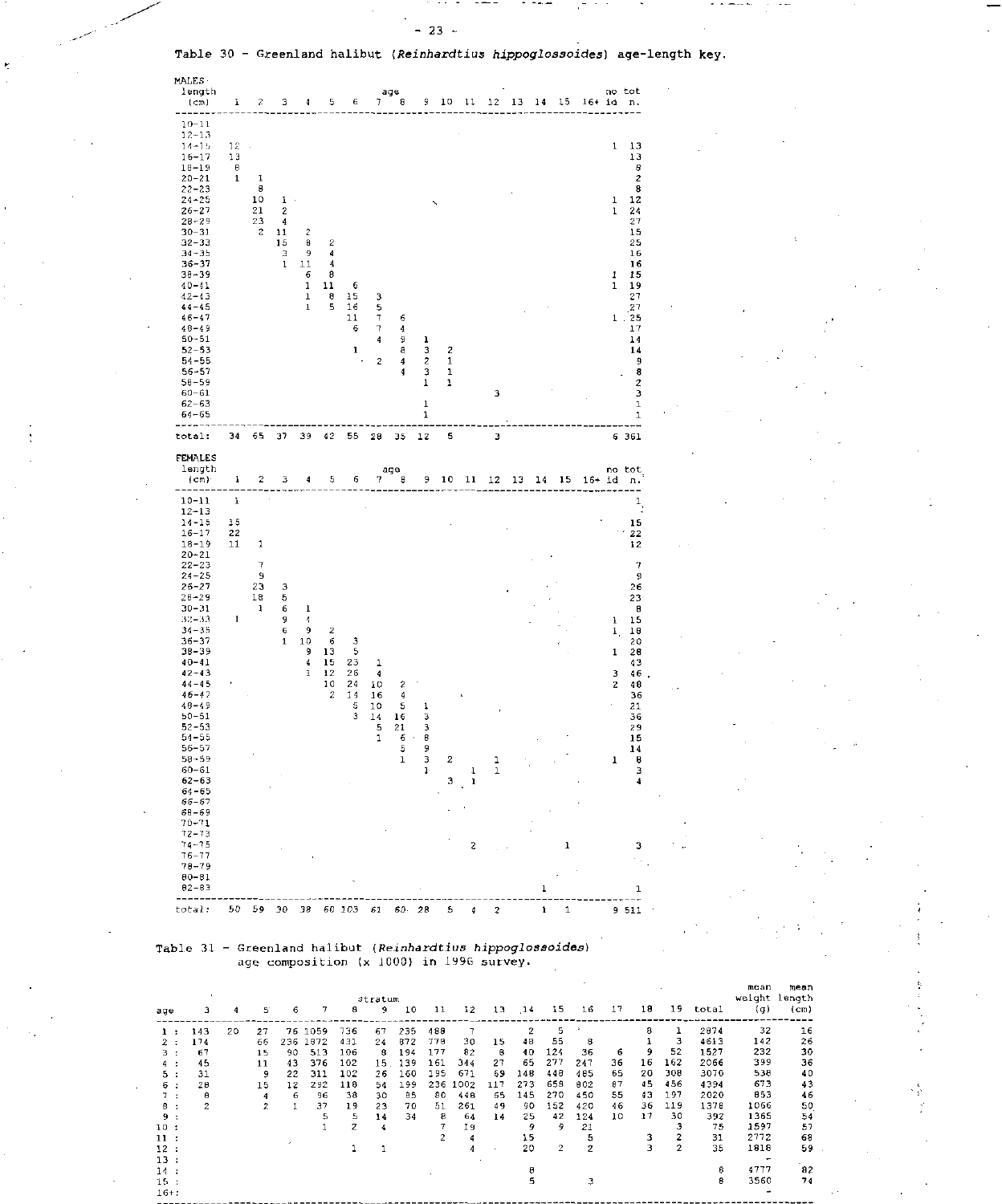![](_page_23_Figure_0.jpeg)

Figure 1 - Haul position of Flemish Cap-96 survey

 $-24$   $\pi$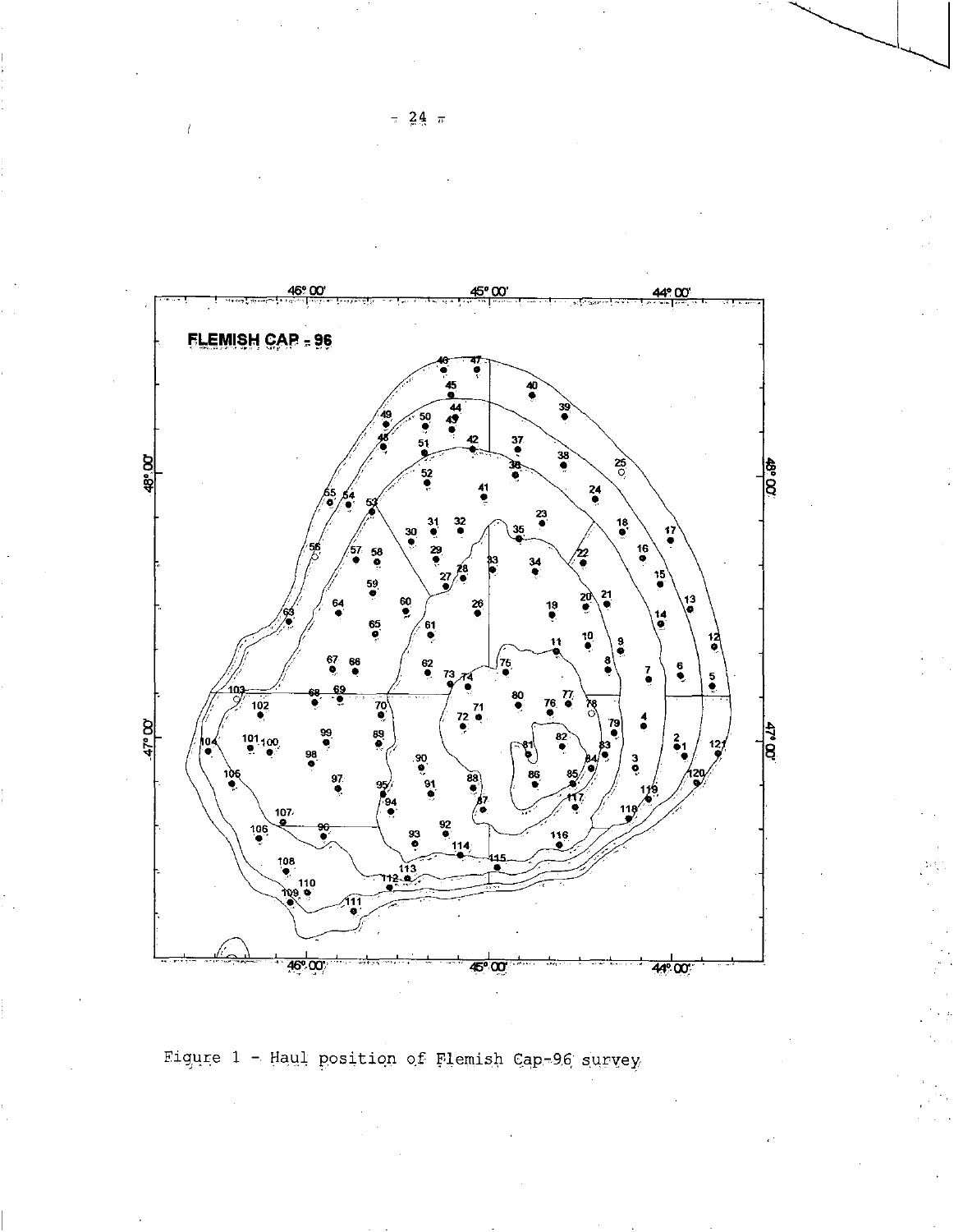![](_page_24_Figure_0.jpeg)

Figure 2 - Cod (Gadus morhua) catch distribution<br>in Kg/tow.

 $-25 -$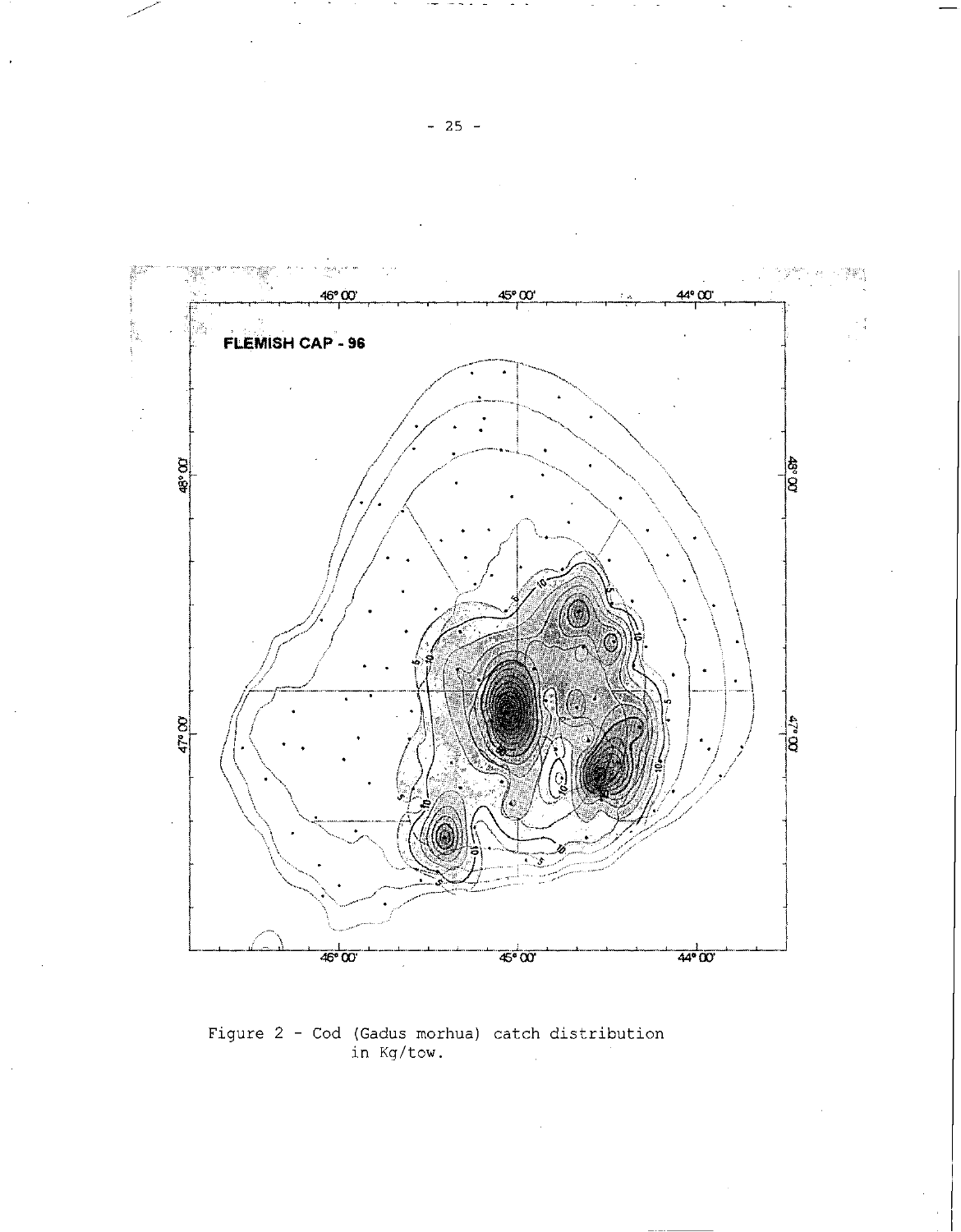![](_page_25_Figure_0.jpeg)

Figure 3 - American plaice (Hippoglossoides platessoides)<br>catch distribution in Kg/tow.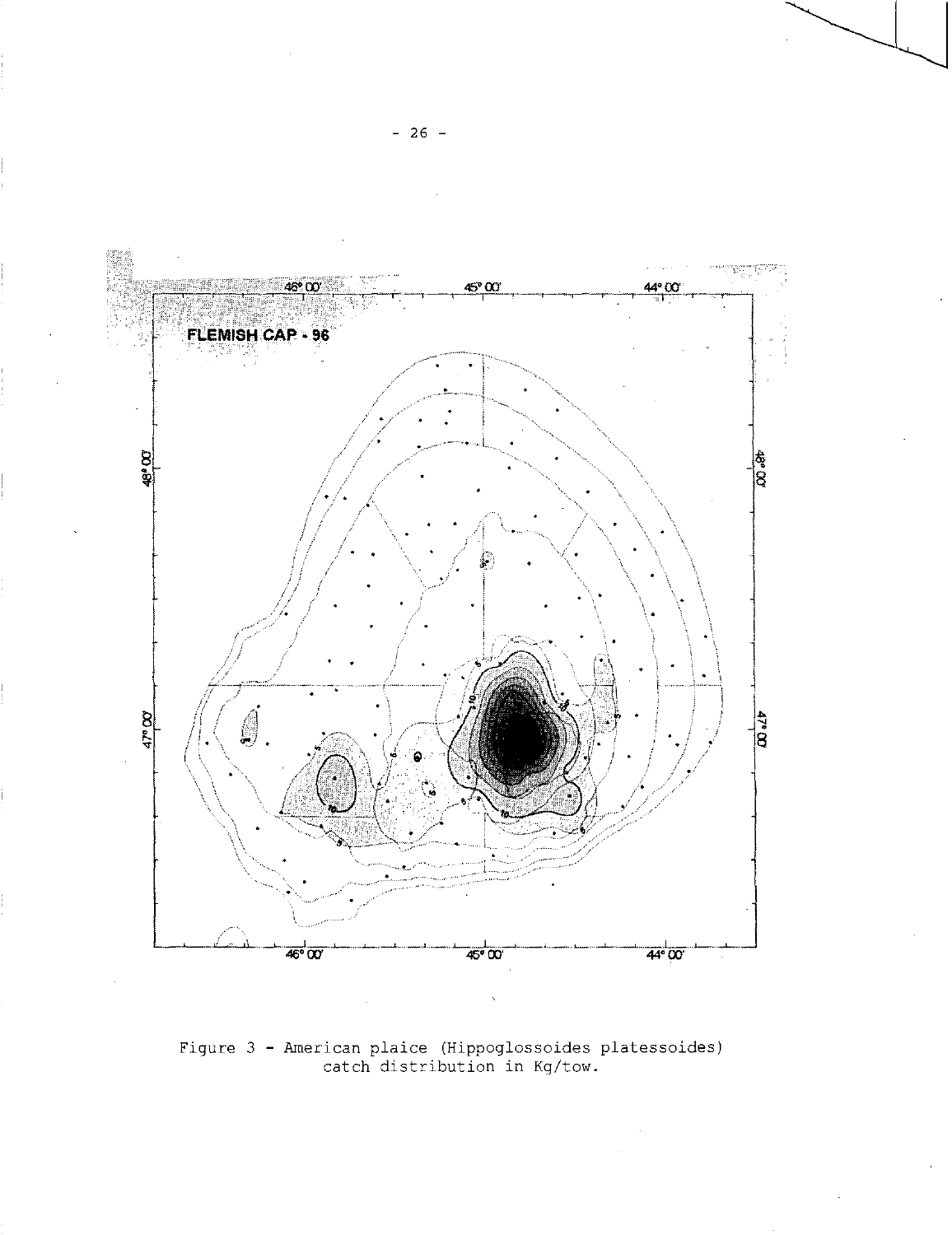![](_page_26_Figure_0.jpeg)

Figure 4 - Redfish (Sebastes marinus) catch distribution in Kg/tow.

- 27 -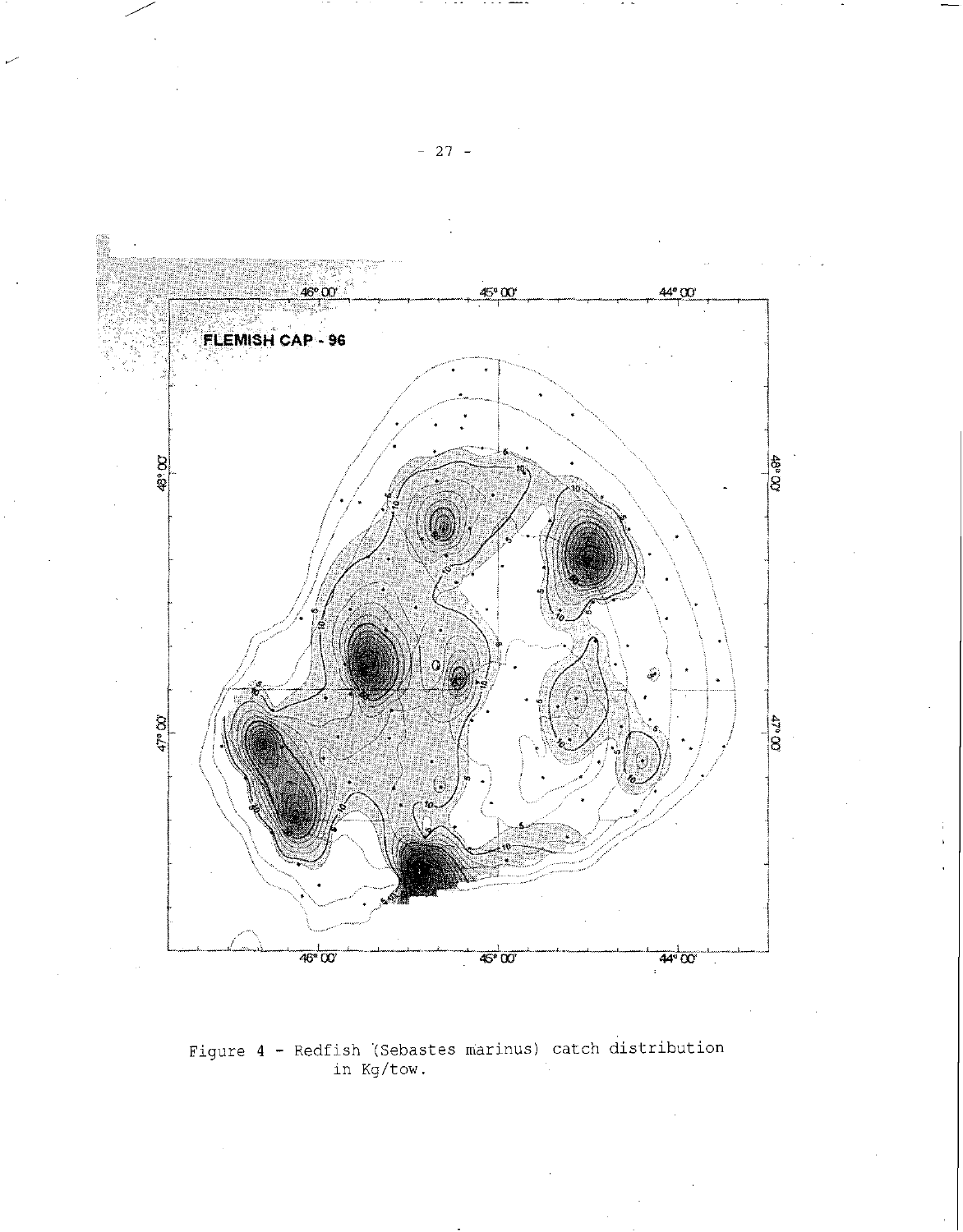![](_page_27_Figure_0.jpeg)

Figure 5 - Redfish (Sebastes mentella) catch distribution in Kr/tow.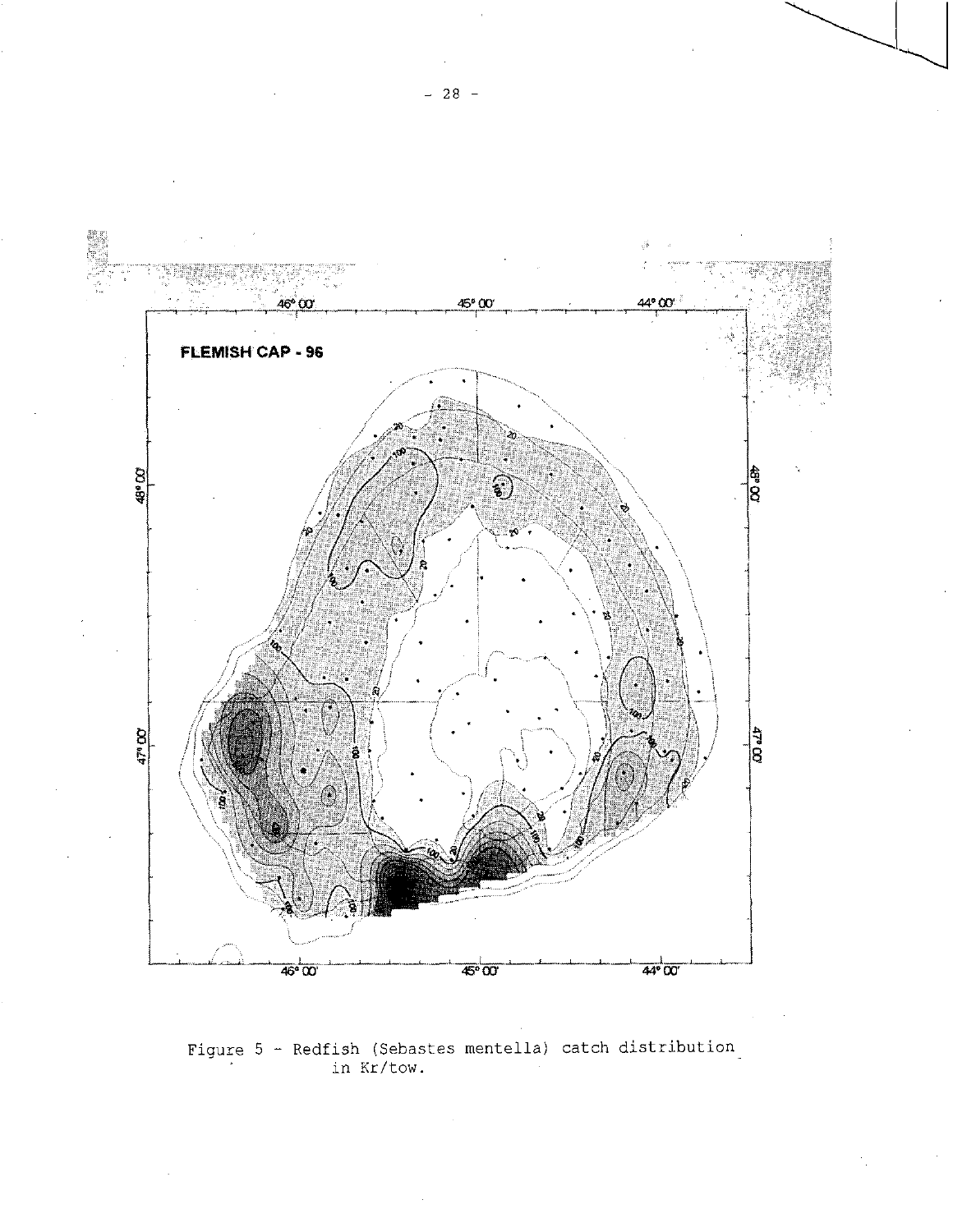![](_page_28_Figure_0.jpeg)

Figure 6 - Redfish (Sebastes fasciatus) catch distribution in Kg/tow.

- 29 -